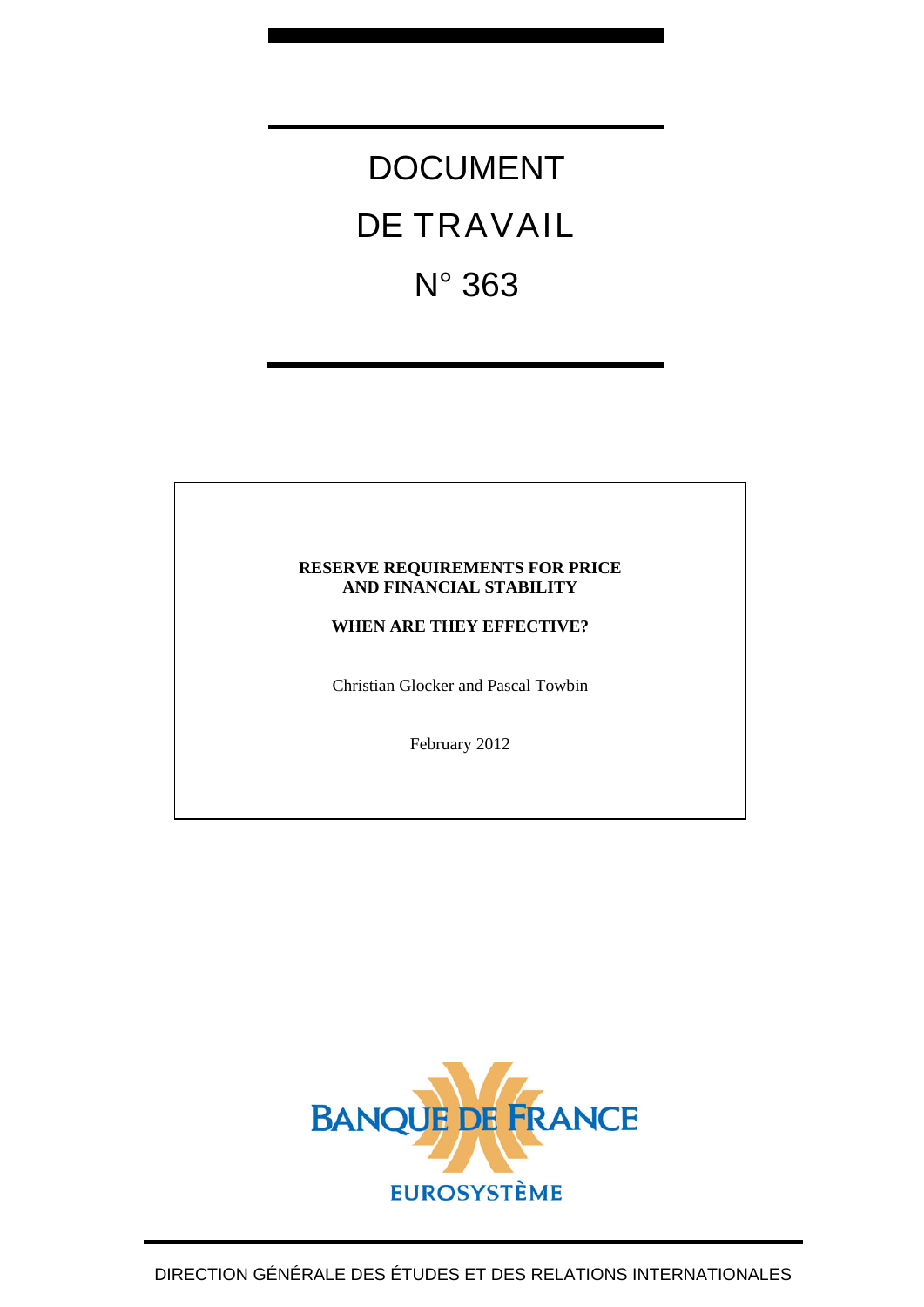## DIRECTION GÉNÉRALE DES ÉTUDES ET DES RELATIONS INTERNATIONALES

#### **RESERVE REQUIREMENTS FOR PRICE AND FINANCIAL STABILITY**

#### **WHEN ARE THEY EFFECTIVE?**

Christian Glocker and Pascal Towbin

February 2012

Les Documents de travail reflètent les idées personnelles de leurs auteurs et n'expriment pas nécessairement la position de la Banque de France. Ce document est disponible sur le site internet de la Banque de France « [www.banque-france.fr](http://www.banque-france.fr/) ».

Working Papers reflect the opinions of the authors and do not necessarily express the views of the Banque de France. This document is available on the Banque de France Website "[www.banque-france.fr](http://www.banque-france.fr/)".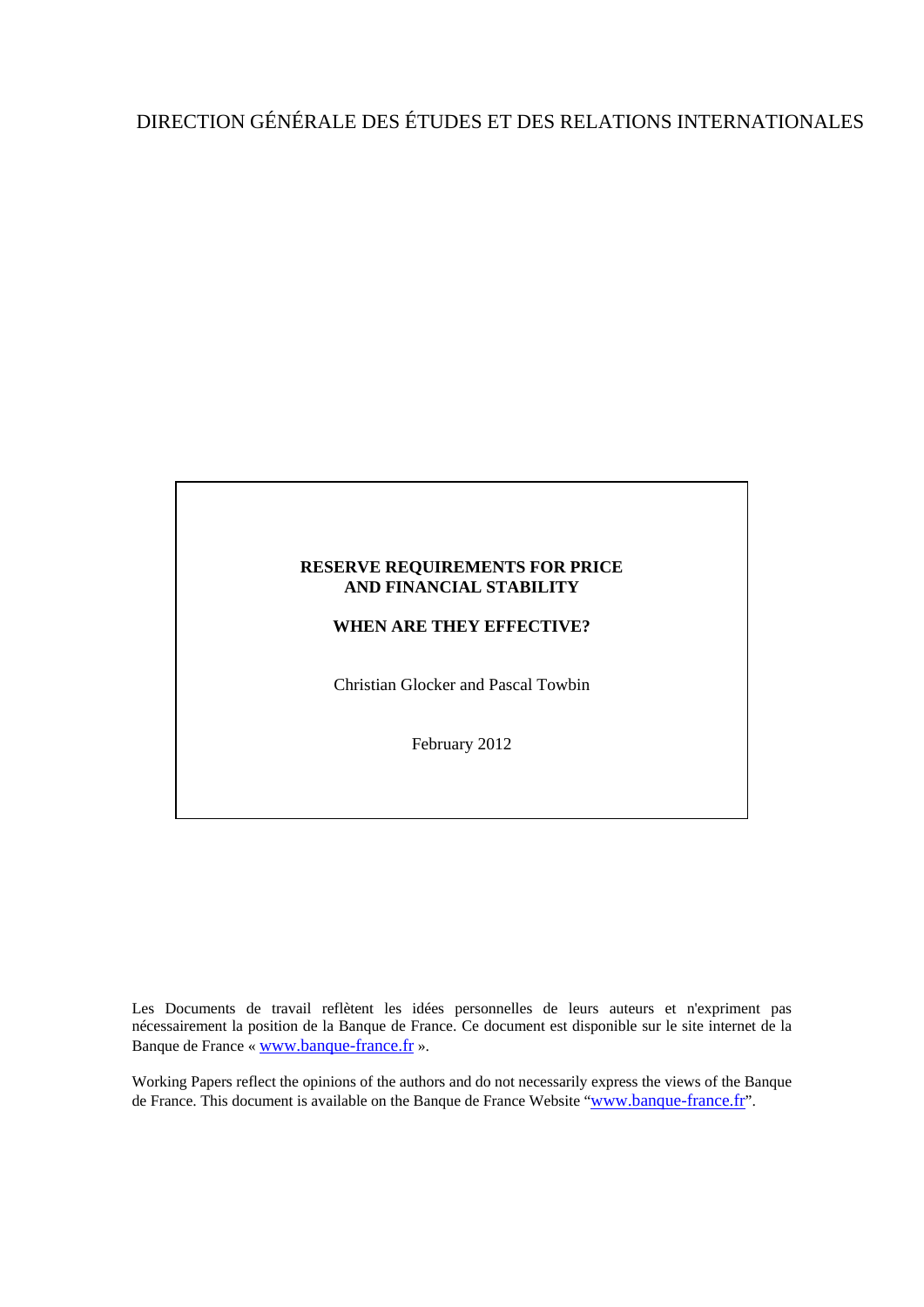## Reserve Requirements for Price and Financial Stability - When Are They Effective? <sup>∗</sup>

Christian Glocker Pascal Towbin†

<sup>∗</sup>The authors would like to thank Carl Walsh and Robert King, Mirko Abbritti, Fabian Eser, and participants at the Banque de France seminar and the IJCB Conference in Ottawa for helpful comments and discussions. The views expressed in this paper do not necessarily reflect those of the Banque de France or the Eurosystem.

<sup>†</sup>Banque de France, 31 rue Croix des petits champs, 75001 Paris, France. Phone: +33 (0) 1 42 92 33 88, +33 (0) 1 42 92 26 66, E-mail: Christian.Glocker@banque-france.fr, Pascal.Towbin@banque-france.fr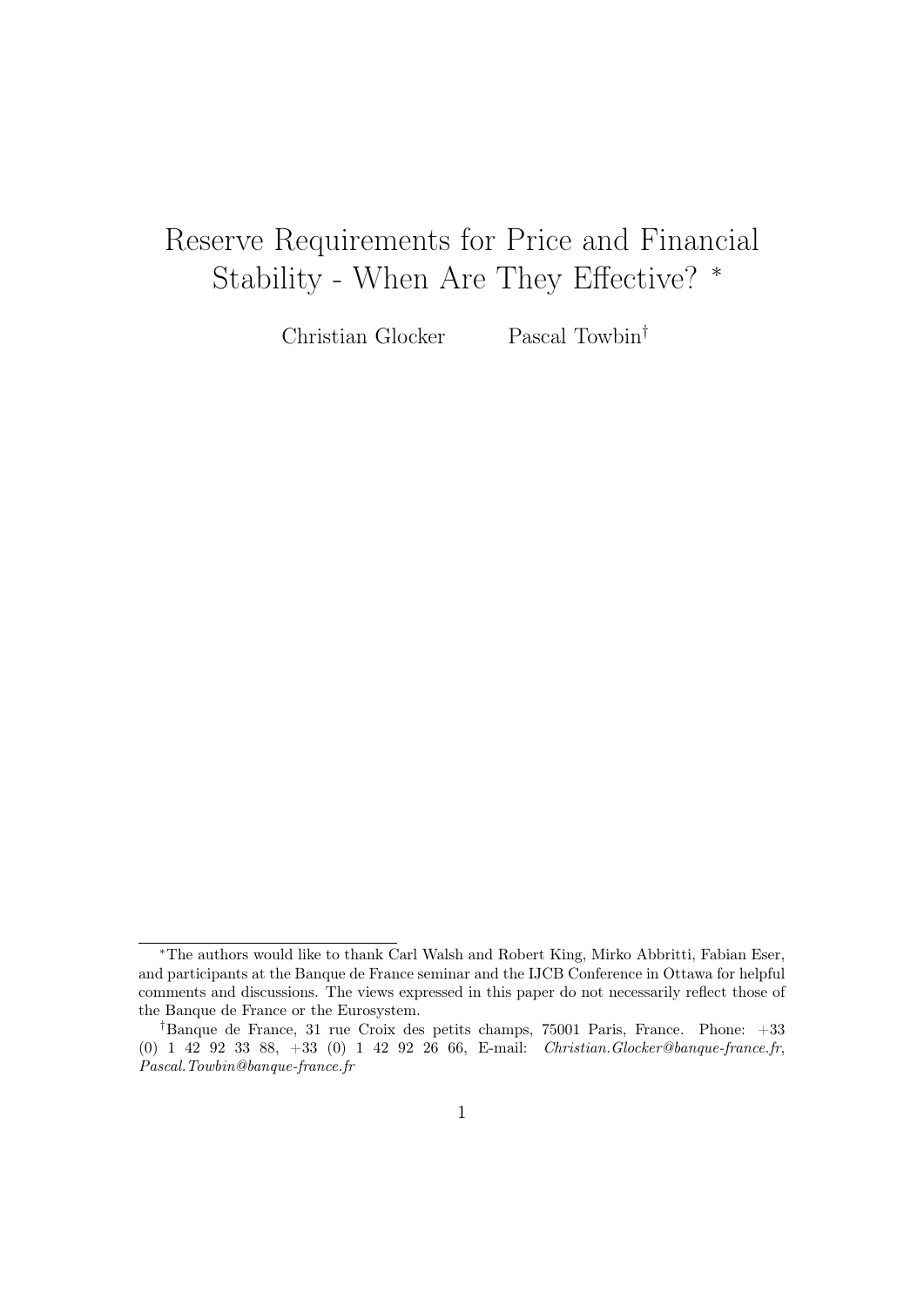#### **ABSTRACT**

Reserve requirements are a prominent policy instrument in many emerging countries. The present study investigates the circumstances under which reserve requirements are an appropriate policy tool for price or financial stability. We consider a small open economy model with sticky prices, financial frictions and a banking sector that is subject to legal reserve requirements and compute optimal interest rate and reserve requirement rules. Overall, our results indicate that reserve requirements can support the price stability objective only if financial frictions are important and lead to substantial improvements if there is a financial stability objective. Contrary to a conventional interest rate policy, reserve requirements become more effective when there is foreign currency debt.

Key Words: Reserve Requirements, Monetary Policy, Financial Stability, Capital Flows, Business Cycle

JEL Classification: E58, E52, F41, G18

.

#### Résumé

Les réserves obligatoires constituent un instrument de politique économique clé dans de nombreux pays émergents. Cette étude examine les circonstances dans lesquelles les réserves obligatoires sont un outil de politique économique approprié pour garantir la stabilité des prix et la stabilité financière. Nous considérons un modèle de petite économie ouverte à prix rigides avec frictions financières dans lequel le secteur bancaire est soumis à la constitution de réserves obligatoires. Nous calculons des règles optimales de taux d'intérêt et de ratio de réserves obligatoires. Nos résultats indiquent que les réserves obligatoires peuvent seulement contribuer à la stabilité des prix si les frictions financières sont importantes et conduisent à des améliorations substantielles lorsqu'il y a un objectif de stabilité financière. Contrairement à la politique de taux d'intérêt, la politique des réserves obligatoires devient plus efficace dans une économie endettée en monnaie étrangère.

Mots-clés: réserves obligatoires, politique monétaire, stabilité financière, flux de capitaux, cycle économique

Codes classification JEL : E58, E52, F41, G18.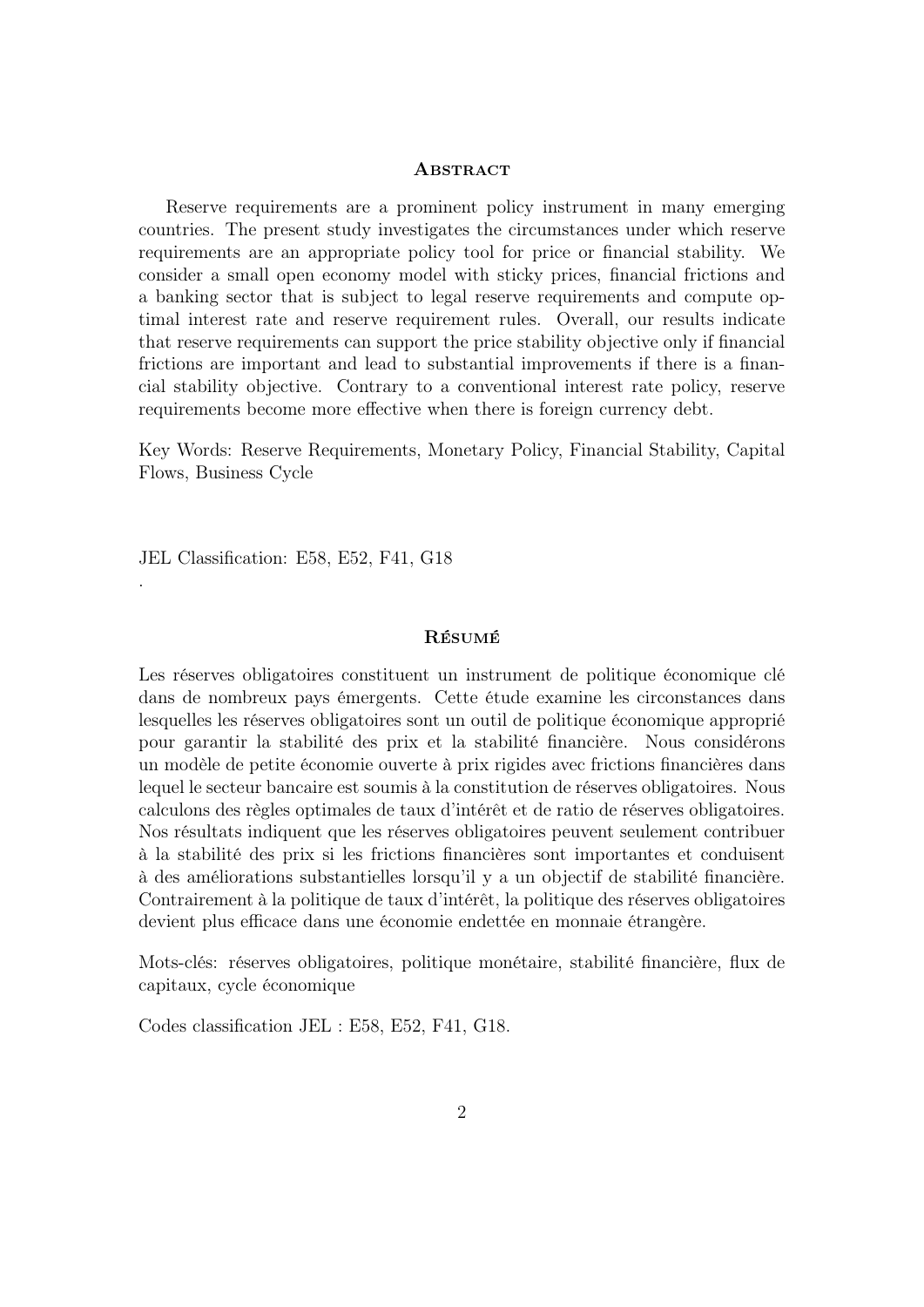### 1 Introduction

Reserve requirements are a prominent policy instrument in many emerging countries. China, for example, has raised its reserve requirements six times in 2010, while moving interest rates only once (see Kashyap and Stein, 2011). The Central Bank of Turkey has recently lowered its policy interest rate and increased reserve requirements at the same time. Among policy makers, reserve requirements are under discussion both as a financial stability tool, in particular in order to deal with volatile capital flows, and as an unconventional monetary policy tool for price stability, in particular when interest rate policy is constrained by the zero lower bound or an exchange rate objective.<sup>1</sup> The main objective of reserve requirements varies substantially across countries and over time and it is not always easy to identify the main purpose (Gray, 2011). The Central Bank of Malaysia has recently announced that changes in reserve requirements only serve a financial stability objective, whereas the interest rate is used for price stability (see Central Bank of Malaysia, 2011). In Turkey, the central bank considers the interest rate as the main instrument for price stability, with a secondary role for financial stability, and reserve requirements as the main instrument for financial stability, with a secondary role for price stability (Başçi, 2010). Until 1993, the Banco Central do Brasil has used heterogeneous reserve requirements across regions in order to foster growth in poorer regions by facilitating credit supply there (see Carvalho and Azevedo, 2008 and Ribeira and Barbosa, 2005). Other countries use reserve requirements both for price and financial stability and the respective weights vary.<sup>2</sup> Using reserve requirements for multiple purposes has both advantages and disadvantages: On the one hand, a setting where reserve requirements respond to price and financial developments can lead to better outcomes as it increases the degrees of freedom, on the other hand, a separation of tasks might increase transparency and facilitate communication.

<sup>&</sup>lt;sup>1</sup>In addition, reserve requirements serve also as a source of fiscal revenue and as a tool for liquidity management, see Goodfriend and Hargraves (1983) for a description on how the use of reserve requirements in the United States has evolved over time.

<sup>2</sup>Montoro and Moreno (2011) survey the use of reserve requirements in Latin America. Geiger (2008) and Goodfriend and Prasad (2006) discuss monetary policy in China, including the use of reserve requirements. Moreno (2011) and IMF (2010) provide on overview on how reserve requirements are used as a macroprudential tool.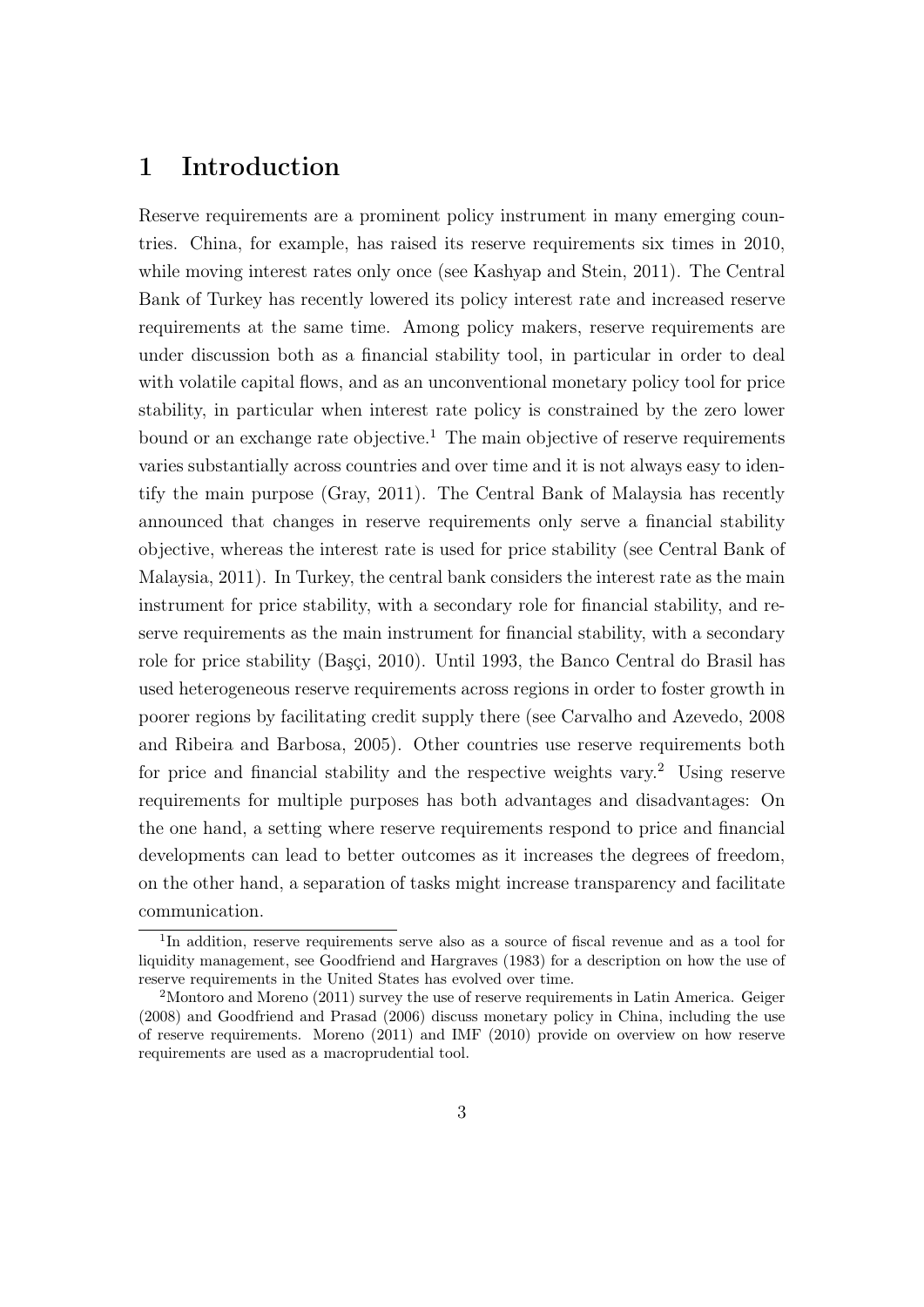The main aim of the present paper is to analyze under which circumstances reserve requirements are effective as an additional monetary policy tool to achieve price stability or as a macro-prudential tool to achieve financial stability. To that purpose we consider a small open economy model with sticky prices, financial frictions and a banking sector that is subject to legal reserve requirements. Apart from the interest rate, the central bank sets reserve requirements and varies them in response to economic conditions.

Our analysis on the effectiveness of reserve requirements focuses on three key dimensions. The first dimension is the financial structure of the economy. We start from an economy without financial frictions and then add a financial accelerator mechanism, first with domestic currency debt and finally with foreign currency debt. The second dimension is the objective of the central bank. We assume that the central bank receives an exogenous mandate from the government in the form of a loss function it has to minimize. In the first setting, the central bank aims to minimize a weighted average of the variability of output and inflation. In the second setting, the variability of loans enters additionally. The additional variable intends to capture an intrinsic motivation of the central bank to contain credit fluctuation, beyond their effect on price stability. The central bank follows log-linear instrument rules and chooses the reaction coefficients that minimize the respective loss function. The third dimension is operational and captures the type of variables that enter the instrument rule. In the most general case both the interest rate and reserve requirements respond to fluctuations in output, inflation and credit. We consider more restrictive settings, where the policy instruments respond only to a sub set of variables or remain constant, compute the relative losses and analyze interactions between the two instruments.

We start by showing that the transmission of discretionary changes in reserve requirements depends importantly on other monetary arrangements. In the traditional textbook description, changes in the reserve requirements affect the money multiplier and thereby money supply and, if there are nominal rigidities, real activity. The textbook analysis assumes that the central bank keeps base money constant. But if monetary authorities target interest rates or exchange rates, they accommodate reserve requirement changes automatically through an endogenous expansion of the monetary base. In that case, the main transmission channel builds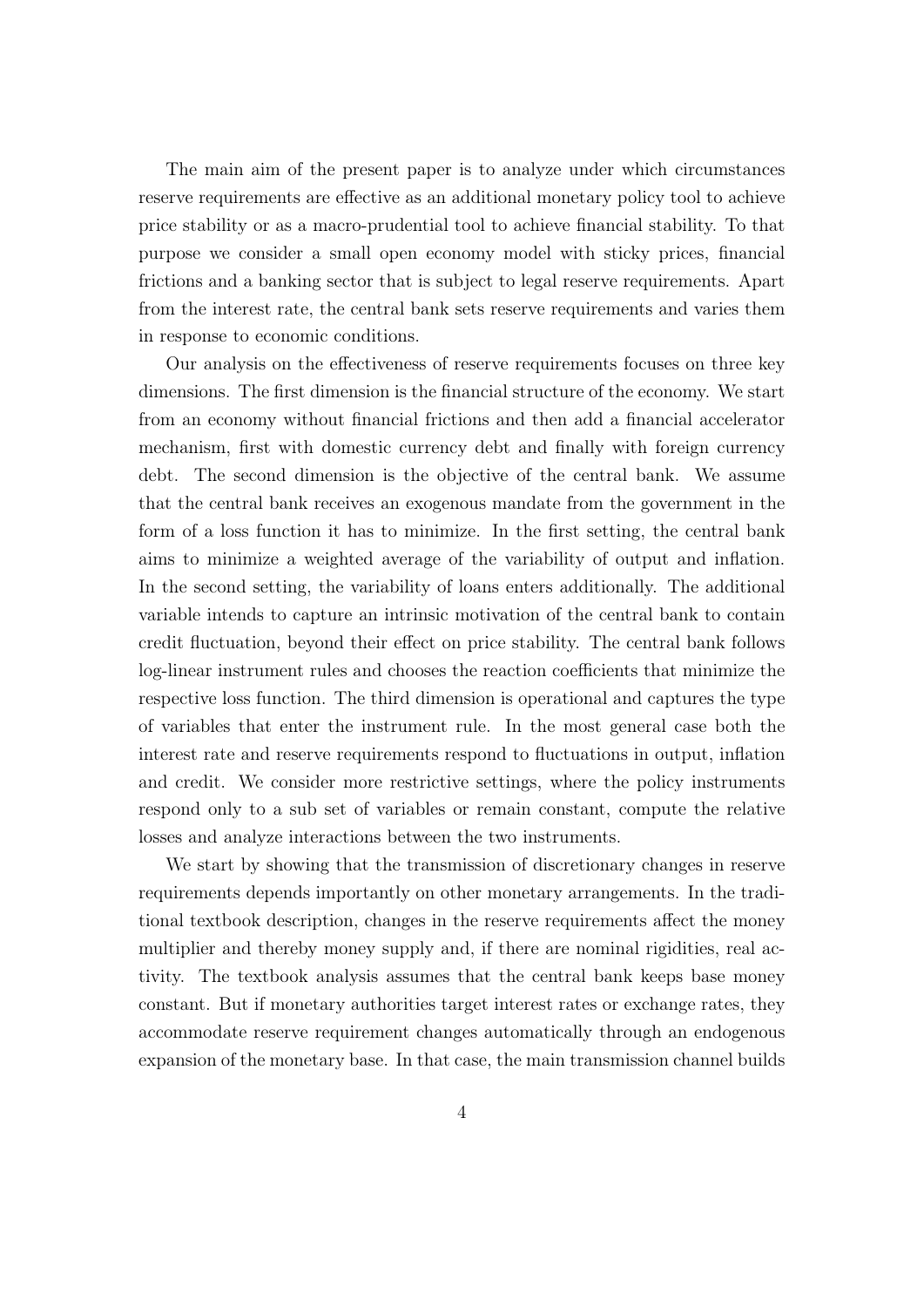on the interest rate differential between the interest rates on loans and reserves. If the remuneration of reserves is below the market rate, an increase in reserve requirements acts as a tax on banks and widens the spread between lending and deposit rates. This can lead to a rise in lending rate and a subsequent decline in investment, but also to a decline in the deposit rate. Everything else fixed, the decline in the deposit rate triggers an exchange rate depreciation and capital outflows, but also an increase in consumption. The overall effect on total demand and inflation is therefore ambiguous.

We initially analyze an economy where the central bank only cares about the variability of output and inflation and no financial frictions are present. As supply shocks move output and inflation in opposite directions, an additional instrument in the form of reserve requirements could, in principle, improve the output-inflation trade-off. In our simulations, however, we find the gains to be negligible. The finding can be related to the mechanism described above: with an interest rate rule, changes in reserve requirement tend to move investment and consumption in opposite directions. If we add a financial accelerator as in Bernanke et al. (1999), the gains from using reserve requirements are larger. Adapting reserve requirements to economic conditions can alleviate movements in the external finance premium. Reserve requirements are particularly effective, if firms borrow in foreign currency. Different from an increase in the policy rate, a raise in reserve requirements generates a depreciation and thereby a decline in firm equity, which amplifies the effect of reserve requirements through balance sheet effects. Gains are even larger if the central bank has an explicit financial stability objective and aims to contain fluctuations in credit in addition to output and prices. Adjusting only the interest rate increases the volatility of the three target variables substantially. Overall our results therefore indicate that reserve requirements can support the price stability objective only if financial frictions are important and lead to substantial improvements if there is a financial stability objective and debt is denominated in foreign currency. Regarding the interaction between the two instruments, a separation of tasks, where the interest rate responds to fluctuations in output and inflation and reserve requirements to fluctuations in loans, appears advantageous, as stabilization losses are small in comparison to a setting where both instruments respond to all variables and the setting is considerably simpler.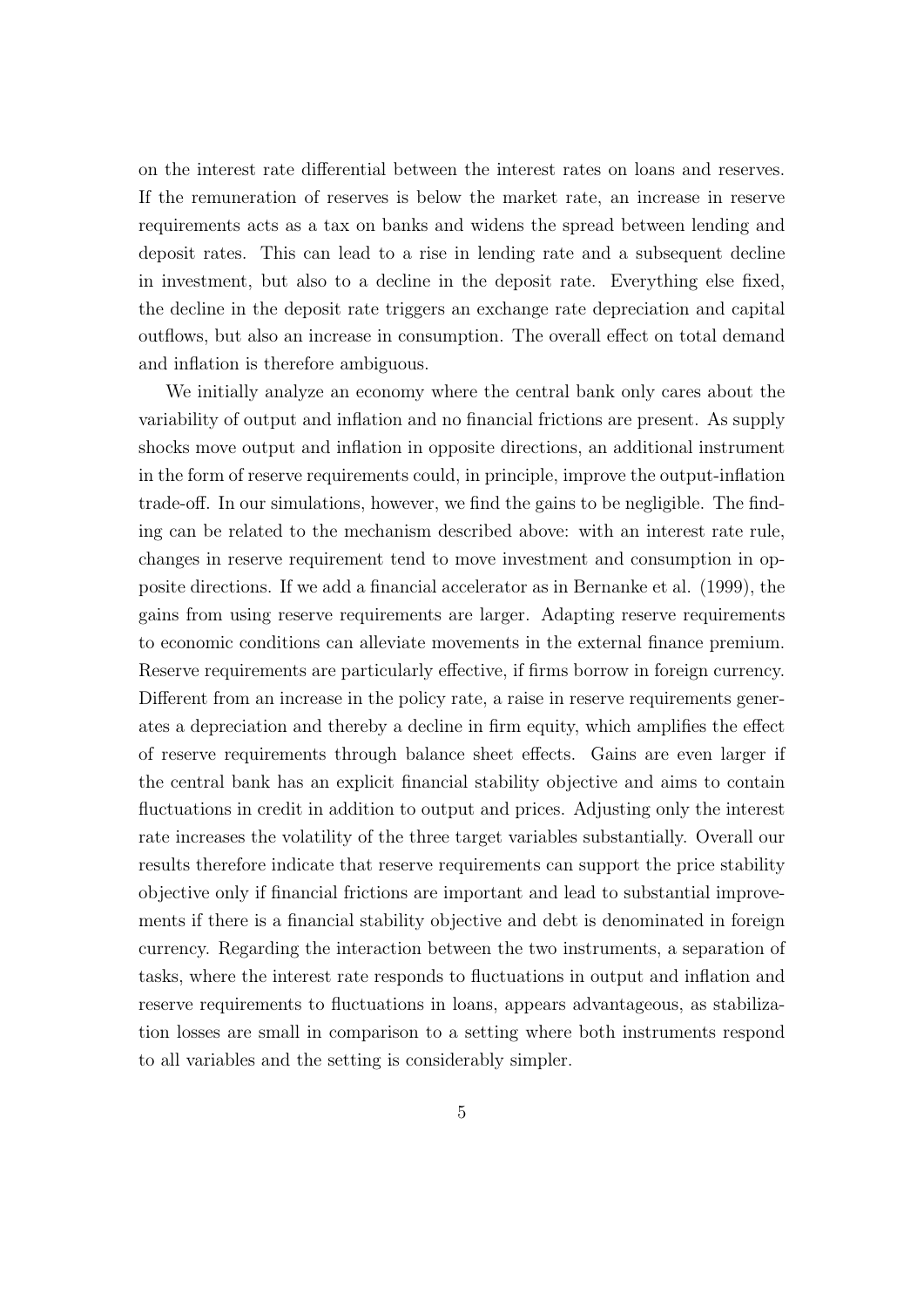Most of the more recent literature that studies the use of reserve requirements as a policy tool dates back to the period between the 1980s and the early 1990s and focuses on advanced economies. Over the last twenty years, reserve requirements have been losing importance as a monetary policy instrument in advanced economies and there has been little new research on the topic. Romer (1985) and Fama (1980) focus on the micro-economic aspects and analyze the incidence of reserve requirements under different institutional settings. Baltensperger (1982) and Horrigan (1988) employ ISLM type models to study the effect of reserve requirements on price and output stability. Siegel (1981) analyzes the effect of reserve requirements on price stability in a real model. Since the financial crisis, reserve requirements have received new attention. Kashyap and Stein (2011) analyze how reserve requirements can be used as an additional financial stability tool and act as a Pigouvian tax in a partial equilibrium model, but do not consider the real economy and the consequences of price stickiness explicitly. Recent papers that study the consequences of reserve remuneration are also relevant (Ireland, 2011, Cuŕdia and Woodford, 2010), but different in focus, as they study unconventional monetary policy at the Zero Lower Bound.

In emerging market economies reserve requirements continue to play an important role. Most research on the use of reserve requirements in emerging economies has been empirical and focuses on the impact of reserve requirements on interest spreads and bank profits (see for instance Gomez 2007, Ocampo and Tovar, 2003, Souza Rodrigues and Takeda, 2004, Carvalho and Azevedo, 2008, Vargas et al., 2010 and Cerda and Larrain, 2005). The general conclusion from these studies is that increases in reserve requirements raise interest spreads and lower bank profits. However, the studies do not allow drawing direct conclusion on the macroeconomic, general equilibrium, consequences of reserve requirements. There are also a few theoretical studies on the use of reserve requirements in emerging economies. Reinhart and Reinhart (1997) use a variant of the Dornbusch overshooting model to examine the effects of changes in reserve requirements on the exchange rate. Edwards and Vegh (1997) discuss the use of reserve requirements as a stabilization tool in a stylized open economy model, but do not consider its interaction with monetary policy and the gains that derive from using reserve requirements as an additional instrument. Recently, a few central banks that use reserve requirement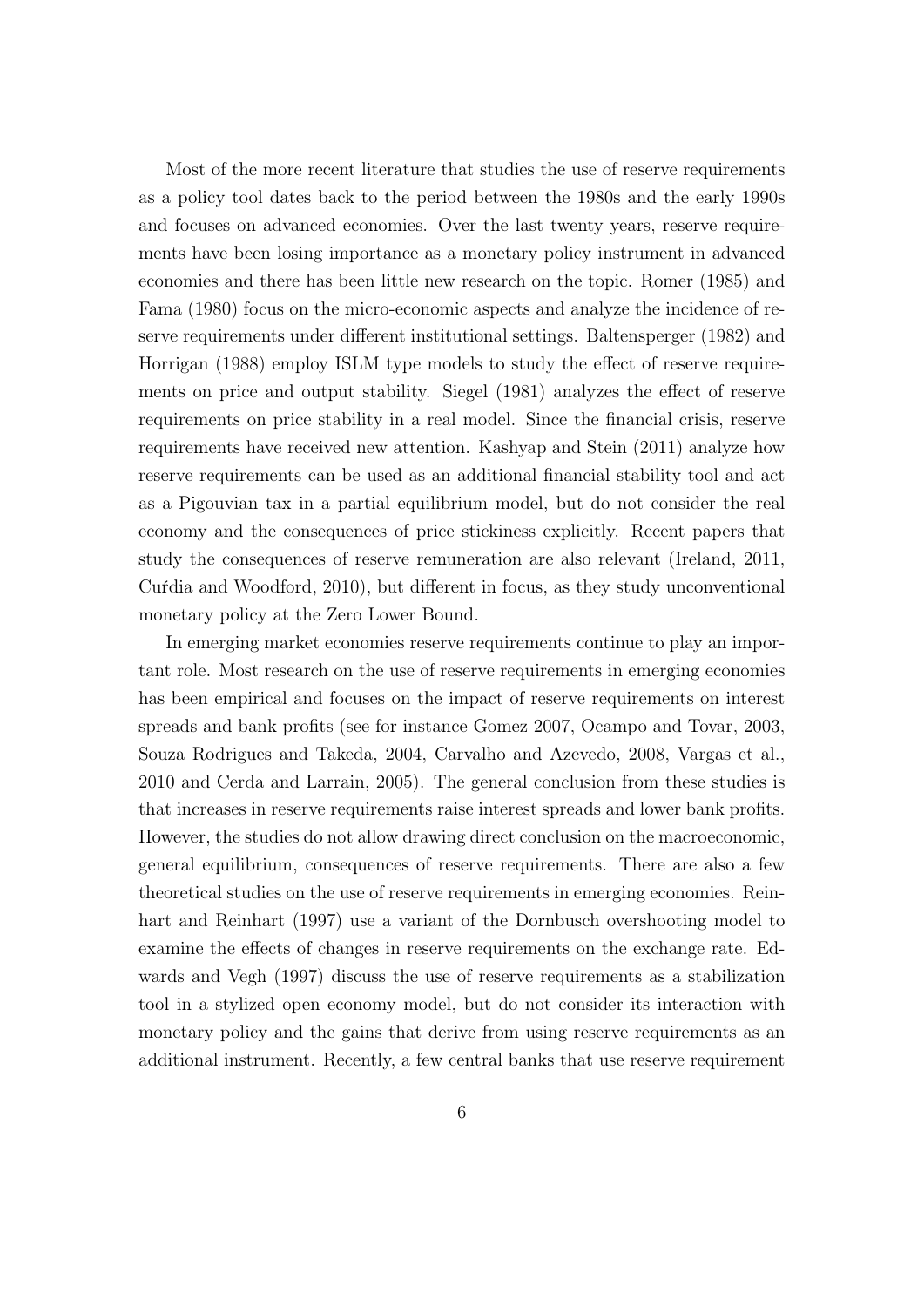have built medium sized DSGE models of the respective economies that feature reserve requirements (see Prada Sarmiento, 2008 for Colombia and Bokan et al., 2009 for Croatia). In contrast to the present paper, these papers do not provide an explicit evaluation regarding the gains of using reserve requirements as an additional policy instrument and how the gains vary with economic circumstances. The paper is also related to the papers which find that interest rate policy is less effective in stabilizing the economy when there is foreign currency debt (for example, Choi and Cook, 2004, Elekdag and Tchakorov, 2007, Towbin and Weber, 2011). We complement these studies by finding that reserve requirements become more effective with foreign currency debt, in contrast to conventional monetary policy.

More generally, our study also contributes to the recent literature that analyzes the interaction of monetary and macroprudential policies (Bean et al, 2010, Cecchetti and Kohler, 2010, Cecchetti and Li, 2005, Kannan et al., 2009, Darraq Paries et al., 2010). All of the cited studies are closed economy models, have a prominent role for the housing sector or bank capital, and focus on advanced economies.

In the remainder, Section 2 details model and calibration. Sections 3 and 4 discuss the main results and extensions and Section 5 concludes.

### 2 The Model

The core of the model is a relatively standard small open economy model with investment, sticky prices, and a financial accelerator mechanism. In addition, household savings have to be intermediated through banks in order to reach firms. Banks make loans to entrepreneurs to finance their capital stock. Banks are subject to reserve requirements set by the government.<sup>3</sup> Households consume a bundle of home and foreign goods and have access to an internationally traded bond.

<sup>&</sup>lt;sup>3</sup>We therefore assume that there are no other means of external finance. Possibilities to circumvent banks would obviously weaken the effects of reserve requirements.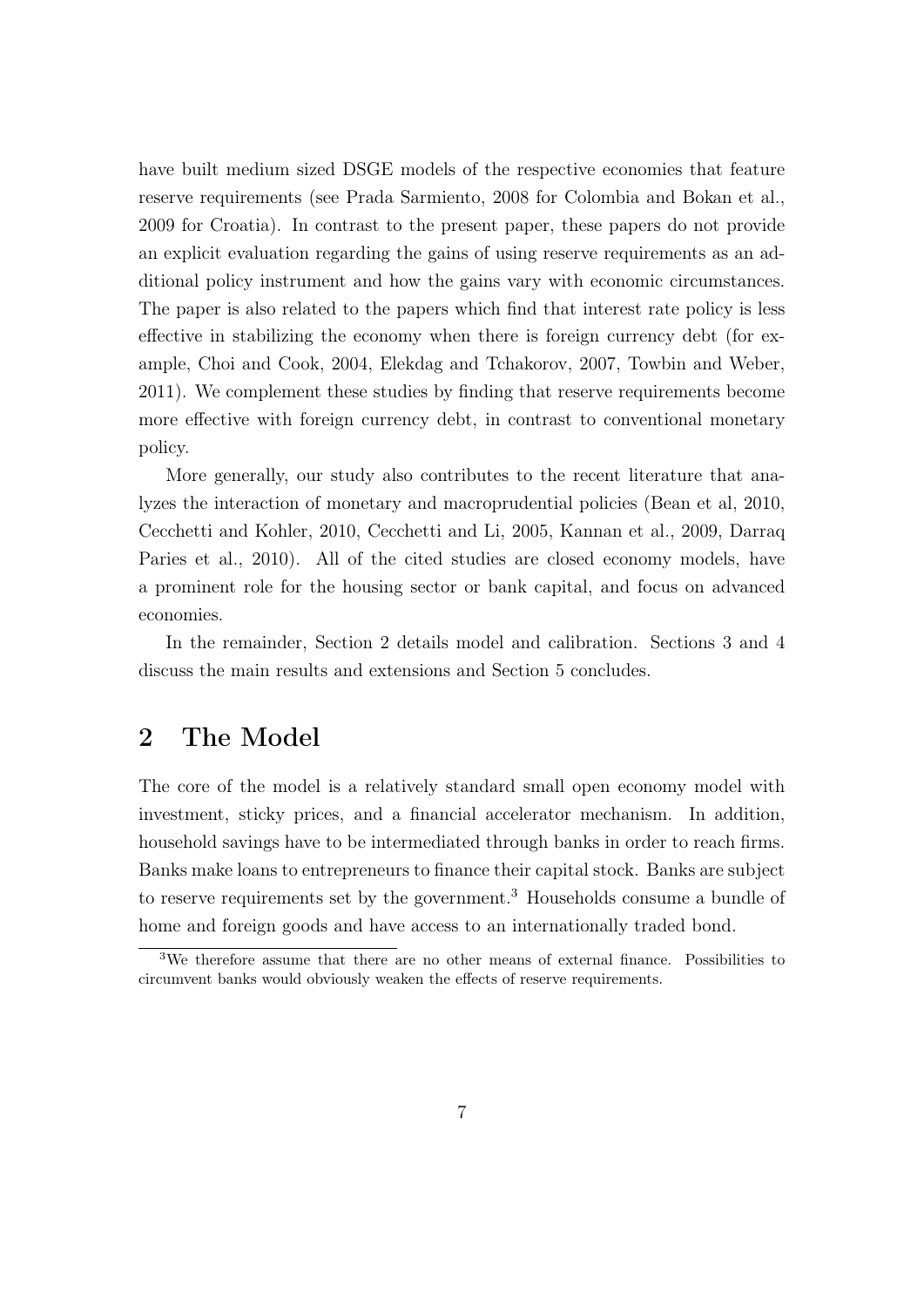#### 2.1 The Banking Sector

Banks attract funding from households and lend to entrepreneurs. For ease of exposition, we analyze the tasks of lending and funding separately and consider lending units and deposit units. Households' savings are remunerated at the deposit rate, while deposit units lend to lending units at the (risk-free) inter-bank rate. Lending units make risky loans to entrepreneurs.<sup>4</sup>

#### 2.2 Deposit Units

Deposit units operate in perfectly competitive input and output markets. They collect deposits from households and rent a fraction to lending units on the interbank market and keep the rest as reserves with the central bank. Profits accrue to households since they are the owners of the deposit units.

Deposit unit j collects deposits  $D_t(j)$  from households and pays a deposit interest rate  $i_t^D(j)$ . The bank has two possibilities to use the deposits. It allocates a fraction  $1 - \varsigma_t(j)$  of deposits to lending in the inter-bank market and earns a gross return equal to  $i_t^{IB}$ . The remaining fraction of funds  $Res_t(j) = \varsigma_t(j)D_t(j)$  is put into an account at the central bank, which is remunerated at the reserve rate  $i_t^R$ . The bank optimally chooses the composition of its assets taking into account the minimum reserve requirement ratio  $\zeta_t^{MP}$  imposed by the monetary authority. The balance sheet of the deposit unit reads:

$$
Rest(j) + DtIB(j) = Dt(j)
$$
\n(1)

where  $D_t^{IB}(j) = (1 - \varsigma_t(j))D_t(j)$  is inter-bank lending. Deposit units face convex costs in holding reserves  $G_t^s(j)$ 

$$
G_t^{\varsigma}(j) = \psi_1 \left( \varsigma_t(j) - \varsigma_t^{MP} \right) + \frac{\psi_2}{2} (\varsigma_t(j) - \varsigma_t^{MP})^2 \tag{2}
$$

where  $\psi_1$  and  $\psi_2$  are cost function parameters. The first linear term determines steady state deviations from the required reserve ratio. Holding excess reserves

<sup>4</sup>An alternative would be to consider banks that collect savings and lend at the same time. The opportunity cost of attracting an additional unit of deposit would then correspond to the inter-bank rate.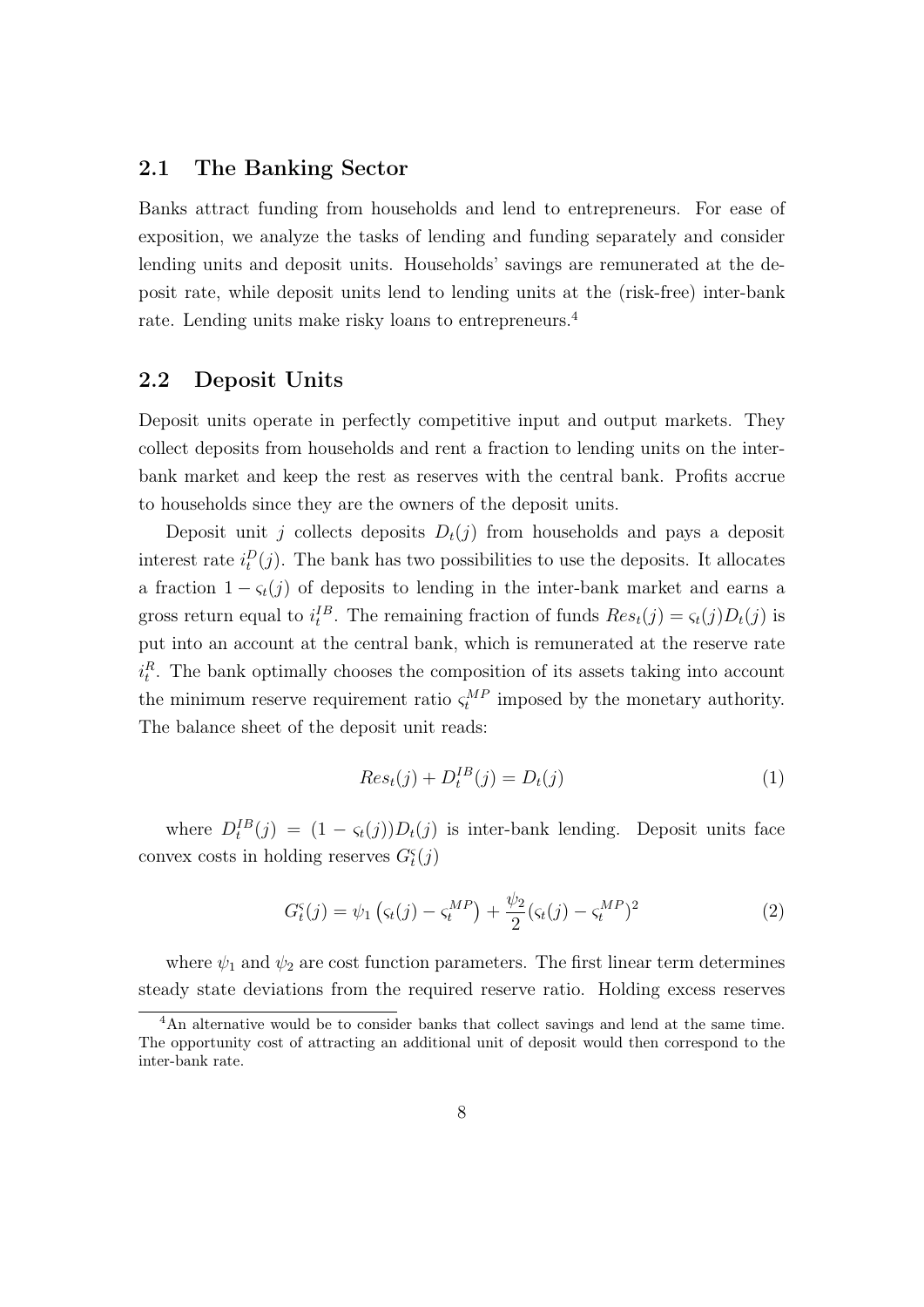may generate some benefits, for example because it reduces the costs of liquidity management. In addition, the central bank may impose a fee for not fulfilling the reserve requirement. Both motivations would imply  $\psi_1 < 0$ . The quadratic term with  $\psi_2 > 0$  guides the dynamics around the steady state. There are several motivations for such convex costs. First, the benefits from holding excess reserves may decline because of decreasing returns to scale. Second, the central bank may punish large negative deviations from its target with a larger penalty rate and phase out the remuneration of excess reservers at the same time.<sup>5</sup>

The profit maximization problem of a bank is:

$$
\max_{\{s_t(j), D_t(j)\}} Div_t^S(j)
$$
\n(3)

subject to equation (2) and dividends  $(Div_t^S)$  are given by:

$$
Div_t^S(j) = [(1 - \varsigma_t(j))i_t^{IB} + \varsigma_t(j)i_t^{R} - i_t^{D}(j) - G_t^{S}(j)] \cdot D_t(j)
$$
(4)

The first order conditions of the optimization problem are:

$$
-[(i_t^{IB} - i_t^R) + \psi_1] = \psi_2(\varsigma_t(j) - \varsigma_t^{MP})
$$
\n(5)

$$
i_t^D(j) = [(1 - \varsigma_t(j))i_t^{IB} + \varsigma_t(j)i_t^R - G_t^{\varsigma}(j)] \tag{6}
$$

Equation (5) determines banks' actual reserve ratio. It is decreasing in the spread between the inter-bank rate and the reserve rate and increasing in the required reserve ratio  $\zeta_t^{MP}$ . Equation (6) shows that the deposit rate is a weighted average of the rates received from lending and reserve holdings, net of operating costs. The interest rate differential  $i_t^{IB} - i_t^R \geq 0$  represents the opportunity costs deposit units face by investing part of their assets in reserves. Reserve requirements therefore act as a tax on the banking system. An increase in the monetary authority's target value of reserve requirements increases the opportunity costs. As a consequence, the spread between deposit and inter-bank rates rises.

<sup>5</sup>One could also imagine that positive and negative deviations from the target rate are asymmetric: Positive deviations generate small benefits and negative deviations generate large costs. However, in a linearized setting such a specification would be equivalent to ours.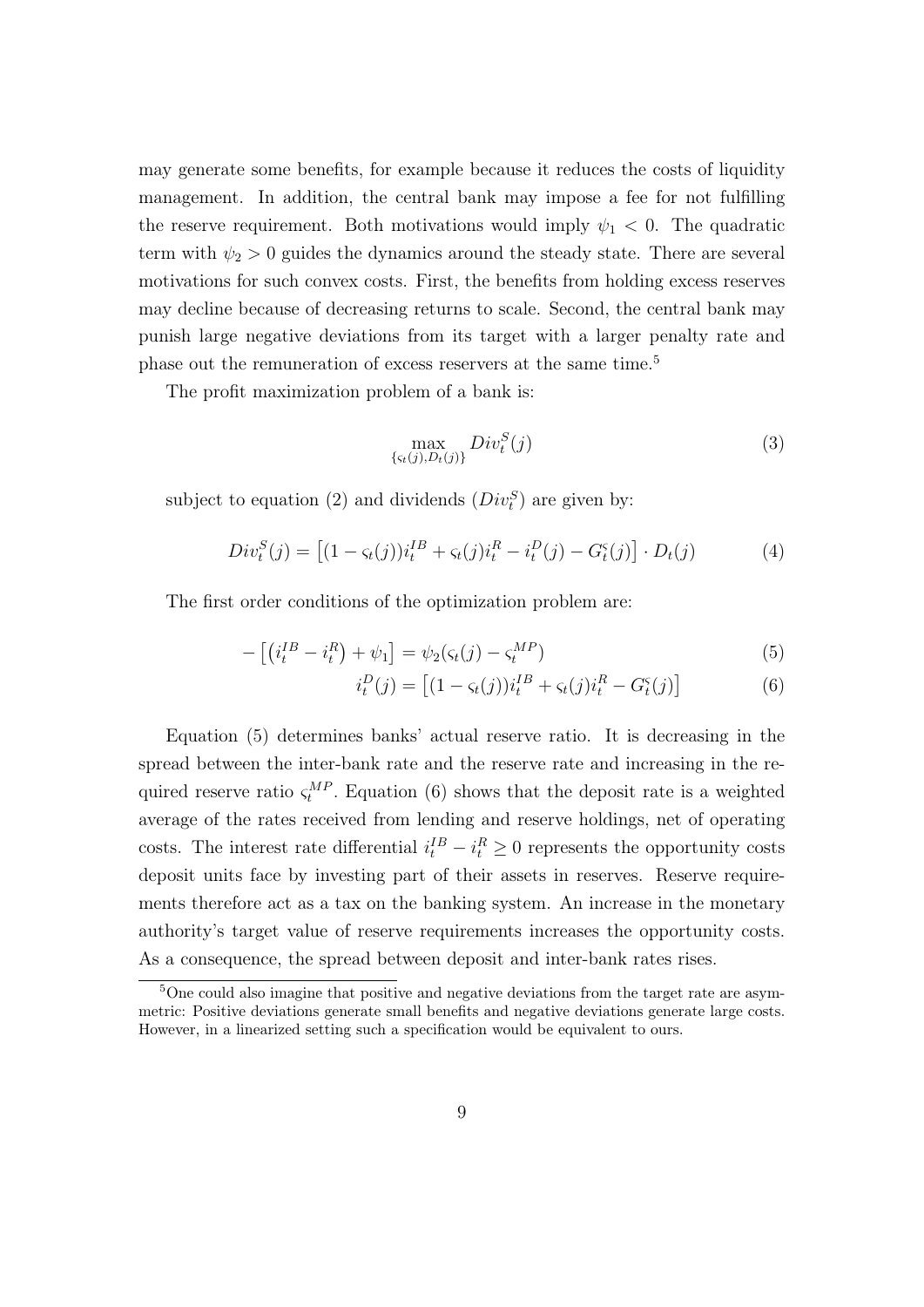#### 2.2.1 Lending Units

Lending units do not interact with households. They are not subject to reserve requirements as they finance themselves through the inter-bank market and do not hold any deposits from households. Lending units operate in perfectly competitive input and output markets. They obtain funds from deposit units  $(D_t^{IB})$  at the cost of the inter-bank rate and supply loans to entrepreneurs at the lending rate  $(i_t^L)$ . The amount of inter-bank lending always equals the stock of loans supplied. The interaction between lending units and entrepreneurs is modeled by means of the financial contract as in Bernanke et al. (1999).

#### 2.2.2 Equilibrium in the Financial Sector

Equilibrium in the financial sector implies that  $\varsigma_t(j) = \varsigma_t$  since due to equation (5) all deposit units face the same inter-bank and reserve interest rates as well as the same reserve requirement ratio. Moreover, equation (6) implies that once all banks have chosen the same level of the reserve requirement ratio, they will henceforth all set the same deposit rate:  $i_t^D(j) = i_t^D$ . Based on these equilibrium conditions, the following consolidated financial sector balance sheet emerges:

$$
L_t = (1 - \varsigma_t)D_t \tag{7}
$$

Aggregate nominal reserves  $\varsigma_t P_t D_t$  correspond to the monetary base in our model, as households do not hold cash. Taking into account reserve remuneration, real seignorage revenue  $T_t^S$  is

$$
T_t^S = \varsigma_t D_t - \frac{i_{t-1}^R}{\pi_t} \varsigma_{t-1} D_{t-1}.
$$

All seignorage revenue is redistributed as a lump sum transfer to households.

#### 2.3 The Household Sector

There is a continuum of households. In a given period households derive utility from consumption  $C_t$  and disutility from working  $(h_t)$ . Their instant utility function is:  $u(C_t, h_t) = \ln C_t - \Psi \frac{h_t^{1+\phi}}{1+\phi}$ . Consumption is a Cobb-Douglas bundle of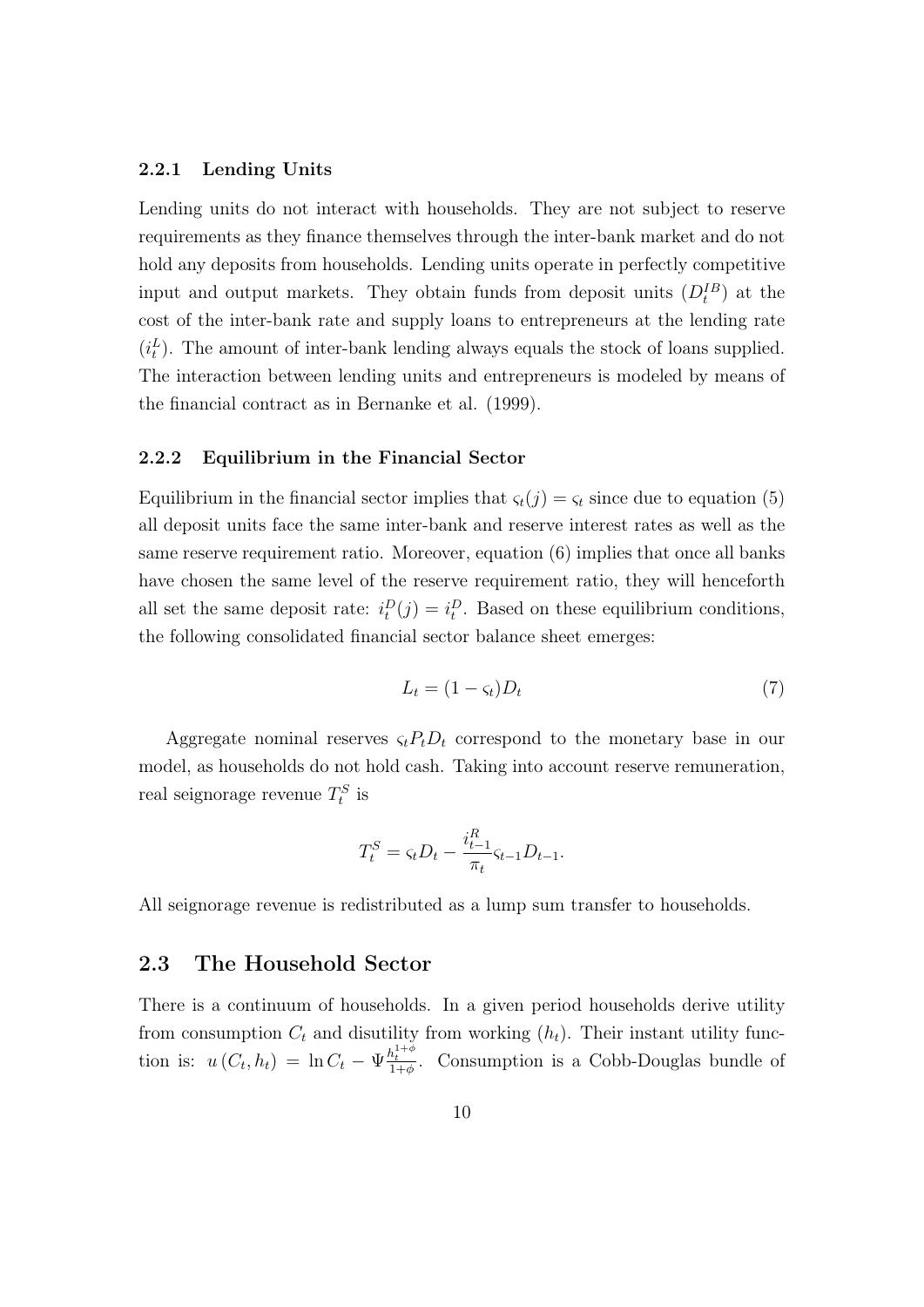home  $C_t^H$  and foreign  $C_t^F$  goods:  $C_t \propto (C_t^H)^{\gamma} (C_t^F)^{1-\gamma}$ . The resulting price index reads  $P_t = (P_t^H)^{\gamma} (P_t^F)^{1-\gamma}$ . Households can invest their savings in real deposits  $D_t$  and foreign nominal bonds  $B_t$ , evaluated at the nominal exchange  $S_t$ . Because of limited capital mobility, acquiring foreign bonds entails a small holding  $\cosh \frac{\psi_B}{2} \left( \frac{S_t}{P_t} \right)$  $\left(\frac{S_t}{P_t}B_t\right)^2$ .<sup>6</sup> By supplying labor, households receive labor income  $W_th_t$ . In addition they receive gross interest payments on their deposits  $i_{t-1}^D D_{t-1}$ , interest payments on foreign bonds  $i_{t-1}^* S_t B_{t-1}$ , dividends from deposit units  $Div_t^S$  and intermediate good producers  $Div_t^R$  and lump sum transfers  $T_t$  from the government.

$$
P_t C_t + P_t D_t + S_t B_t = i_{t-1}^D P_{t-1} D_{t-1} + i_{t-1}^* S_t B_{t-1} + P_t W_t h_t
$$
  
+
$$
P_t \sum_{j \in \{S, R\}} Div_t^j + P_t T_t + \frac{\psi_B}{2} P_t \left(\frac{S_t}{P_t} B_t\right)^2.
$$
 (8)

Households discount instant utility with  $\beta$ . They maximize their expected lifetime utility function subject to the budget constraint, which leads to the familiar optimality conditions:

$$
1 = E_t \Lambda_{t,t+1} \frac{i_t^D}{\pi_{t+1}}
$$

$$
1 - \psi_B \frac{S_t}{P_t} B_t = E_t \left[ \Lambda_{t,t+1} \frac{i_t^*}{\pi_{t+1}} \frac{S_{t+1}}{S_t} \right]
$$

$$
W_t = \Psi h_t^{\phi} C_t
$$

where the stochastic discount factor is given by:  $\Lambda_{t,t+k} = \beta^k \frac{C_t}{C_{t}}$  $\frac{C_t}{C_t+k}$  and  $\pi_t =$  $P_t/P_{t-1}$  is the gross inflation rate.

#### 2.4 Capital Goods Producers

Capital goods producers build the capital stock, which is sold to entrepreneurs. They purchase the previously installed capital stock net of depreciation from enterpreneurs and combine it with investment goods to produce the capital stock for the next period. Investment goods have the same composition as final con-

 $\overline{6}$ The assumption ensures stationarity in small open economy models (Schmitt-Grohé and Uribe, 2003).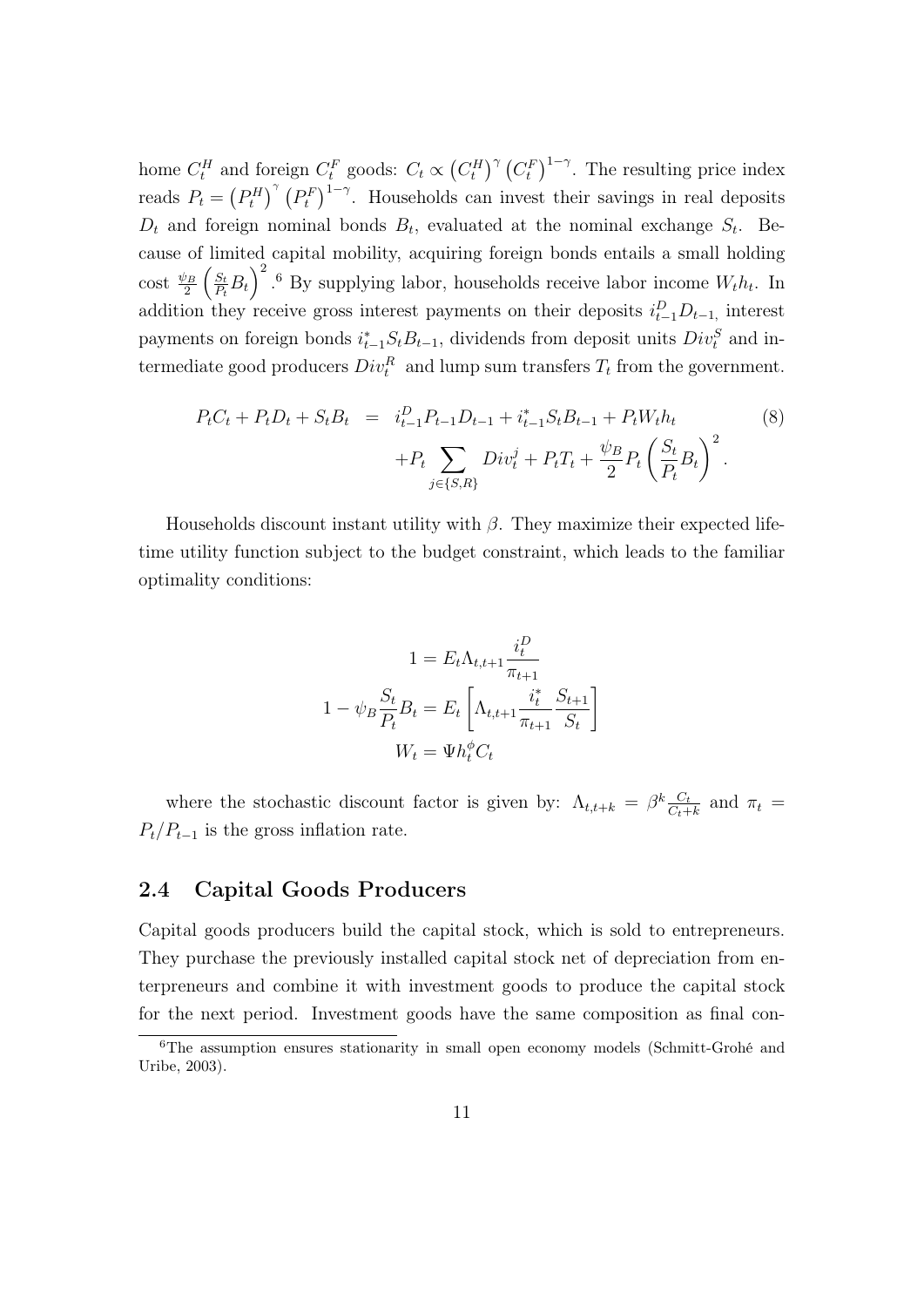sumption goods. Capital is subject to quadratic adjustment costs according to χ  $\frac{\chi}{2}\left(\frac{I_t}{K_{t-}}\right)$  $\frac{I_t}{K_{t-1}} - \delta$   $\bigg)^2 K_{t-1}$ , where  $\delta$  is the depreciation rate of capital. The parameter  $\chi$  captures the sensitivity of changes in the price of capital to fluctuations in the investment to capital ratio.

The market price of capital is denoted by  $Q_t$ . The optimization problem is to maximize the present discounted value of dividends by choosing the level of new investment  $I_t$ . Since the optimization problem is completely static, it reduces to:

$$
\max_{I_t} \left[ (Q_t - 1)I_t - \frac{\chi}{2} \left( \frac{I_t}{K_{t-1}} - \delta \right)^2 K_{t-1} \right] \tag{9}
$$

The maximization problem yields the following capital supply curve:  $Q_t =$  $1+\chi\left(\frac{I_t}{K_t}\right)$  $\frac{I_t}{K_{t-1}} - \delta$ . Finally, the aggregate capital stock evolves according to the following law of motion:  $K_t = (1 - \delta)K_{t-1} + I_t$ 

#### 2.5 Entrepreneurs

Entrepreneurs are the critical link between intermediate goods producers and capital goods producers. They purchase capital from the capital goods producers at the beginning of the period and resell at the end of the period. They rent it to intermediate goods procedures at rental rate  $z_t$ . The structure of this part of the model is the same as in Bernanke et al. (1999) and we postpone the details to Appendix A.

Entrepreneurs finance their capital purchases out of their net worth  $N_t$  and with bank loans from bank lending units. We consider two cases: in the first case, the loan from the lending unit is demonomiated in domestic currency  $Q_t K_t = N_t + L_t$ . In the second case, the loan is denominated in foreign currency  $Q_t K_t = N_t +$  $S_t L_t^*$ . We interpret the foreign currency case as an approximation for financial dollarization, i.e. an economy where domestic banks (which are subject to reserve requirements) offer only loans in foreign currency.

The interaction between entrepreneurs and bank lending units is characterized by an agency problem: entrepreneurs' projects face idiosyncratic shocks that are not publicly observable and they have an incentive to underreport their earn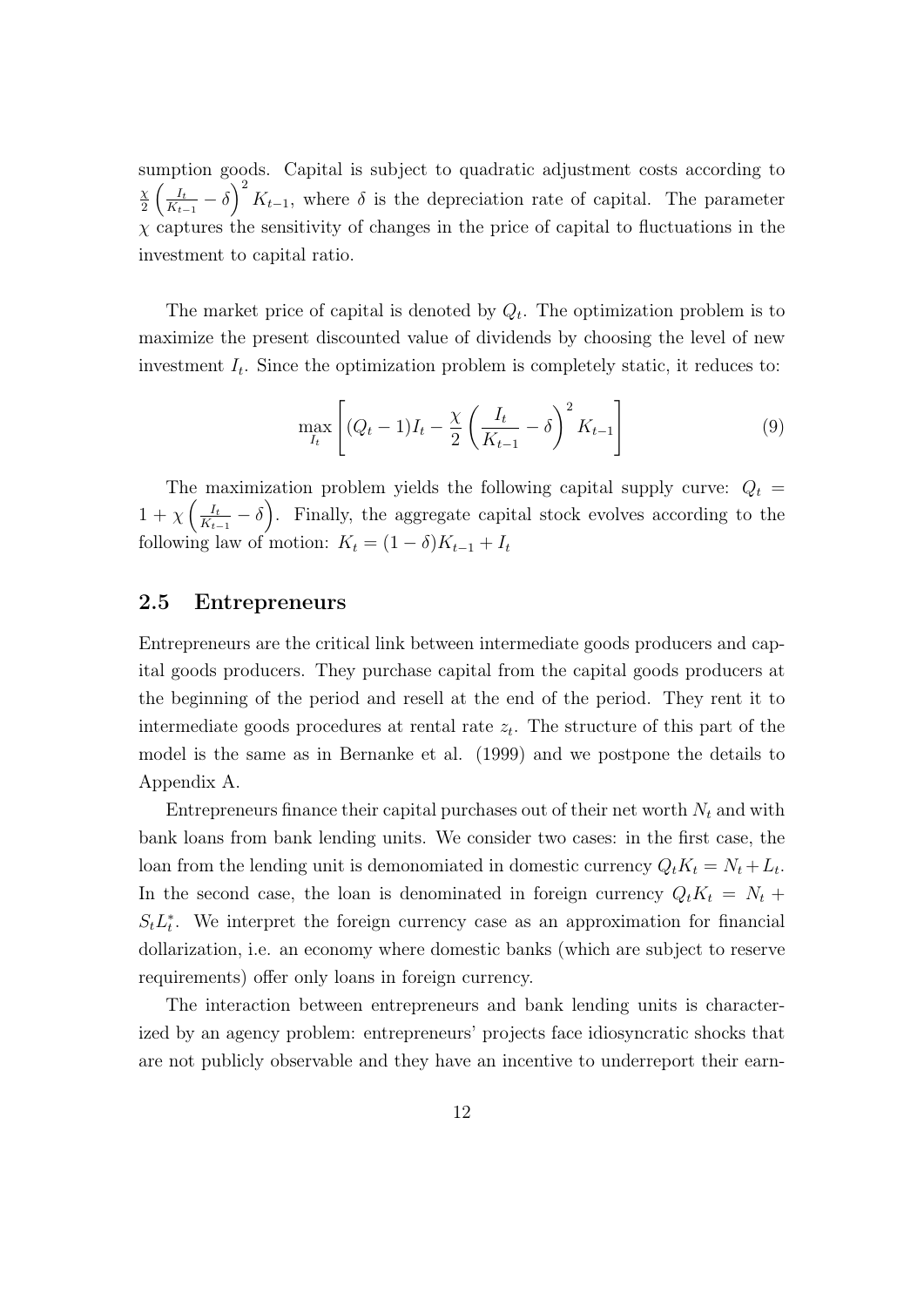ings. Lenders can verify the idiosyncratic shock at a cost. The optimal financial contract delivers the following key equation that links the spread between the aggregate expected real return on capital  $E_t r_{t+1}^K$  and the risk-free lending rate to the entrepreneurs' leverage:

$$
Q_t K_t = f\left(\frac{E_t r_{t+1}^K}{i_t^{IB}/E_t \pi_{t+1}}\right) N_t, \quad \text{with } f'(\cdot) > 0 \tag{10}
$$

Equation (10) shows that the external finance premium  $\frac{E_t r_{t+1}^K}{i_t^B/E_t\pi_{t+1}}$  increases with the share of debt in total financing. The entrepreneur's real return on capital is given by:

$$
r_t^K = \frac{z_t + Q_t(1 - \delta)}{Q_{t-1}}
$$
\n(11)

where  $z_t$  is the real rental cost of capital.<sup>7</sup>

With a probability  $1 - \nu$  entrepreneurs leave the market and consume their net worth. They are replaced by new entrepreneurs who receive a small transfer  $\bar{q}$ from the departing entrepreneurs. Aggregate net worth is given by the following expression:

$$
N_t = \nu V_t + (1 - \nu)\bar{g} \tag{12}
$$

where  $V_t$  denotes the net worth of surviving entrepreneurs. Different from Bernanke et al. (1999), but in line with Gertler et al. (2007), we assume that the lending rate is fixed in nominal terms in the respective currency. In the domestic currency case, the net worth of surviving entrepreneurs is:

$$
V_t = (1 - \tilde{\mu})r_t^K Q_{t-1} K_{t-1} - i_{t-1}^L \frac{P_{t-1}}{P_t} L_{t-1}.
$$
\n(13)

where the term  $\tilde{\mu}$  reflects the deadweight cost associated with imperfect capital markets (see Bernanke et al. 1999 for further details) and  $i_t^L$  is the state-contingent nominal lending rate specified in the optimal financial contract (see Bernanke et al. 1999 and Appendix 1). Combining equations (12) and (13) yields a dynamic

<sup>7</sup>Equation (11) takes into account that in a model with investment adjustment costs and incomplete capital depreciation, one has to differentiate between the entrepreneur's return on capital  $(r_t^K)$  and the rental rate on capital  $(z_t)$ . The return on capital depends on the rental rate as well as on the depreciation rate of capital, adjusted for asset price valuation effects (i.e.: variations in  $Q_t/Q_{t-1}$ ).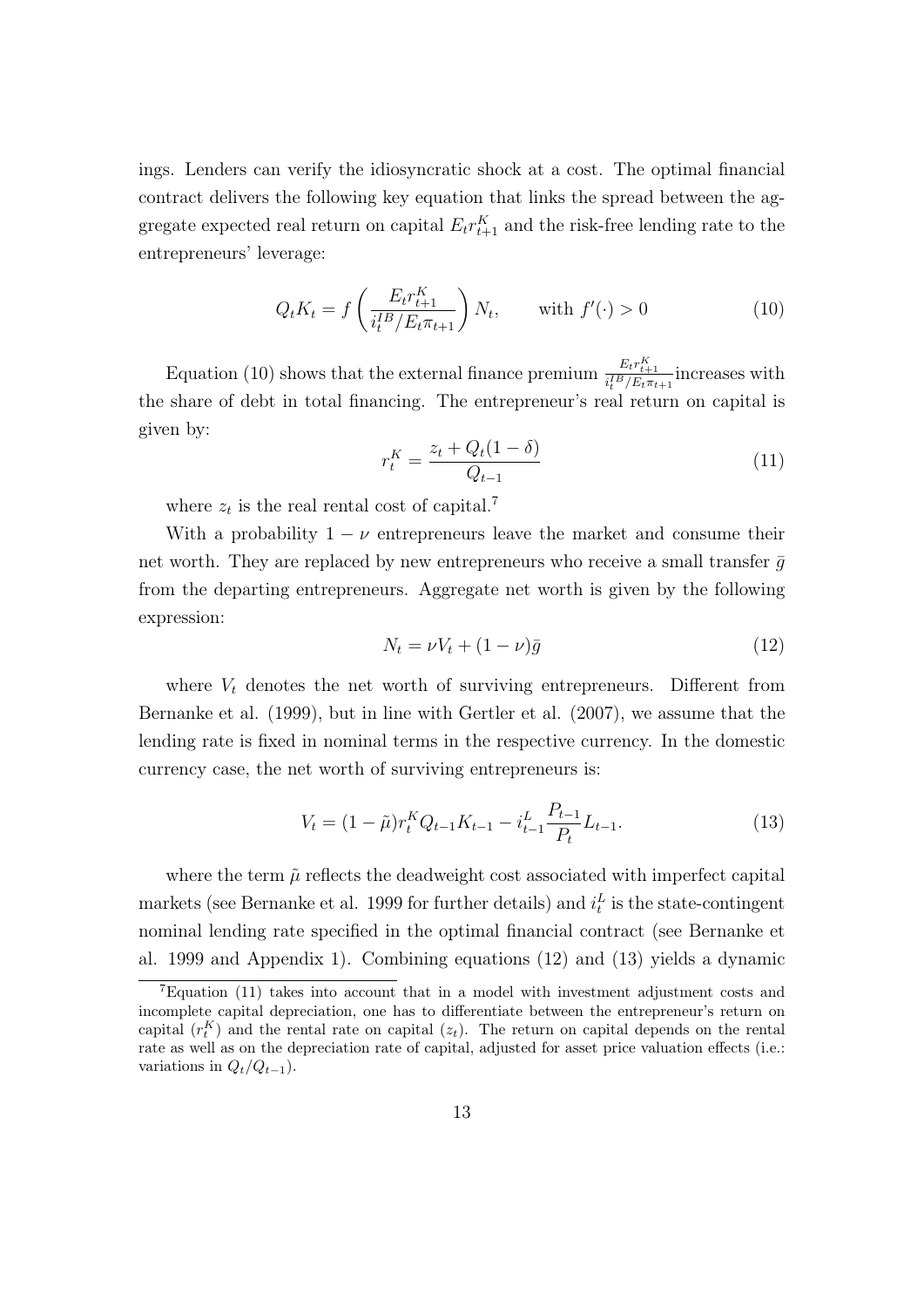equation for aggregate net worth.

In the scenario where entrepreneurial debt is denominated in foreign currency units, the equation is modified as follows:

$$
V_t = (1 - \tilde{\mu})r_t^K Q_{t-1} K_{t-1} - \left[i_{t-1}^{*L} \frac{S_t}{S_{t-1}} \frac{P_{t-1}}{P_t}\right] \frac{S_{t-1} L_t^*}{P_{t-1}},
$$

In both cases lending units finance themselves at the domestic interbank rate. Hence, the following no arbitrage condition between domestic currency and foreign currency lending rates holds:<sup>8</sup>  $E_{t-1} i_{t-1}^{*L} \frac{S_t}{S_{t-1}}$  $\frac{S_t}{S_{t-1}} = i_{t-1}^L.$ 

Movements in net worth stems from unanticipated changes in returns and borrowing costs. Changes in  $Q_t$  are likely to provide the main source of fluctuations in  $r_t^K$ , which stresses that changes in asset prices play a key role in the financial accelerator. On the liabilities side, unexpected movements in the price level affect expost borrowing costs. For instance, unexpected inflation increases entrepreneurs' net worth. If debt is denominated in foreign currency, then an unexpected change in the exchange rate similarly shifts entrepreneurial net worth.

#### 2.6 Intermediate Good Producers

Intermediate good producers buy labour input from households and rent capital from entrepreneurs. They produce differentiated intermediate goods and operate in competitive input and monopolistically competitive output markets. The production function of intermediate good producer  $i \in [0, 1]$  is:

$$
y_t(i) = \xi_t^A K_{t-1}(i)^{\alpha} h_t(i)^{1-\alpha}
$$
 (14)

 $\xi_t^A$  is an aggregate technology term and follows a AR(1) process. Cost minimization implies:  $\frac{h_t(i)W_t}{z_tK_{t-1}(i)} = \frac{1-\alpha}{\alpha}$  $\frac{-\alpha}{\alpha}$  and marginal costs are given by:

$$
mc_t \propto \frac{W_t^{1-\alpha} z_t^{\alpha}}{\xi_t^A} \tag{15}
$$

<sup>8</sup>See related derivations in Cespedes et al. (2004) and Elkedag and Tchakarov (2007).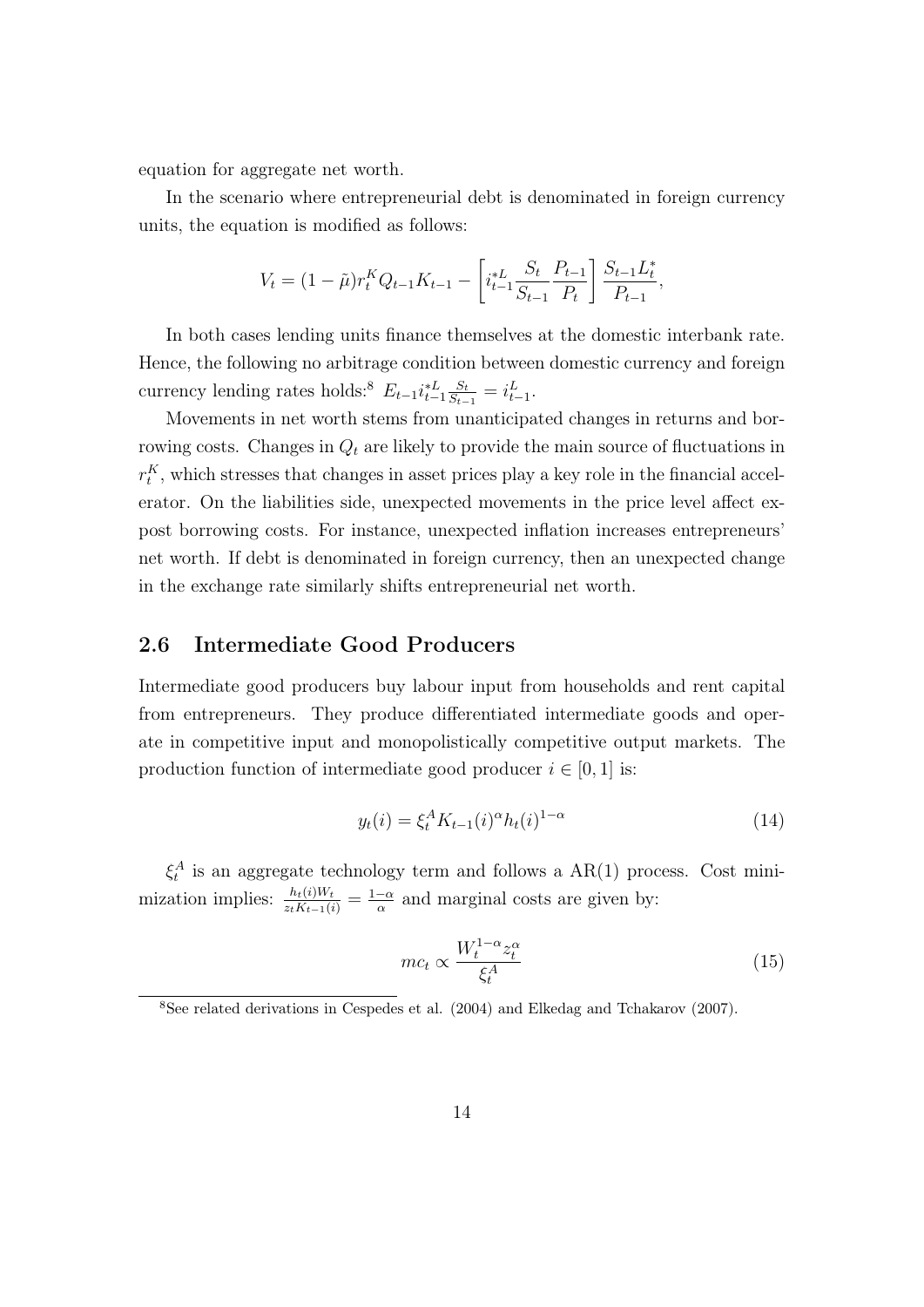#### 2.7 Final Good Producers

Final good producers buy differentiated intermediate domestic goods from intermediate good producers and transform them into one unit of final domestic good. They re-sell these transformed goods to households as consumption goods and to capital goods producers as investment goods. The final good is produced using a CES production function with elasticity of substitution  $\epsilon$  to aggregate a continuum of intermediate goods indexed by  $Y_t = \left(\int_0^1 y_t(i)^{\frac{\epsilon-1}{\epsilon}} di\right)^{\frac{\epsilon}{\epsilon-1}}$ . Final domestic good producers operate in competitive output markets and maximize each period the following stream of profits  $P_t^H Y_t - \int_0^1 p_t^H(i) y_t(i) di$  where  $p_t^H(i)$  is the price of intermediate good *i*. The demand for each intermediate input good is  $y_t(i) = (p_t(i)/Y_t)^{-\epsilon} \cdot Y_t$ and the aggregate price level satisfies  $P_t^H = \left(\int_0^1 p_t^H(i)^{1-\epsilon} di\right)^{\frac{1}{1-\epsilon}}$ .

We assume that Calvo-type price staggering (Calvo, 1983) applies to the price setting behavior of intermediate good producers. The probability that a firm cannot re-optimize its price for k periods is given by  $\theta^k$ . Profit maximization by an intermediate goods producer who is allowed to re-optimize his price at time  $t$ chooses a target price  $p_t^*$  to maximize the following stream of future profits

$$
\max_{\{p_t^*\}_{t \in \mathbb{Z}}} E_t \left[ \sum_{k=0}^{\infty} \theta^k \Lambda_{t,t+k} Div_{t+k|t}^R(i) \right] \tag{16}
$$

where dividends are given by  $Div_t^R(i) = \frac{p_t^*}{P_t} \cdot y_t(i) - mc_{t+k|t}(i)y_{t+k|t}(i)$ . The first order condition is

$$
E_t\left[\sum_{k=0}^{\infty} \theta^k \Lambda_{t,t+k} y_{t+k|t}(i) \left(\frac{p_t^*}{P_{t+k}} - \frac{\epsilon}{\epsilon - 1} m c_{t+k|t}(i)\right)\right] = 0 \tag{17}
$$

Final import goods are provided in competitive markets and the foreign currency price is normalized to one:  $P_t^F = S_t$ .

#### 2.8 Equilibrium

The economy wide resource constraint is given by: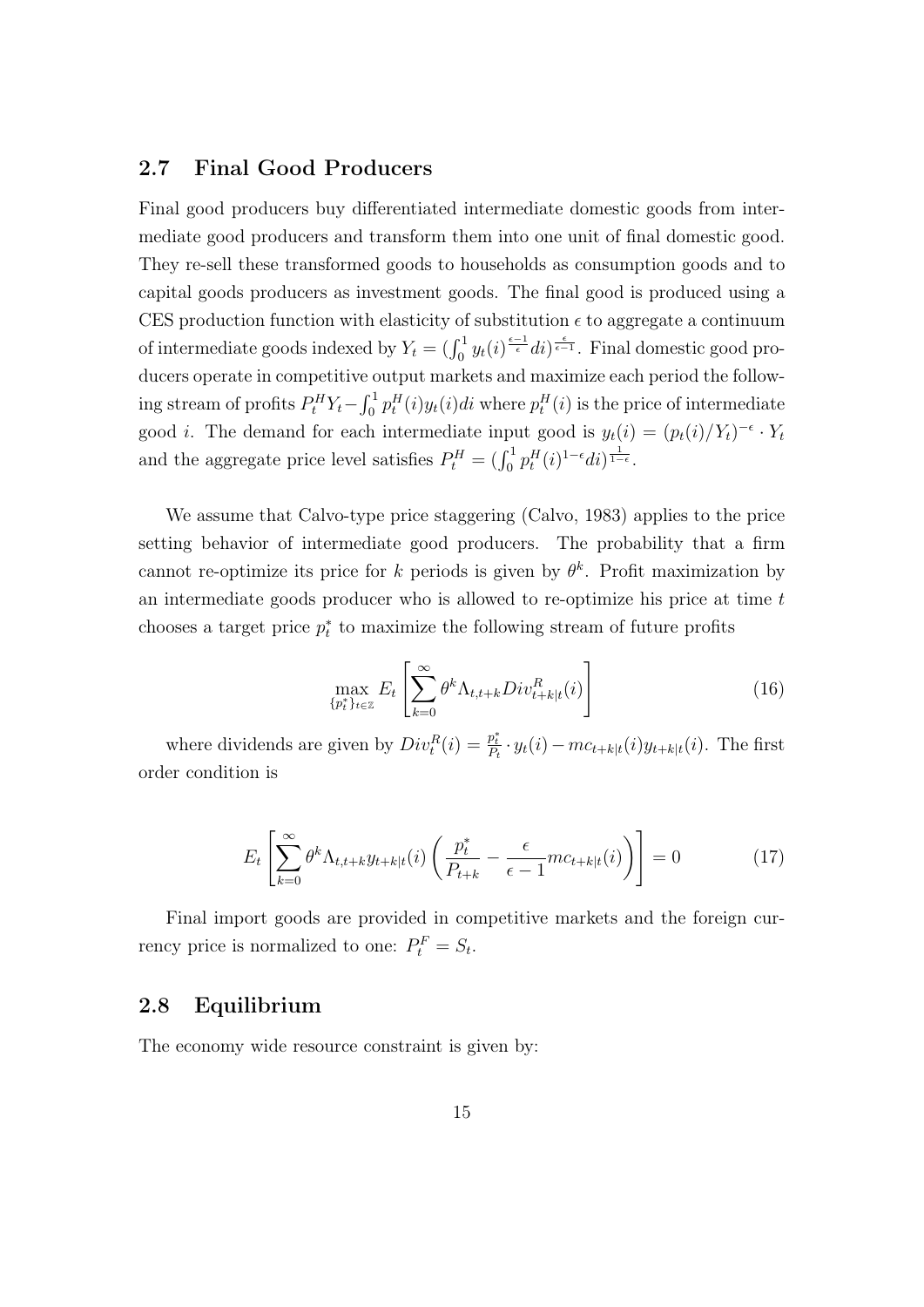$$
Y_t = \gamma \frac{P_t}{P_t^H} \left[ C_t + I_t + G_t \right] + \frac{S_t}{P_t^H} X_t + \gamma \frac{P_t}{P_t^H} \Psi_t
$$

Foreigners buy an exogenous amount  $X_t$  (expressed in foreign currency) of domestic goods and  $\Psi_t = K_{t-1}$  $\int x$  $\frac{\chi}{2}\left(\frac{I_t}{K_{t-}}\right)$  $\frac{I_t}{K_{t-1}} - \delta\Big)^2 + \tilde{\mu} r_t^K Q_{t-1}$  $\setminus$  $+ G_t^{\varsigma}(\cdot) + \frac{\psi_B}{2} \left( \frac{S_t}{P_t} \right)$  $\frac{S_t}{P_t}B_t\Big)^2$ captures adjustment costs.

The balance of payments identity is

$$
S_t B_t = P_t^H Y_t - P_t [C_t + I_t + G_t] + (1 + i_{t-1}^*) S_t B_{t-1} + P_t \Psi_t.
$$

#### 2.9 The Government Sector

Central bank policy has two dimensions: the central bank's objective and the implementation of the policy.

The central bank's objective is to minimize an exogenously given loss function. We consider two cases. In the first case the monetary authority's loss function includes only the traditional objectives of output and price stability. The price stability loss function  $\mathbb{L}^{PS}_t$  reads

$$
\mathbb{L}^{PS} = E\left[\pi_t^2 + \lambda_Y \left(\hat{Y}_t\right)^2\right],\tag{18}
$$

where  $\hat{Y}_t$  is the log deviation of output from its steady state value and  $\lambda_Y$ reflects the policy makers subjective weight of output stability relative to price stability.

In the second case the central bank cares also about financial stability and as a consequence the variability of loans enters the loss function:

$$
\mathbb{L}^{FS} = E\left[\pi_t^2 + \lambda_Y \left(\hat{Y}_t\right)^2 + \lambda_L \left(\hat{L}_t\right)^2\right],\tag{19}
$$

 $\hat{L}_t$  is the log deviation of loans from their steady state value and  $\lambda_Y$  and  $\lambda_L$ reflect the policy makers subjective weight of output stability and loan stability relative to price stability.

An alternative objective for the central bank would be to maximize households'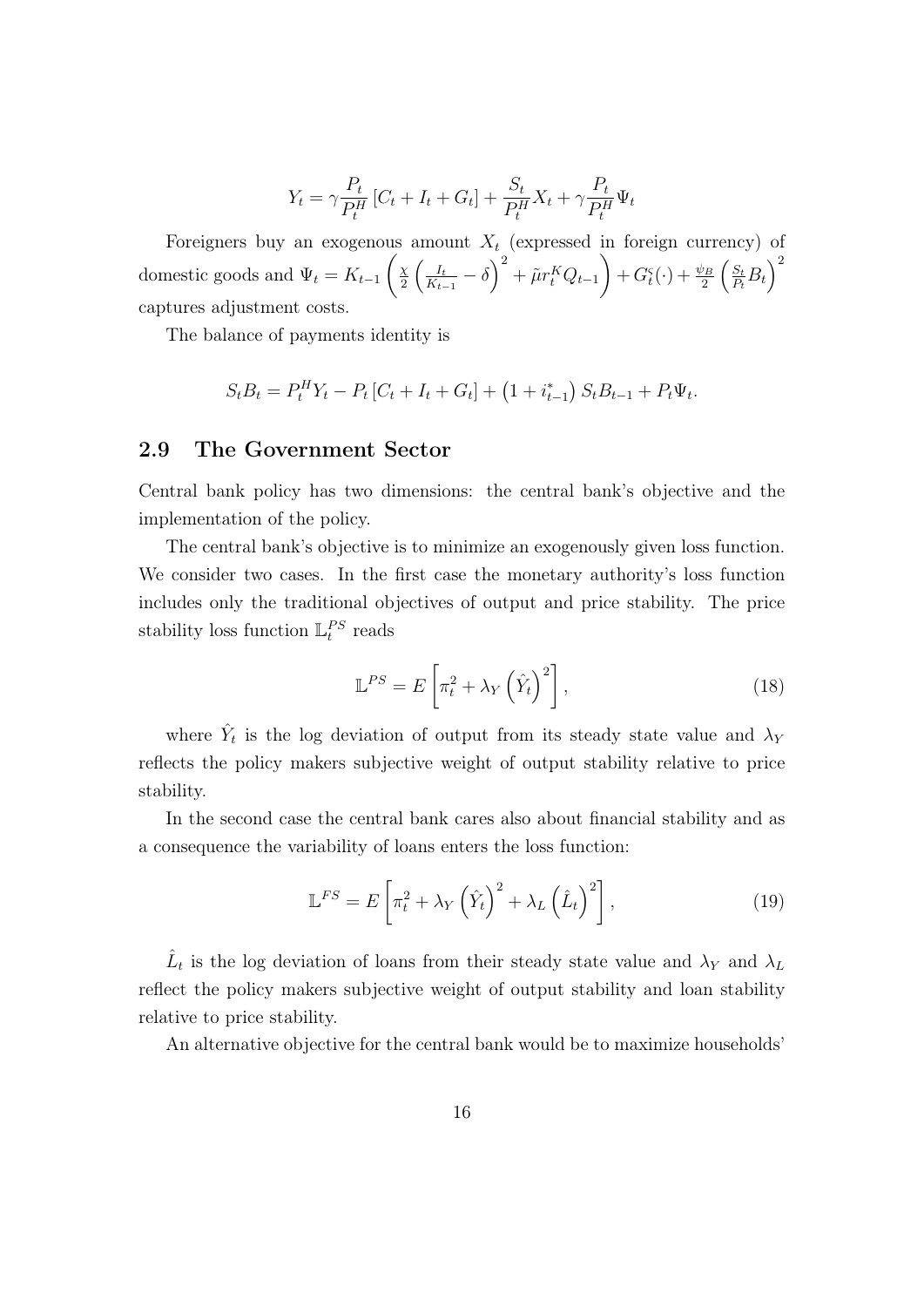welfare, implied by the utility function, as proposed for example in Schmitt-Grohé and Uribe (2007). An advantage of such an approach is that the objective function is derived endogenously from the model and does not require additional judgment on what variables to enter. The welfare evaluation is then consistent with the households' utility function. Our loss function is exogenously given and the central bank does not directly maximize household's welfare.

It is, however, not obvious whether a central bank should or does try to maximize a household's welfare. Most central banks receive a mandate from the general government that they have to fulfill. By using an exogenous loss function, we also acknowledge that our model is only an imperfect description of reality and we may need to use information that comes from outside the model to assess welfare.<sup>9</sup>

By including the variability of loans in the loss function, we intend to approximate the fact that a central bank may want to avoid abrupt fluctuations in credit for some financial stability reason. For example, the government may worry that large swings in credit increase the risk of financial crises and therefore mandate the central bank to control credit fluctuations. Studies from the BIS have pointed out that deviation of credit from its trend can predict financial crisis (Borio and Lowe, 2002, Borio and Drehmann, 2009).<sup>10</sup> Studying examples where loans enter the loss function allows us to account for this possibility in a "normal times" setting, without explicitly modeling a crisis mechanism. However, since we make use of outside information, containing credit fluctuations may not be optimal from a pure model based perspective. For instance, Faia and Monacelli (2007) take a model based welfare criterion and find that the presence of financial frictions constrains investment and leads to an inefficiently small expansion of lending in response to a productivity shock.

The use of an exogenous loss function also means that there is no immediate benchmark to assess the welfare implications of loss function differences. In order

<sup>9</sup>Using a related argument Blanchard (2009) concludes "Ad-hoc welfare functions, in terms of deviations of inflation and deviations of output from some smooth path may be the best we can do given what we know". Svensson (2008) argues that loss functions in policy models should be based on a central bank's mandate rather than model consistent welfare calculations. Even if not addressed in the present paper, in our view model-consistent welfare evaluation that derives from a sufficiently rich model can nonetheless inform policy about the formulation of a central bank mandate.

<sup>10</sup>Instead of the level of real credit, these studies look at credit over GDP.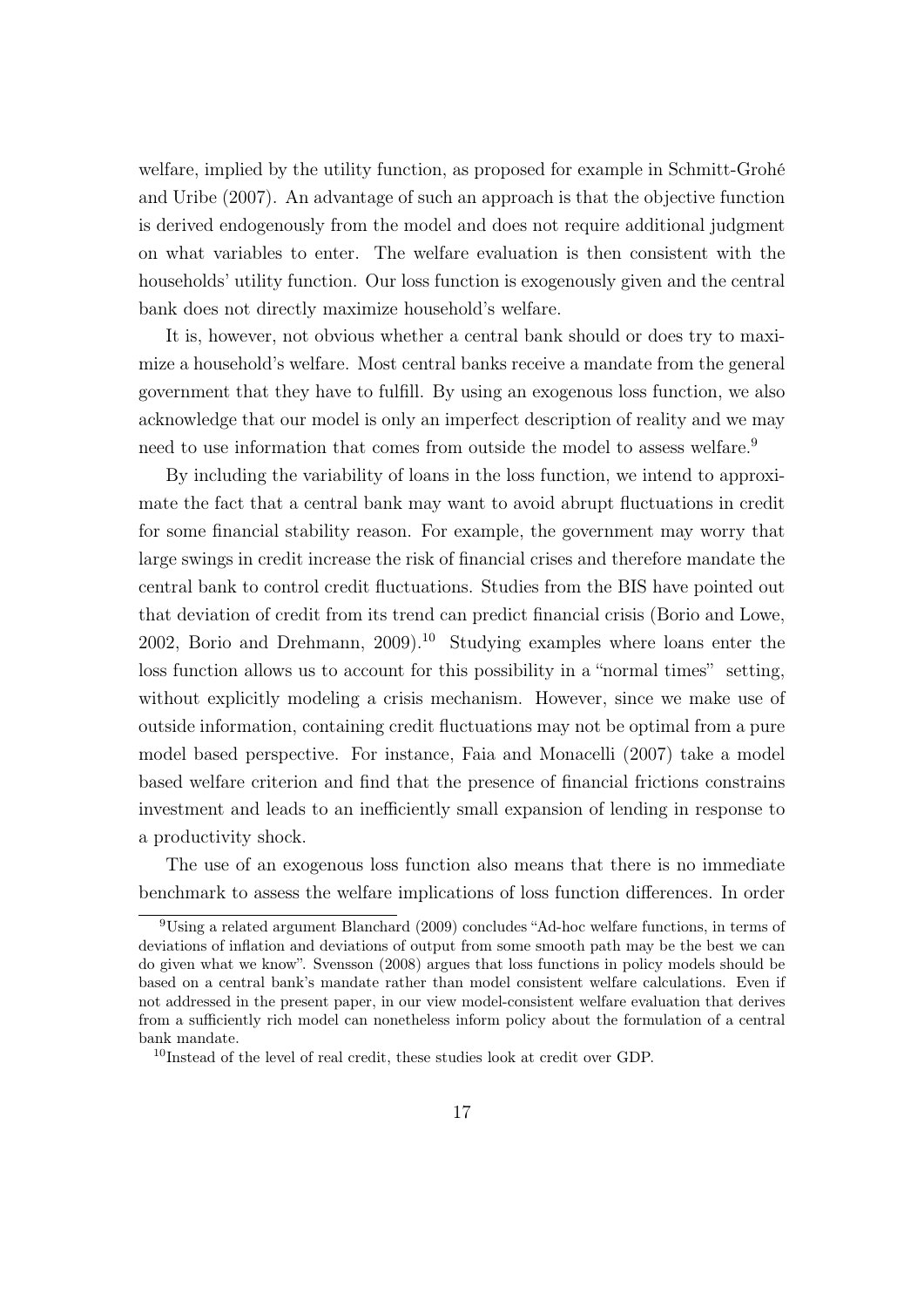to evaluate the importance of loss function differences, we compare the values of our loss function with the corresponding numbers we obtain for the Great Moderation period (1984q1 to 2007q2) relative to the pre Great Moderation period (1960q1 to 1983q4) for the United States.<sup>11</sup>

The implementation of the central bank's policy is characterized by the set of variables the central bank monitors and the instruments it uses. In the most general case the central bank monitors the deviations of output, inflation, and loans from their long run values. We will also consider cases where the central bank follows only output and inflation. We consider four main policy rules.

Under the first rule, the central bank only sets the interest rate and keeps reserve requirements constant:

$$
\text{Policy I} \quad \begin{cases} \hat{i}_t^{IB} &= \phi_{\pi,i^{IB}}\pi_t + \phi_{Y,i^{IB}}\hat{Y}_t + \phi_{L,i^{IB}}\hat{L}_t \\ \tilde{\varsigma}_t^{MP} &= 0 \end{cases} \tag{20}
$$

where  $\hat{i}_t^{IB}$  and  $\tilde{\zeta}_t^{MP}$  are the percentage and level deviations from their steady state values. With  $\phi_{L,i^{IB}} = 0$  the rule nests the standard interest rate rule where the central bank sets the interest rate as a linear function of output and inflation as a special case. In the more general case, the central bank also responds to fluctuations in loans. A specification where monetary policy responds to financial conditions is, for example, proposed in Faia and Monacelli (2007). Note that the central bank can respond to fluctuations in loans without an explicit financial stability objective. Loans may contain useful information about the state of the economy and responding to fluctuations therein can facilitate the task of achieving stability in output and prices.<sup>12</sup>

 $11$ Of course, such a comparison gives only a relative benchmark, which leaves the absolute welfare gains from economic stabilization open. Estimates on the cost of business cycle fluctuations that are derived from general equilibrium models vary substantially. Lucas (1987) concludes that the cost of business cycle fluctuations amount to only about 0.1% of steady state consumption. Using preferences that are consistent with asset price risk premia, Tallarini (2000) shows that they can exceed 10%.

<sup>12</sup>As pointed out for example by Svensson (1999), in general monetary policy should not only respond to movements in target variables, but also to movements in important determinants of these variables. Giannoni and Woodford (2003) provide a detailed theoretical discussion of the circumstances under which interest rate rules that only respond to target variables are suboptimal. Intuitively, output and inflation movements are a function of past and present shocks. Contemporaneous output and inflation give only an imperfect representation of the complete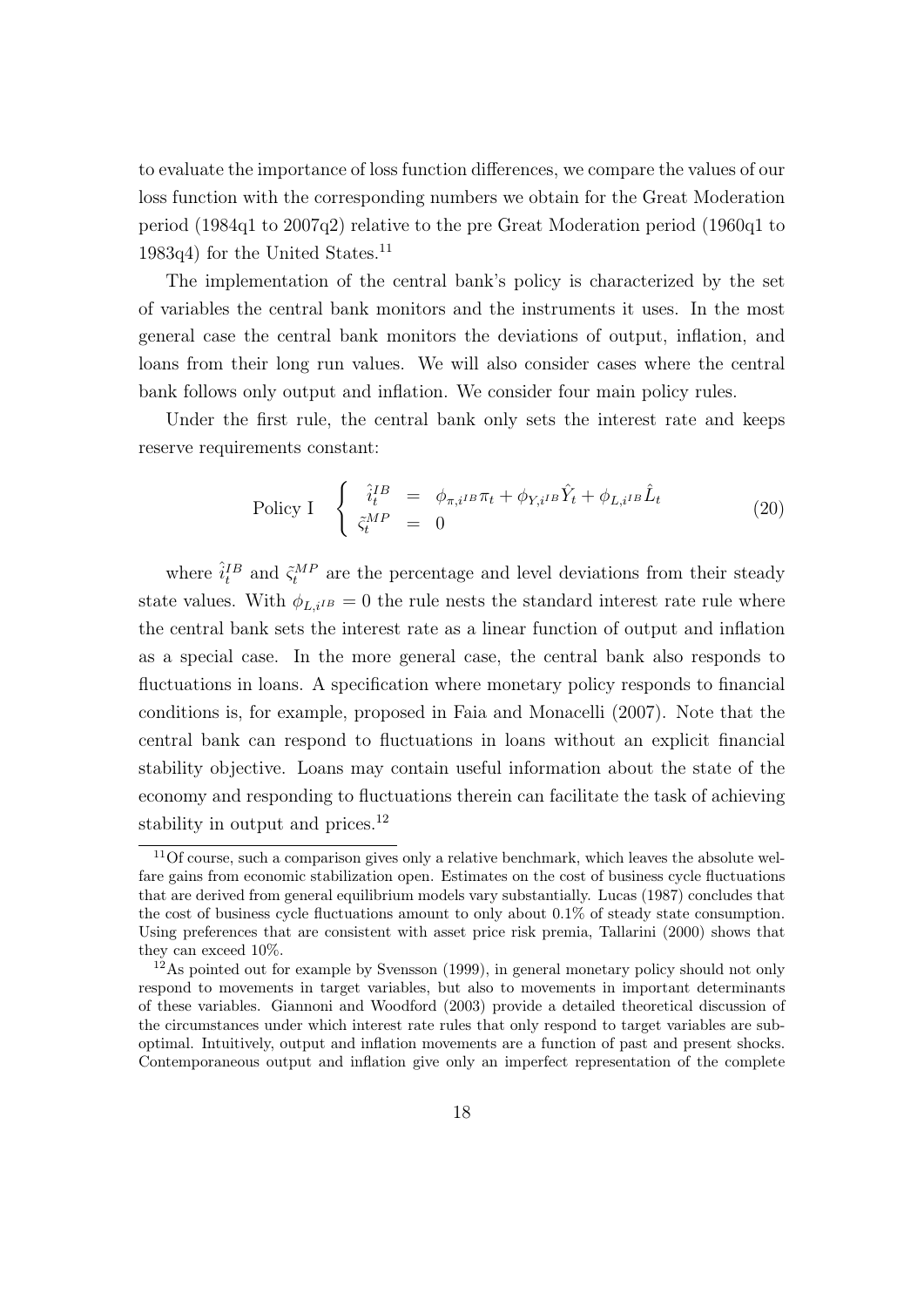Under the second rule the central bank pursues a fixed exchange rate regime, but lets reserve requirements vary in response to fluctuations in output, inflation and loans:

$$
\text{Policy II:} \quad \begin{cases} \Delta S_t = 0\\ \tilde{\varsigma}_t^{MP} = \phi_{\pi,\varsigma^{MP}} \pi_t + \phi_{Y,\varsigma^{MP}} \hat{Y}_t + \phi_{L,\varsigma^{MP}} \hat{L}_t \end{cases} \tag{21}
$$

The policy rule aims to approximate the policy setting in countries with an exchange rate peg and time-varying reserve requirements, for example China. In order to assess the gains that derive from the use of reserve requirements, we will also report the loss function for a fixed exchange rate regime where reserve requirements are constant.

The third rule is the most general case, where both interest rates and reserve requirements react to fluctuations in inflation, output, and loans:

$$
\text{Policy III:} \quad\n\begin{cases}\n\hat{i}_t^{IB} = \phi_{\pi,i^{IB}} \pi_t + \phi_{Y,i^{IB}} \hat{Y}_t + \phi_{L,i^{IB}} \hat{L}_t \\
\hat{\zeta}_t^{MP} = \phi_{\pi,\varsigma^{MP}} \pi_t + \phi_{Y,\varsigma^{MP}} \hat{Y}_t + \phi_{L,\varsigma^{MP}} \hat{L}_t\n\end{cases}\n\tag{22}
$$

Countries that use both reserve requirements and interest rates as policy tools include Turkey, Colombia, Brazil, Peru, and others.

Under the fourth rule policy options are slightly more restricted. The interest rate responds to fluctuations in output and inflation, whereas reserve requirements only to loans:

$$
\text{Policy IV:} \quad \begin{cases} \begin{array}{rcl} \hat{i}_t^{IB} & = & \phi_{\pi,i^{IB}} \pi_t + \phi_{Y,i^{IB}} \hat{Y}_t \\ \hat{\varsigma}_t^{MP} & = & \phi_{L,\varsigma^{MP}} \hat{L}_t \end{array} \end{cases} \tag{23}
$$

We include Policy IV in order to assess the costs of a separation of the monetary authority's objectives. Since Policy IV is a special case of Policy III, the minimal loss under Policy IV will be at least as large as under Policy III. In practice, however, assigning different targets to different instruments may improve accountability and facilitate communication.

For each policy rule the central bank then chooses the coefficients that minimize the loss function under study. Tables 3 to 5 show the parameter values for the

history of shocks. Adding loans to the interest rate rule should be helpful, if the different shocks have different relative effects (or at different points in time) on output, inflation and loans.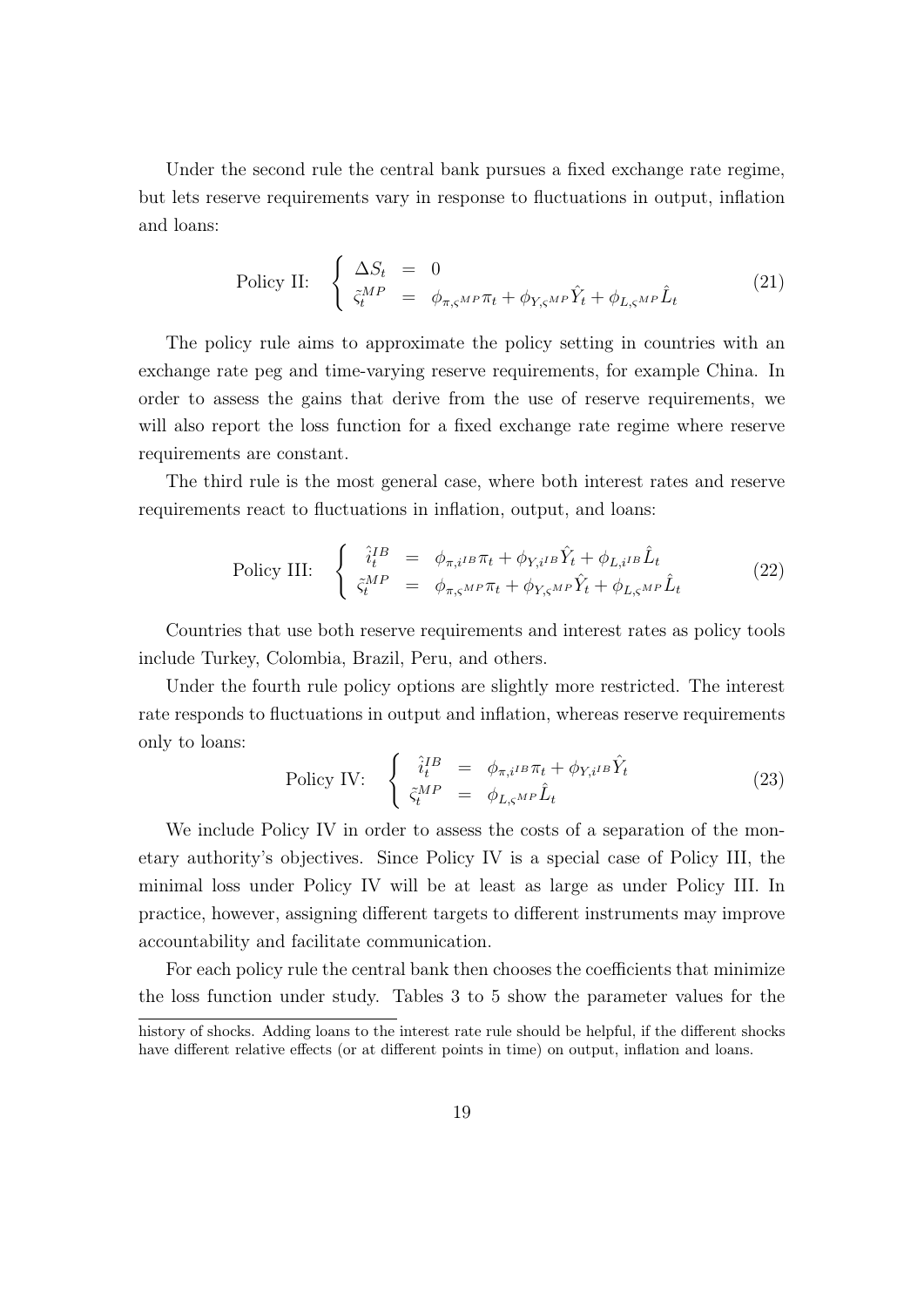optimal policy projections  $(\phi's)$ , which satisfy the following minimization problem:

$$
\begin{aligned}\n\phi_{\pi,x} \\
\phi_{Y,x} \\
\phi_{L,x}\n\end{aligned}\n\bigg\} = \arg\min_{\phi_{\pi,x}, \phi_{Y,x}, \phi_{L,x}} \mathbb{L}_t^{PS,FS} \quad \forall \ x \in \{i^{IB}, \varsigma^{MP}\}\n\tag{24}
$$

The central bank also sets the rate at which reserves are remunerated. In our specification we assume that the central bank keeps the spread between the reserve rate and the inter-bank rate  $i_t^{IB} - i_t^R$  constant. As can be seen from equation (5), such a policy implies that the difference between the actual reserve ratio and the target ratio  $\zeta_t^{MP} - \zeta_t$  remains constant.<sup>13</sup>

The government balances its budget every period. It uses the seignorage revenue net of interest payments to finance government expenditure and lump sum transfer payments. Government expenditures  $G_t$  follow an exogenous AR(1) process and lump sum transfers  $T_t$  adjust as a residual.

$$
G_t - T_t = T_t^S
$$

#### 2.10 Shocks

Five shocks drive the economy's dynamics: a cost push shock  $(\xi_t^{CP})$ , a technology shock  $(\xi_t^A)$ , a government spending shock  $(G_t)$ , a foreign interest rate shock  $(i_t^*)$ and a foreign export demand shock  $(X_t)$ . All shocks follow AR(1) processes. The values attached to the variance of the random shock component as well as the degree of autocorrelation can be found in Table 1. The values therein are taken from an estimated DSGE model as described in Christoffel et al. (2008).

<sup>&</sup>lt;sup>13</sup>If the central bank lets the spread vary, fluctuations in actual reserves become a function of the parameter  $\psi_2$ . The smaller  $\psi_2$ , the more sensitive actual reserve holdings are to variations in the spread. A policy that keeps the spread constant therefore allows the central bank to control fluctuations in the reserve rate directly, even if the cost for banks to deviate from the target  $\psi_2$ are relatively small.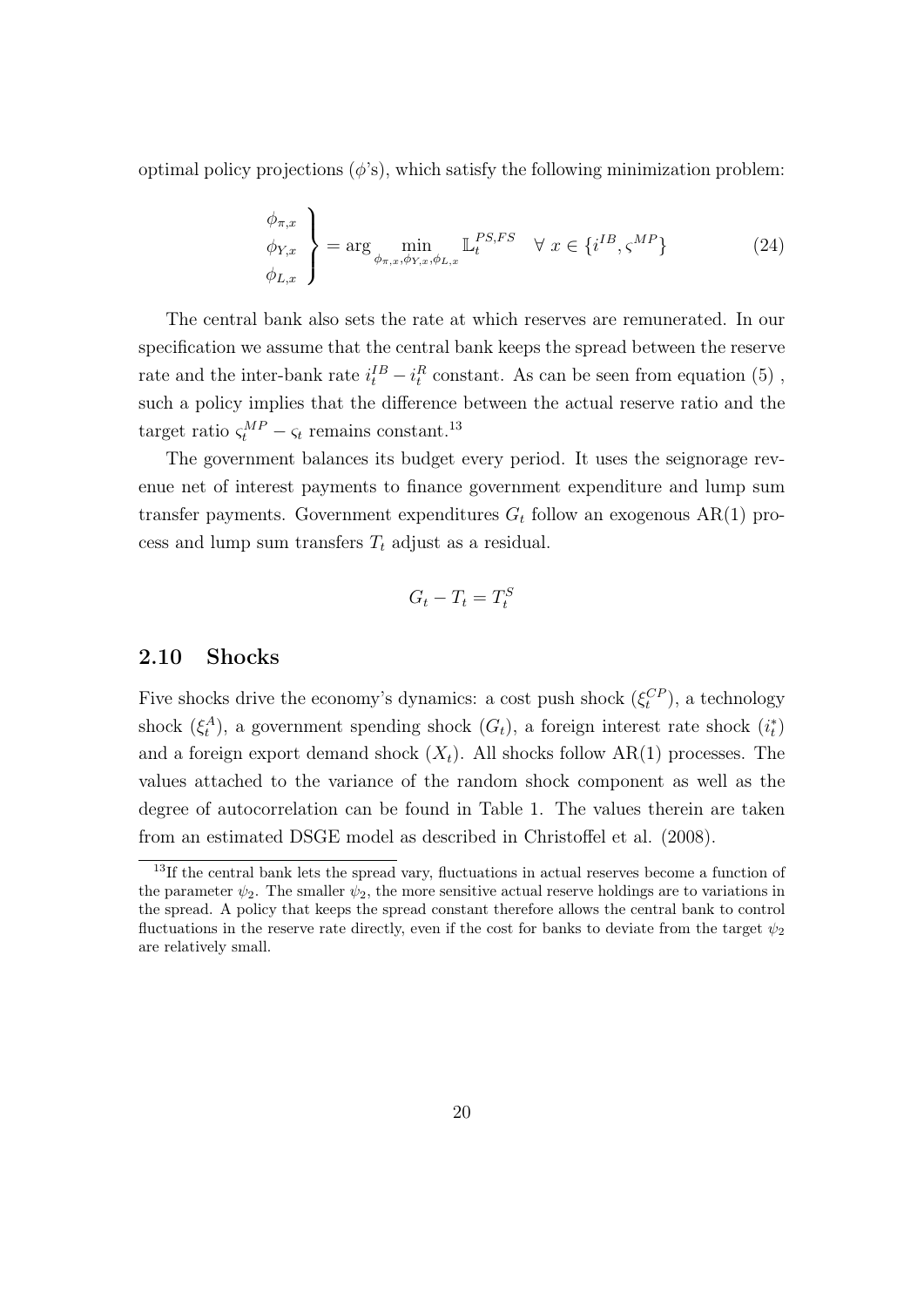| Table 1: Calibration of the Shocks |  |
|------------------------------------|--|
|                                    |  |

|  | $\rho \quad \sigma^2$ Description                                                  |
|--|------------------------------------------------------------------------------------|
|  | 0.89 1.13 Technology Shock $(\xi_t^A)$<br>0.40 0.14 Cost Push Shock $(\xi^{CP}_t)$ |
|  | 0.86 4.63 Government Expenditures Shock $(G_t)$                                    |
|  | 0.88 0.43 Foreign Interest Rate Shock $(i_t^*)$                                    |
|  | 0.80 5.01 Export Demand Shock $(X_t)$                                              |

Notes: All shocks are defined as first order stochastic difference equation with.  $\rho$  denotes the degree of first order autocorrelation and  $\sigma^2$ is the variance of the structural innovation of the shock processes.

#### 2.11 Calibration and Solution of the Model

Table 2 lists the details for parameters which are standard. Several parameters are not calibrated directly and specified such that they match model specific variables to their empirical counterparts. This applies to the parameters  $\psi_1$  and the steady state value of  $\zeta_t^{MP}$  in equation (2). These coefficients are calibrated such that they imply an interest rate differential between the inter-bank rate  $(i_t^{IB})$  and the interest rate on reserves  $(i_t^R)$  in the steady state of 150 basis points on quarterly basis and a steady state share of reserve ratio of 0.10. The steady state leverage ratio of entrepreneurs is two. We choose the other parameters of the financial contract to generate a steady state external finance premium of 50 basis points and an elasticity to leverage of  $\eta = 0.05$  (Christiansen and Dib, 2008). Combined with the interbank rate, this pins down the marginal steady state productivity of capital and the ratio of output to capital. The implied investment share is 0.22. We choose consumption share in output to equal 0.55, which implies a government share of 0.23. We assume that 75% of total spending falls on home goods and balanced trade in the long run. This implies that exports over output is 0.25.

Regarding the loss function we choose for simplicity equal weights and set parameters  $\lambda_Y$  and, where appropriate,  $\lambda_L$  equal to one.

In order to solve the model, we first log-linearize the non-linear equations system around the non-stochastic steady state. The log-linearized equilibrium equations are shown in Appendix B. In general a hat denotes the percentage deviation from the steady state and a tilde denotes level deviations.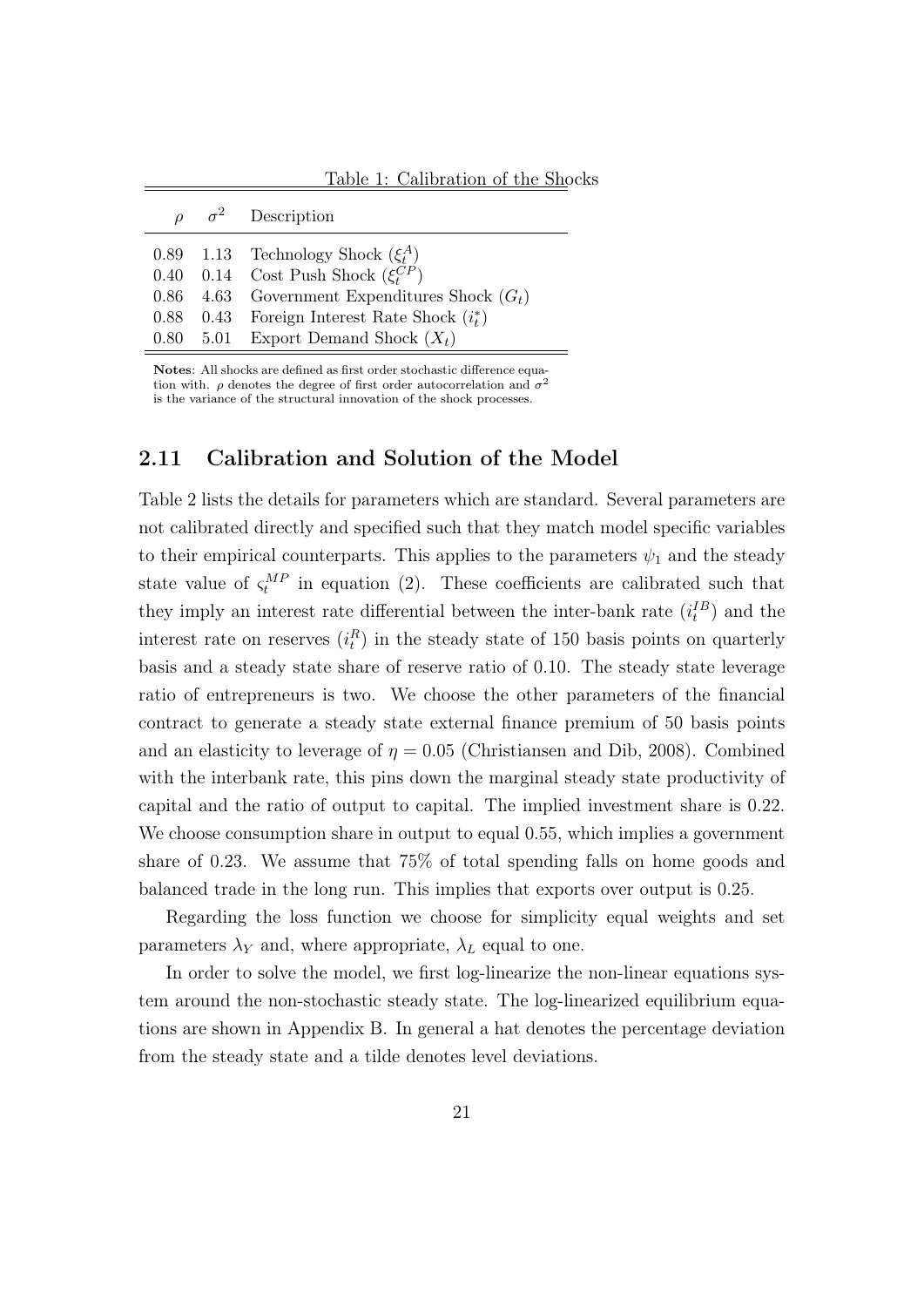|          |       | rable 2: Calibration                                   |
|----------|-------|--------------------------------------------------------|
| Ident.   | Value | Description                                            |
| $\delta$ | 0.025 | Depreciation Rate of Capital                           |
| β        | 0.985 | Discount Factor                                        |
| $\alpha$ | 0.33  | Capital Share in Production                            |
| $\phi$   | 3.00  | Inverse of Frish Labour Supply Elasticity              |
| $\theta$ | 0.75  | Degree of Price Stickiness                             |
| $\nu$    | 0.97  | Survival Rate of Entrepreneurs                         |
| $\chi$   | 0.25  | Capital Adjustment Costs                               |
| $\eta$   | 0.05  | Elasticity of external finance premium<br>to<br>- En-  |
|          |       | trepreneurs' Level of Leverage (from the Financial Ac- |
|          |       | celerator, see appendix $A$ )                          |
| $\psi_B$ | 0.02  | Adjustment Costs for Net Foreign Assets                |
| $\gamma$ | 0.75  | Share of domestically produced goods in domestic ab-   |
|          |       | sorption                                               |

#### Table 2: Calibration

3 Reserve Requirements as an Instrument for Price and Financial Stability

Our analysis on the use of reserve requirements as a policy tool varies along three dimensions. The first dimension is the financial structure of the economy. We consider a first case where no financial frictions are present, apart from the assumption savings have to be intermediated through banks and the requirement for banks to hold reserves. We then add a financial accelerator mechanism with domestic currency debt in the second case and with foreign currency debt in the third case.<sup>14</sup> The second dimension is the central bank's objective. In the first example, the central bank has the relatively standard objective of minimizing a weighted average of inflation and output variability, in the second example the variability of loans enters additionally. The third dimension is operational: it includes the number of variables the central bank monitors and how it uses its instruments.

The main aim of this section is therefore to analyze to what extent the use of time-varying reserve requirements can improve policy outcomes, as the structure

 $14$ For the no financial accelerator case, we abstract from the role of entrepreneurs and capital is completely financed by deposits.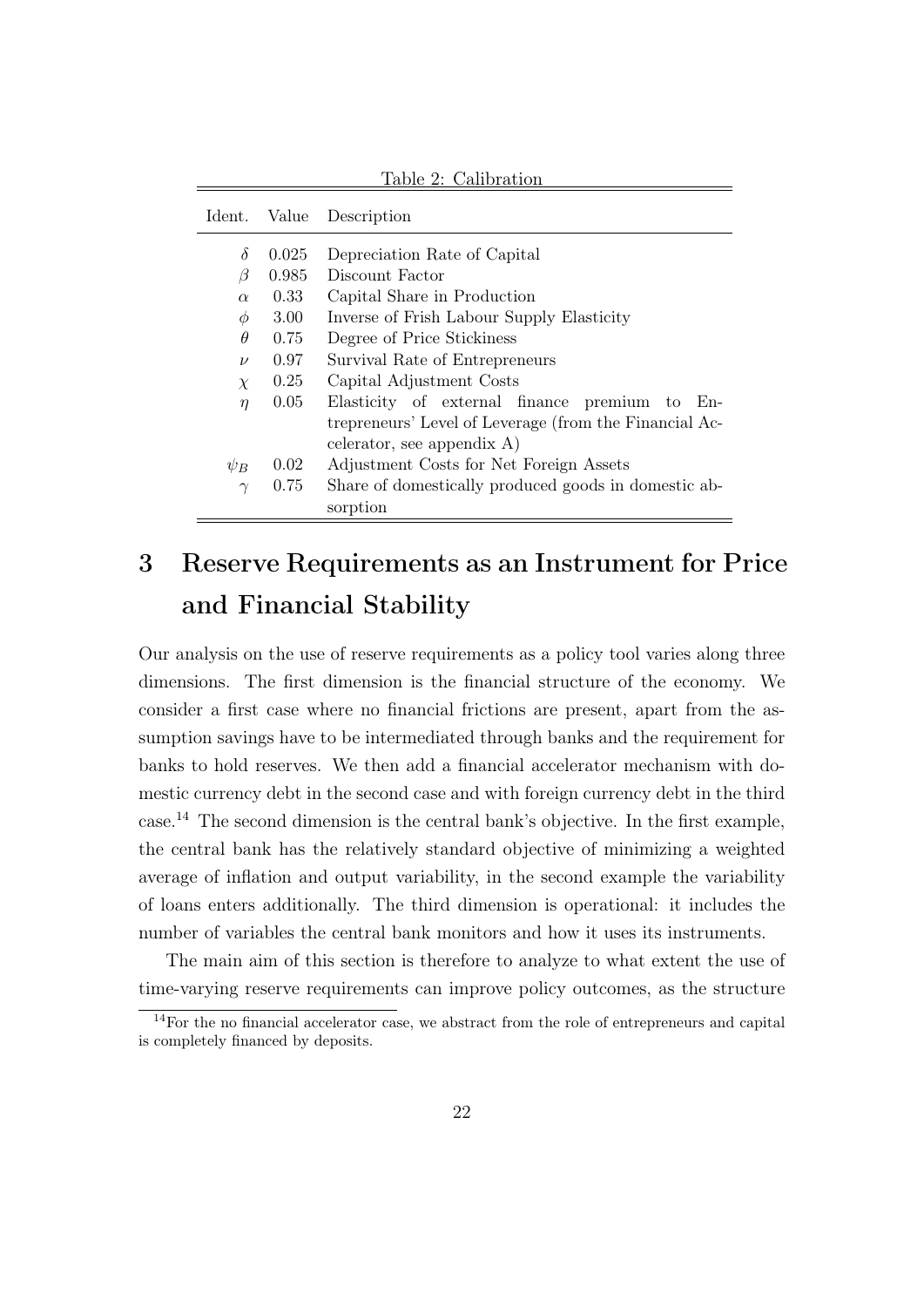of the economy, the objective of the central bank, and the implementation of policy varies. In Subsection 3.1 we analyze how the effects of discretionary changes in reserve requirements vary with other monetary arrangements and with the financial structure. The analysis of the transmission mechanism prepares the ground for the interpretation of the results in the subsequent sections. Subsection 3.2 and Section 3.3 present the results for the price stability and financial stability objective function.

## 3.1 The Effects of Discretionary Changes in Reserve Requirements

The present subsection discusses how the effects of reserve requirement shocks change with monetary policy and the financial structure. To simplify the discussion we assume that reserve requirements follow an exogenous  $AR(1)$  process with autocorrelation 0.7 and we abstract from a systematic component in reserve requirement policy.

We start by analyzing how the effects of changes in reserve requirements on the real economy depend on the use of other monetary policy instruments in an economy without a financial accelerator. Changes in reserve requirements can have two effects: First, they influence the money supply. For a given monetary base, higher reserve requirements imply smaller broad money aggregates and we expect an economic contraction. If the rate of reserve remuneration lies below the market interest rate, a second effect occurs: reserve requirements also act as a tax on the banking sector and drive a wedge between deposit rates and lending rates. In the following we will discuss the relative importance of the two effects under three different monetary policies: a standard interest rate rule for the inter-bank rate as described by Policy I in equation (20), a fixed exchange rate regime as given by Policy II (see equation  $(21)$ ), and, for illustrative purposes, the textbook example of a monetary policy where base money supply is constant and there is no monetary policy rule for the inter-bank rate (see for instance Burda and Wyplosz,  $2005$ ).<sup>15</sup>

<sup>&</sup>lt;sup>15</sup>Base money  $(\mu_t)$  is defined as total bank reserves:  $\frac{\mu_t}{P_t} = \varsigma_t D_t$ . A constant base money rule is characterized by:  $\Delta \mu_t = 0$ .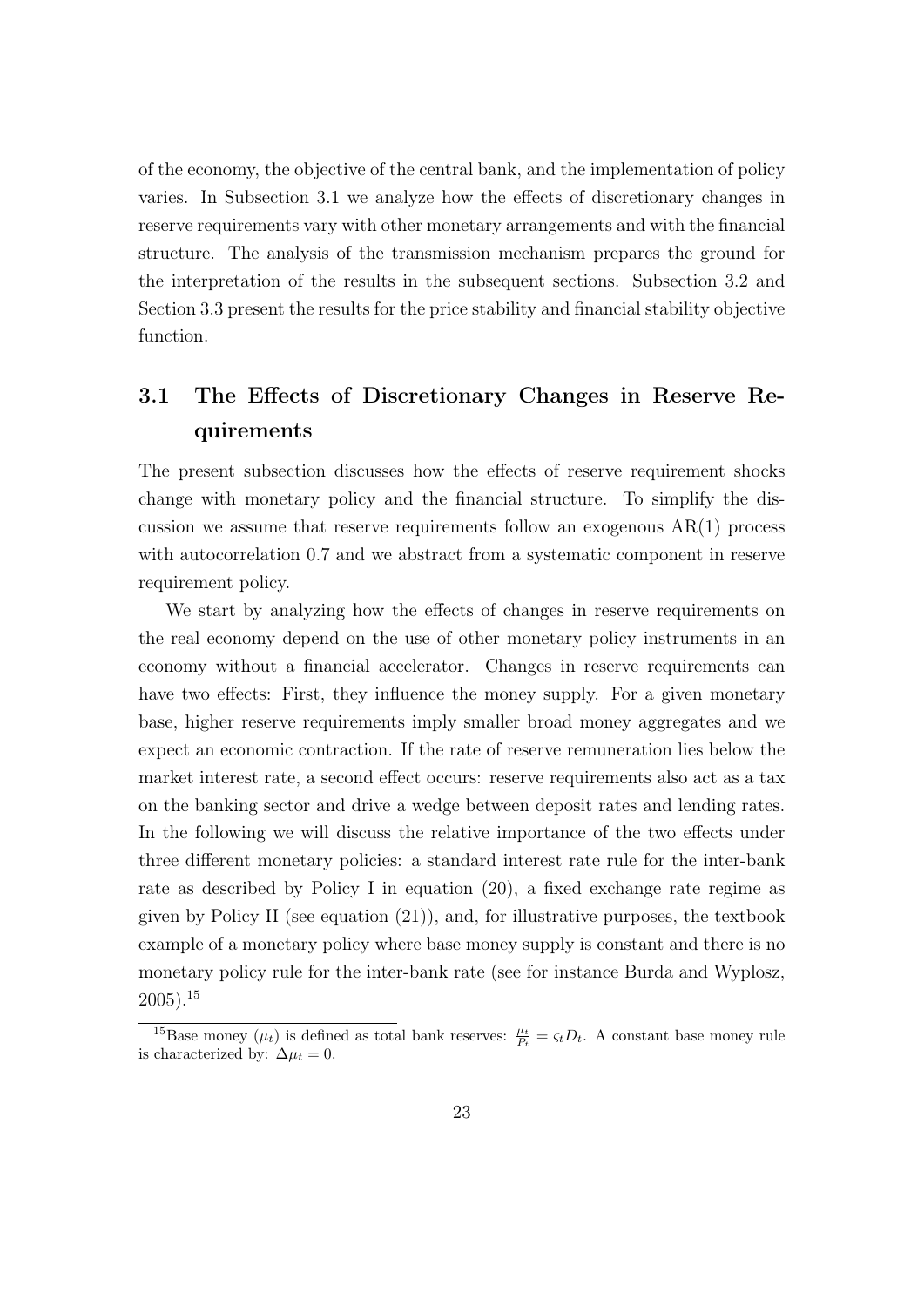Figures 1, 2, and 3 show the effects of a one percentage point discretionary change of reserve requirements under different monetary policies for various degrees of price stickiness.

Under the interest rate rule, the effect as a tax on the banking sector dominates. If the central bank targets an interest rate, money becomes endogenous and changes in reserve requirements are accommodated. But higher reserve requirements increase the spread between lending and deposit rates. Under the interest rate rule, the deposit rate falls and the lending rate rises. A tightening through an increase in reserve requirements leads therefore to quite different effects than a tightening through an increase in the policy rate, which would raise the level of interest rates in general. The higher spread has two important consequences. The increase in the lending rate implies higher costs of credit for the real sector, which leads to a decline in investment and the capital stock. The fall in investment, however, does not necessarily lead to a decline in output, as there is also an effect on consumption and on exports. A decline in the deposit rate encourages consumption spending, as consumption is linked to the real deposit rate through the Euler equation. Contractionary monetary policy would appreciate the exchange rate. In contrast, an increase in reserve requirements tightens credit conditions and depreciates the exchange rate at the same time. Because of the uncovered interest parity, the decline in the deposit rate also leads to an exchange rate depreciation and a rise in exports. Because of the opposing effects on investment on the one side, and consumption and exports on the other side, the total effect on output is ambiguous. For our calibration, inflation tends to increase, contrary to the popular notion that reserve requirements can be increased to contain inflation. The increase in the tax on banks increases overall production costs, which puts upward pressures on the overall price level.

The effects under a fixed exchange rate are broadly comparable to the ones under an interest rate rule, but with some notable differences. Under a fixed exchange rate and high capital mobility, the central bank is forced to stabilize the nominal deposit rate almost completely and the increase is absorbed by the lending rate. The increase in consumption, stemming from a decrease in ex-ante real interest rates, is more muted and the effect on investment prevails.

Under a constant base money rule, the impulse responses are qualitatively sim-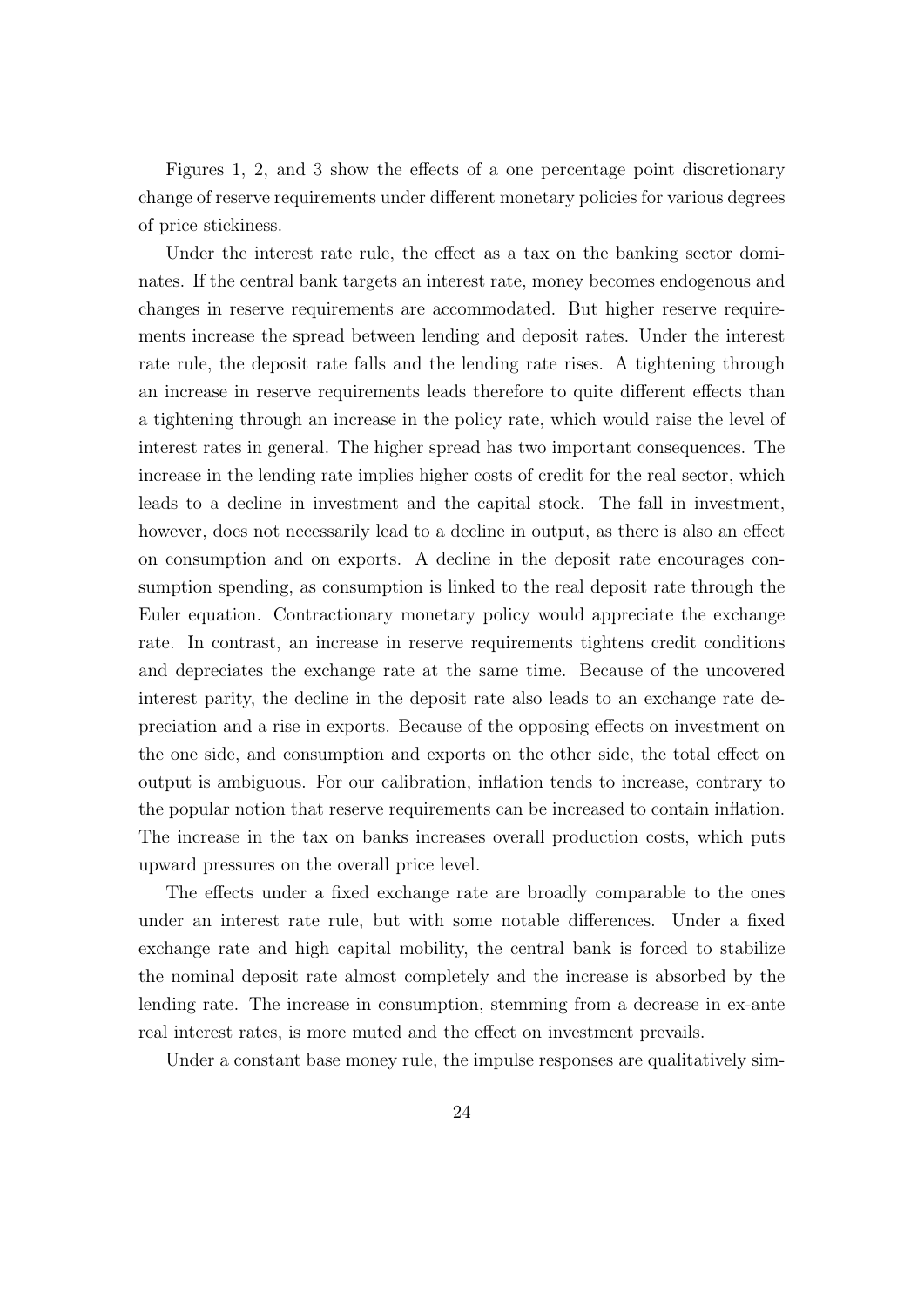ilar to those of a standard contractionary monetary policy interest rate shock. Interest rates rise, whereas output and inflation fall. The increase in reserve requirements increases the demand for deposits by banks. In order to attract more deposits, the deposit rate has to increase. This puts upward pressure on lending rates, as marginal funding costs increase. As in the other cases, investment declines, but now, due to the rise in the deposit rate, consumption declines as well. This leads to an unambiguous decline in prices and output. Compared to the other policies considered, the magnitude of the responses is substantially larger, for example, the decline in investment is about ten times larger. The effect that derives from the contraction in broad money dominates the effects from the tax on banks.<sup>16</sup> However, the money multiplier effect is only important if there are nominal rigidities. The impulse response functions in Figures 1, 2, and 3 show each variable's reaction for different degrees of price stickiness. Under the constant base money policy the effects of reserve requirements are more sensitive to price stickiness than under the other two monetary policies. Without price stickiness, the reaction of the real variables is the same independent of the underlying monetary policy. This can be seen well in Figures 1 and 2 by means of the black solid line. In case of Figure 3 the real variables show exactly the same reaction as in Figures 1 and 2, however, due to the scaling of the y-axis this can be hardly distinguished from zero. Intuitively, monetary effects overturn the effects from the tax only if nominal rigidities are important.

We now turn to a discussion on the effects of including a financial accelerator mechanism. Figure 4 compares the effects of a reserve requirement shock with no financial accelerator, with a financial accelerator and domestic currency debt, and with a financial mechanism and foreign currency debt under an interest rate policy. In comparison to the baseline case, introducing a financial accelerator with domestic currency debt strengthens the effect on investment. Because of movements in the external finance premium, investment becomes more sensitive to fluctuations in the inter bank rate. Foreign currency debt amplifies the transmission of re-

<sup>&</sup>lt;sup>16</sup>The different magnitudes under alternative monetary regimes also helps to explain the fact that authorities in Brazil and Croatia cut reserve requirements by ten percentage points and more in the recent financial crisis, while textbook descriptions that treat reserve requirements from a constant base money perspective warn of the potentially large effects that derive from small changes in reserve requirements (see for instance Burda and Wyplosz, 2005, page 206).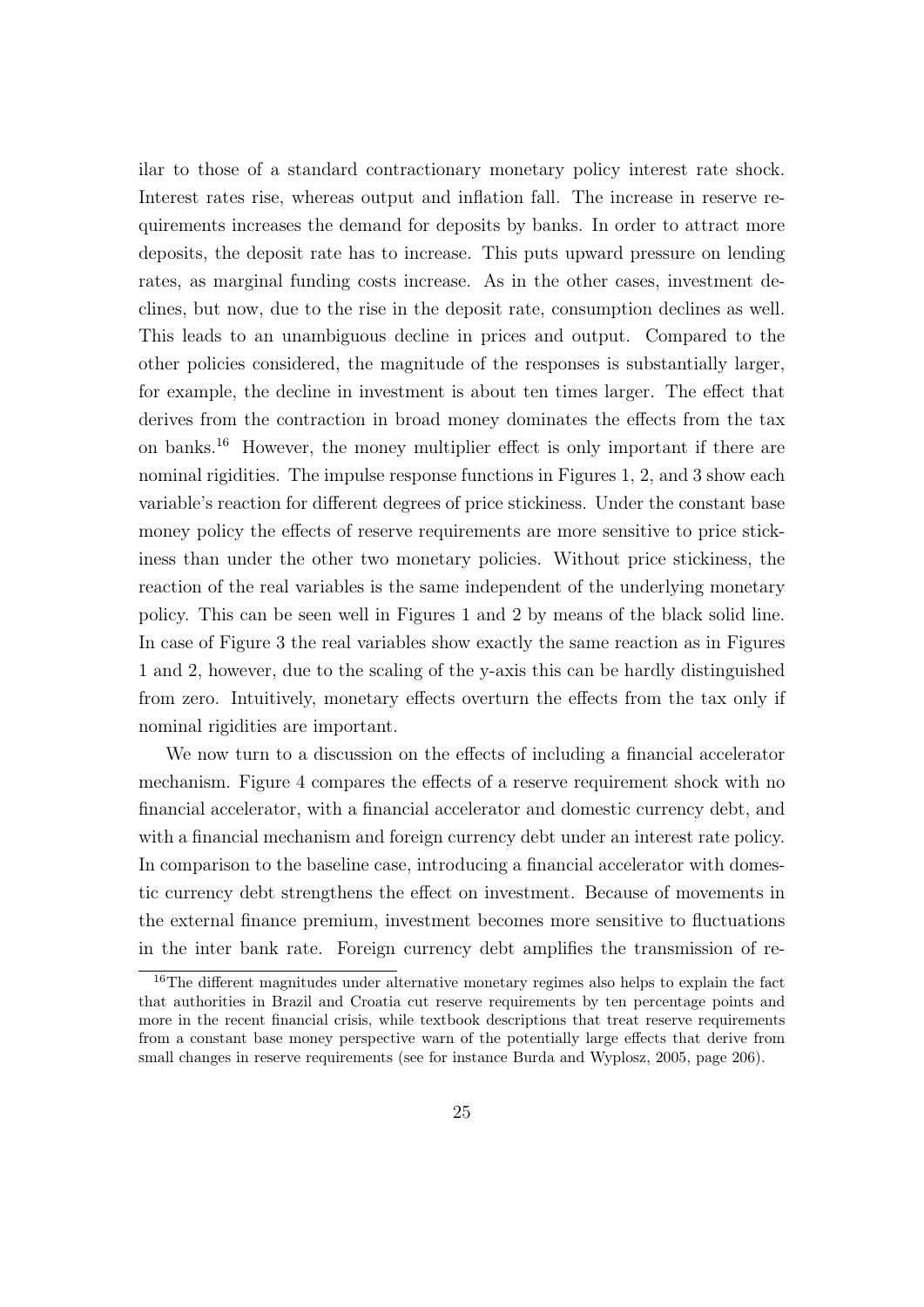serve requirement shocks on investment further. The fall in investment is about four times larger than in the case without a financial accelerator. The decline in the deposit rate depreciates the domestic currency, which increases the domestic currency value of firms' debt, net worth declines, and the external finance premium rises further. Foreign currency debt strengthens therefore the transmission mechanism of reserve requirements, in particular if the central bank follows an interest rate rule. This is in contrast to policy interest rate increases, where the contractionary affects of interest hikes tend to be weakened, because of a currency appreciation and an increase in entrepreneurs' net worth.

## 3.2 Optimal Reserve Requirement Rules with a Price Stability Objective

In the present section we keep the objective fixed and consider only the price stability loss function defined in equation (18), while we vary the structure of the economy and the operational policy rules.

We start with a situation where the central bank only monitors fluctuations in output and inflation and does not respond to loans (labeled setting A). The results are displayed in Table 3. We report the optimized coefficients in the policy rules and the value of the resulting loss function, in particular its absolute value and the value relative to a policy that keeps the exchange rate and the reserve requirement ratio  $(\zeta_t^{MP})$  constant.

Consider first the economy without financial frictions. The main result is that the use of reserve requirements adds little in terms of economic stabilization. Under Policy A(III), where the central bank sets reserve requirements in addition to interest rates, the loss function is only about  $2\%$  lower compared to Policy  $A(I)$ where the reserve requirement ratio is kept constant throughout. By comparsion, the corresponding loss function value for the United States from 1960q1 to 1983q4 is about 4.3 times higher than from  $1984q1$  to  $2007q2.<sup>17</sup>$  Under a fixed exchange rate regime the value of the loss function is more than twice as large than under

<sup>17</sup>Our inflation measure is quarter to quarter CPI inflation, output gap and credit gap are the percentage deviation from trend computed with a Hodrick-Prescott filter with smoothing parameter 1600. Data for real GDP and CPI are from the St Louis Federal Reserve Database, credit is from the IMF International Financial Statistics (Line 22d).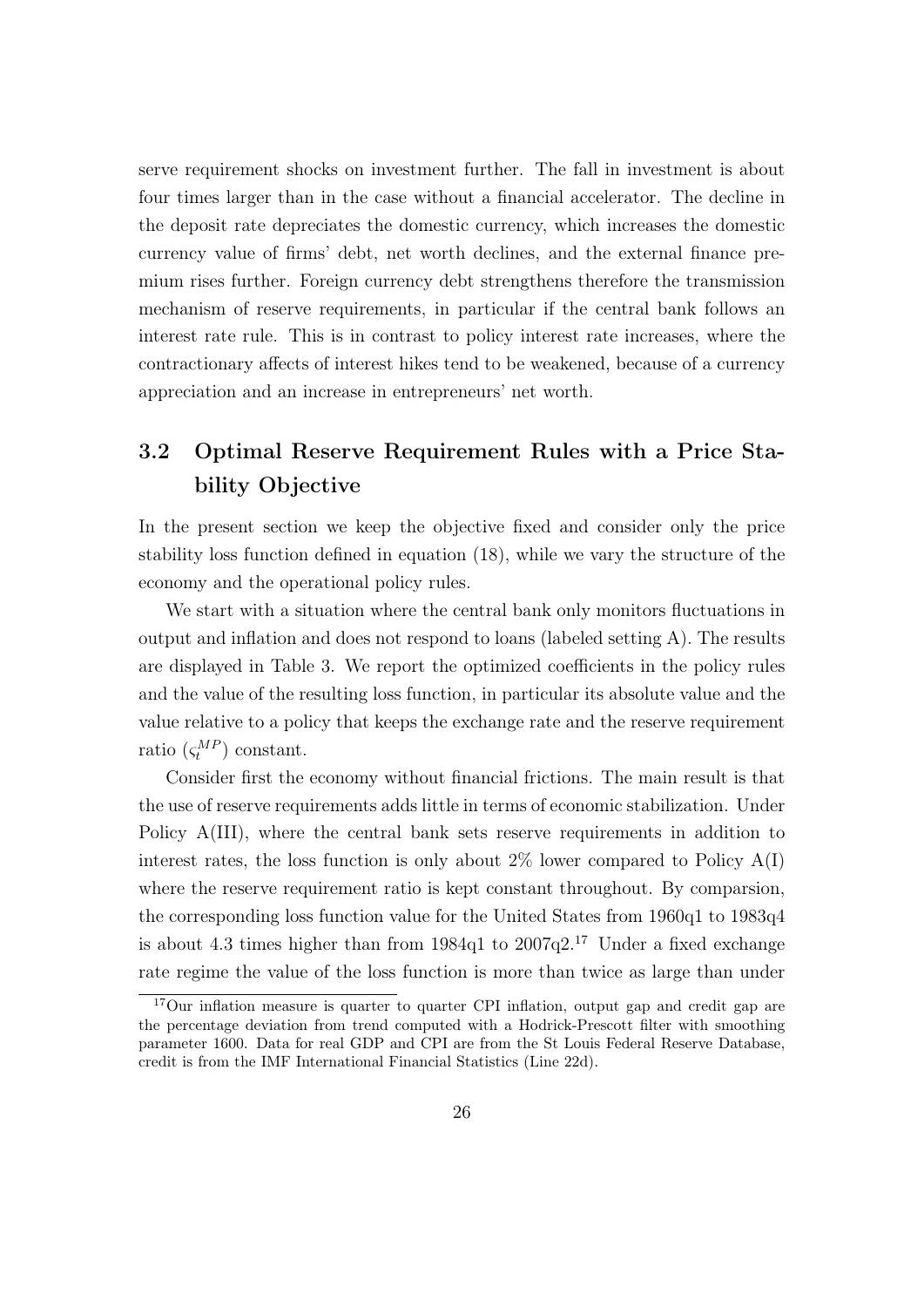an interest rate rule (reported in parenthesis) and the gains from using reserve requirements under an exchange rate peg are limited. The loss function is only about 2% smaller. Adding financial frictions does not alter the general picture. Not surprisingly, the absolute value of the loss function is higher in each case. In addition, the optimal response to output and inflation fluctuations is generally stronger. While we obtain the same ranking of the policy rules, the relative gains of Policy A(III) over Policy A(I) are slightly larger, improving by about  $10\%$ with domestic currency debt and with foreign curreny debt. Foreign currency debt weakens also the advantage of interest rate rules over exchange rate pegs, as foreign currency debt weakens the effects of interest rate movements on output because of balance sheet effects.<sup>18</sup>

We turn now to situation B, where the central bank also responds to fluctuations in loans, but minimizes the same loss function  $(\mathbb{L}^{PS}_t)$  as before. Note that here the central bank responds to loans because they contain information about the state of the economy, not because the containment of loan fluctuations is an end in itself. The results are reported in Table 4. In an economy without financial frictions the use of reserve requirements brings again little gain, both under an interest rate rule and under a peg. Losses are between three and four percent smaller. However, reacting to loans leads to lower losses. Compared to setting A, losses are about 10% smaller. The result indicates that even in an economy without financial frictions responding to loans can generate some benefits, as loans contain useful information about the state of the economy.<sup>19</sup>

Introducing a financial accelerator mechanism with domestic currency debt leads to two new important results. First, using reserve requirements as a second policy tool helps to stabilize the economy. The loss function under Policy B(III) is 22% lower than under Policy B(I). Second, separeting the targets for interest rates and reserve requirements leads to only minor losses in terms of economic stabilization. Under Policy B(IV), where reserve requirements respond only to

<sup>&</sup>lt;sup>18</sup>Results for the reserve requirement rule under a peg are unaffected by foreign currency debt, as the exchange rate is constant.

<sup>19</sup>A shock specific analysis (using the previously optimized policy rules) indicates that the gains derive mainly from lower loss functions for technolgy, cost push, and external demand shocks. For standard calibrations these shocks induce more relative variation in loans than foreign interest rate and goverment spending shocks. A larger degree of variation in turn may increase the predictive content for inflation and output.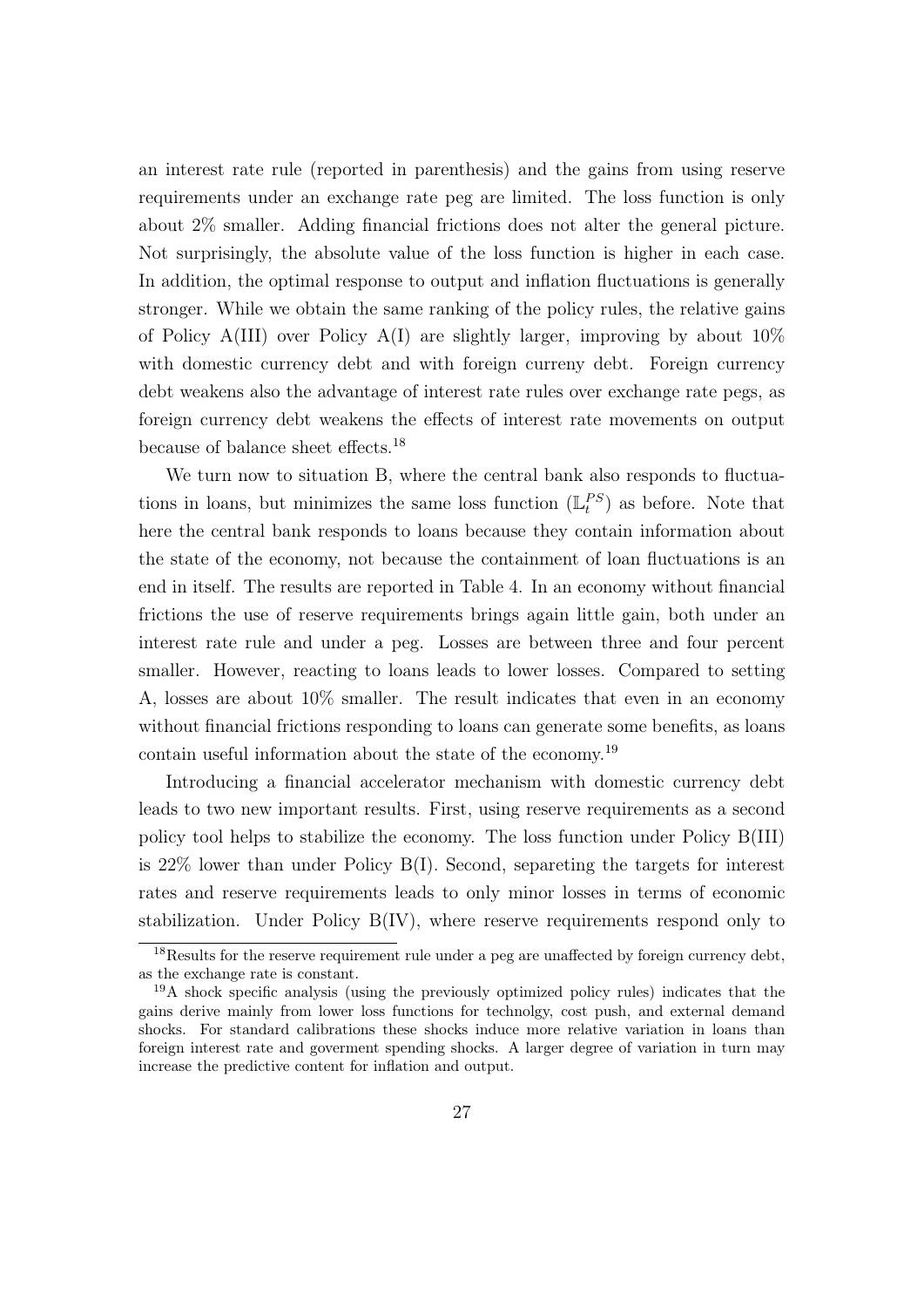loans and interest rates to output and inflation, the loss function is only 3% higher than under the more general Policy B(III). We obtain qualitatively similar results when introducing foreign currency debt. Quantitatively, however, the relative gains of Policies B(III) and B(IV) over B(I) are even larger: The loss function is about 28% smaller. Altough the loss under a peg continues to be substantially larger than under the other policy rules, the relative gain of Policy  $B(I)$  over  $B(II)$  shrinks with foreign currency debt, in line with a weakend transmission mechanism for interest rate policy. The relative gains of Policies  $B(III)$  and  $B(IV)$  remain, however, fairly constant, as the weakened effect of interest rate changes is compensated by stronger effects of reserve requirements.

## 3.3 Optimal Reserve Requirement Rules with a Financial Stability Objective

In this section we consider a case where the central bank explicitly wants to stabilize the fluctuations in loans, as reflected in the loss function  $\mathbb{L}^{FS}_t$  in equation (19).

The results are displayed in Table 5. The optimal policy rules imply four key results: First, the use of reserve requirements as a policy tool leads to substantially lower loss function values, but only if there are financial frictions. Compared to Policy C(III), the loss under Policy C(I) rises by around 53% with domestic currency debt and by even more (89%) in the economy with foreign currency debt. For the foreign currency debt, the percentage reduction in the loss function corresponds to roughly 30 % of the percentage reduction the United States has experienced in the corresponding loss function in the Great Moderation period.<sup>20</sup> The higher loss under Policy C(I) can be explained with the example of a technology shock as depicted in Figure 5. The expansionary shock triggers a decline in inflation and an increase in loans. A policy aiming to stabilize inflation would favor a decline in the inter-bank interest rate in order to keep real rates low. The macroprudential policy, however, would favor an increase in the inter-bank rate which then attenuates credit demand of entrepreneurs. Hence, two goals should

 $20$ From 1960q1 to 1983q4 the loss function value is about 310% larger than from 1984q1 to 2007q2.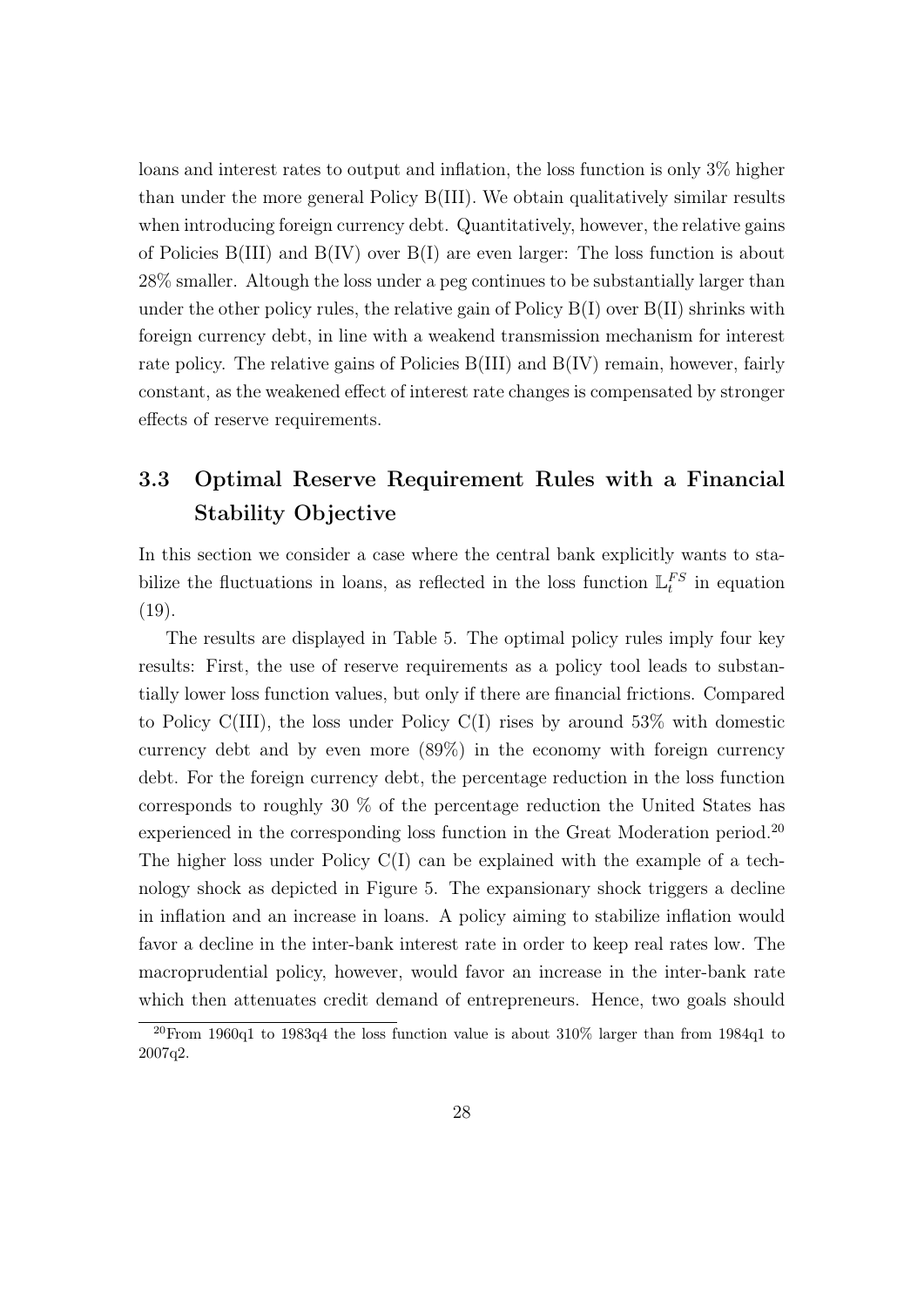be implemented with one policy instrument: the inter-bank rate should increase and decrease at the same time. The final reaction of the interest rate will be such that it accommodates both policy goals imperfectly.

Second, a separation of tasks, where reserve requirements only respond to loans and interest rates to output and inflation fluctuations leads only to minor stabilization losses. Under Policy C(III) both interest rates and reserve requirements react simultaneously to developments in output, inflation and loans. Such a framework might not be very transparent and difficult to communicate. Under Policy C(IV) reserve requirements only respond to fluctuations in loans, whereas interest rates focus on output and inflation. As can be seen from Table  $(5)$ , Policy  $C(IV)$ implies nearly the same loss function as Policy C(III). As discussed in Section 3.1, a reserve requirement increase unambiguously lowers aggregate credit, but tends to have small and ambiguous effects on inflation and output. Since reserve requirement policy has small direct effects on output and inflation, a reserve requirement rule that focuses on loans leads only to small losses.

The third key result highlights that under a framework that separates the tasks of price and credit stabilization financial frictions only affect the optimal reserve requirements rule, but not the optimal interest rate rule. Considering Policy C(IV) in Table 5 for the cases for the three types of financial structure, we can see that the optimal parameter values for the interest rate rule hardly change. There is, however, a substantial increase in the response of reserve requirements to loans when there is a financial accelerator mechanism. The effects of financial frictions on optimal policy are therefore fully absorbed by a change in the reserver requirement policy, leaving the interest rate policy unaffected. In contrast, if the central bank uses the interest rate as the only policy instrument (Policy  $C(I)$ ), financial frictions ask for a substantially stronger response to loan fluctuations. The result can be interpreted as follows: With a financial accelerator mechanism, loan fluctuations become more important for macroeconomic dynamics because they affect risk premia, which warrants a stronger response to loan fluctuations. If a more aggressive reserve requirement policy takes care of financial frictions and can stabilize the risk premium and leverage, optimal monetary policy (conditional on optimal reserve requirement policy) is not affected.

The fourth result relates to the extent by which an additional objective in form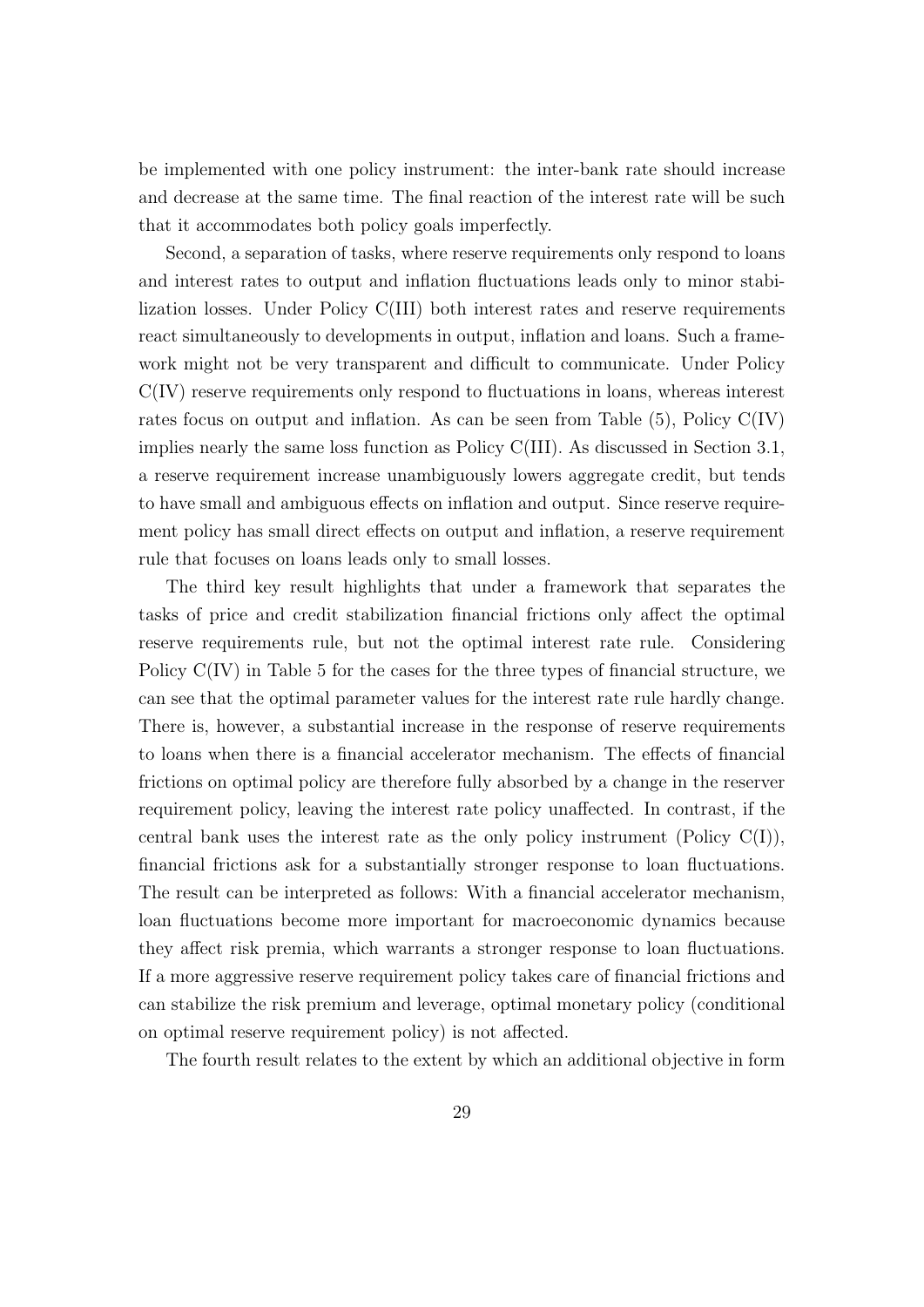of loan stability increases the volatility of the other two components. We compute the price stability loss function that obtains if the central bank pursues a financial stability objective  $\mathbb{L}^{PS|FS}$ . In Table (5) we report  $\mathbb{L}^{PS|FS}/\mathbb{L}^{PS}$  as a measure by how much the additional target harms the traditional objective. The increase in the volatility of output and inflation is larger if reserve requirements are constant (Policy  $C(I)$ ) and raises further with financial frictions. In the foreign currency debt setting, the price stability loss function is about 70% larger. Under Policies  $C(III)$  and  $C(IV)$  the loss function increases by 26% at the most. With foreign currency debt, the increase totals to only about 5%. The small increase is in line with the previous argument that foreign currency debt actually increases the effectivness of reserve requirements. The result indicates that asking the central bank to control credit can lead to substantially higher fluctuations in output and prices without an additional instrument, but that the use of reserve requirements can contain the resulting losses.

## 4 Extensions: Limited Capital Mobility and the Role of Specific Shocks

The present section considers two extensions. First, we consider how limited capital mobility affects our results. Second, we analyze the role of specific shocks. In both cases the central bank has a financial stability loss function. To save space we focus on the policies where only the interest rate moves  $C(I)$  and reserve requirements and interest rates pursue separate tasks C(IV).

In many emerging countries capital mobility is imperfect, both because of technical impediments and because of capital controls. Capital controls are sometimes under discussion as a substitute for macroprudential policies. To analyze the role of limited capital mobility we increase the sensitivity of the country risk premium  $\psi_B$  from 0.02 to 0.10. The increased sensitivity makes the financing of external imbalances more costly and moves the economy towards financial autarky.<sup>21</sup> Table 6 compares the results for low and high capital mobility. There are two main find-

 $^{21}$ In the present analysis costs are symmetric for in- and outflows. Considering asymmetries could be an interesting extension.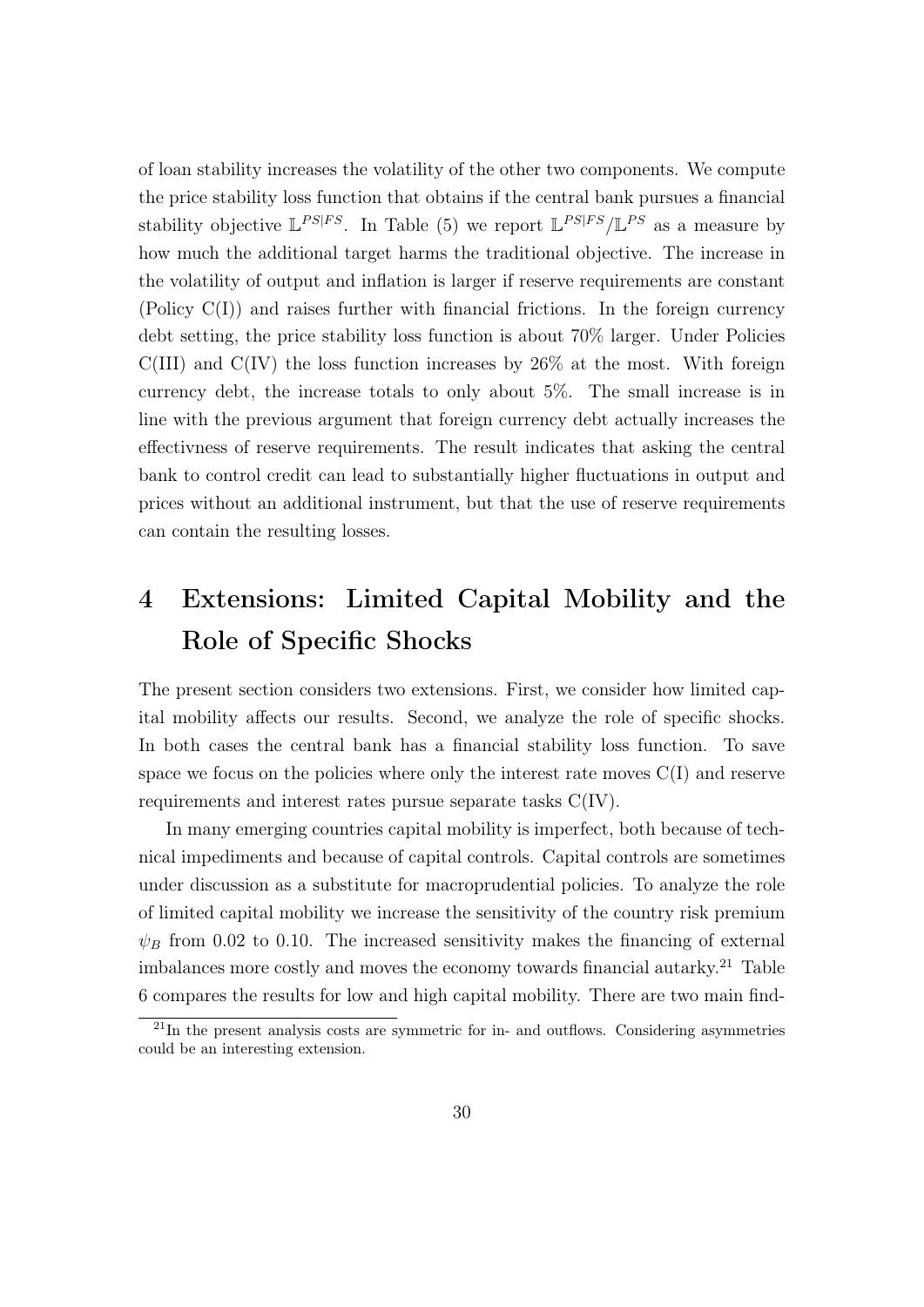ings: First, capital controls increase the loss function values for both type of policy rules, irrespective of the financial structure. Imperfect capital mobility constrains the possibility of the economy to absorb shocks through the current account. Second, capital controls reduce the effectiveness of reserve requirements. The loss of policy  $C(I)$  relative to  $C(IV)$  drops from 1.5 to 1.1 with domestic currency debt and from 1.9 to 1.5 with foreign currency debt. Limited capital mobility increases the offsetting effects of reserve requirements on consumption, as consumption smoothing possibilities are limited. Furthermore, in the foreign currency debt case the effects of reserve requirement changes become smaller, as the nominal exchange rate response becomes more muted.

We intend to analyze to what extent our results are affected by the types of shocks that hit the economy. Table 7 considers each of the five shocks separately when the central bank has a financial stability objective  $(\mathbb{L}^{FS})$ . Different from the previous exercise, the central bank chooses different coefficients for each type of shock. While such a setting is admittedly unrealistic, it allows us to assess whether our results are driven by a specific shock and if the heterogeneity in the optimal responses conditional on some specific shock is important.

The results broadly confirm our previous findings, but highlight that the results for specific shocks vary with the financial structure of the economy. If there is no financial accelerator mechanism, the gains of using reserve requirements are limited for all types of shocks, in line with our previous finding. In the model with a financial accelerator and domestic currency debt, the gains from using reserve requirements derive mainly from supply shocks (cost push and technology) whereas they remain small for demand and foreign shocks. A financial accelerator mechanism amplifies both the effects of reserve requirements and of policy rate changes. A reserve requirement rule that responds to loan fluctuations generates substantial benefits only for those shocks that do not move loans, output and inflation in the same direction. For other shocks, interest rate policy can move all target variables in the desired direction. With foreign currency debt, there are also gains for demand and foreign shocks when applying a reserve requirement rule. Foreign currency debt complicates the task of interest rate policy to stabilize loans for all shocks. While a raise in the policy rate increases risk free rates, the associated exchange rate appreciation increases entrepreneurs' net worth, which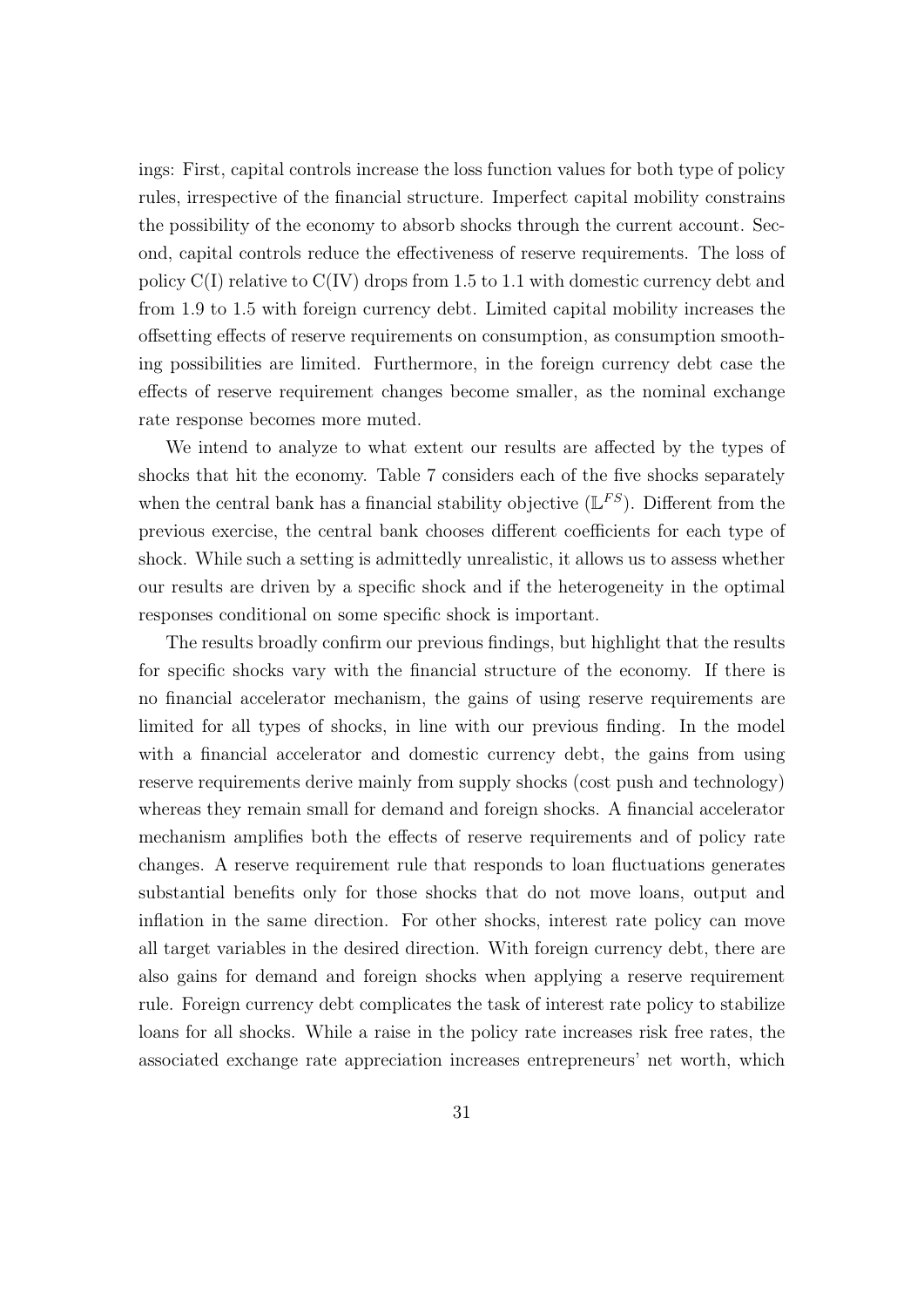leads to a decline in risk premia and attenuates the contraction in loans. At the same time, foreign currency debt increases the effects of discretionary reserve requirement changes.

### 5 Conclusion

The present paper aims to provide a framework to analyze if and under which circumstances reserve requirements can be an effective tool. We build a small open economy model with nominal rigidities, financial frictions and a banking sector that is subject to reserve requirements. If the central bank pursues mainly a price stability objective and uses the interest rate as its main policy instrument, varying reserve requirements contributes little to economic stability. Higher reserve requirements increase interest rate spreads which induces upward pressure on consumption due to lower deposit rates, and downward pressure on investment due to higher lending rates. However, if there are financial frictions, in particular in conjunction with foreign currency debt and an objective to stabilize credit, the gains from adapting reserve requirements to economic conditions are substantial. An increase in reserve requirements allows to generate an exchange rate depreciation and tougher credit conditions at the same time, whereas interest rate policy through interest rates has to forgive one or the other.

We interpret our results as reflecting the Tinbergen rule. As noted by Tinbergen (1952), the policy maker cannot intend to hit targets for more objective variables than the number of instruments available. However, as Tinbergen (1952) emphasizes, the availability of  $N$  instruments does not guarantee that as many as  $N$  objective targets can be hit. There must be  $N$  independent instruments, in the sense that the effects of any one instrument on the objectives are not proportional to those of any other, or of any combination of others. In line with this, we find that in an economy without financial frictions and where the central bank pursues a price stability mandate, the gains from using reserve requirements as an additional instrument are negligible, but can improve policy outcomes substantially in an economy where financial frictions are present and the central bank has a financial stability objective.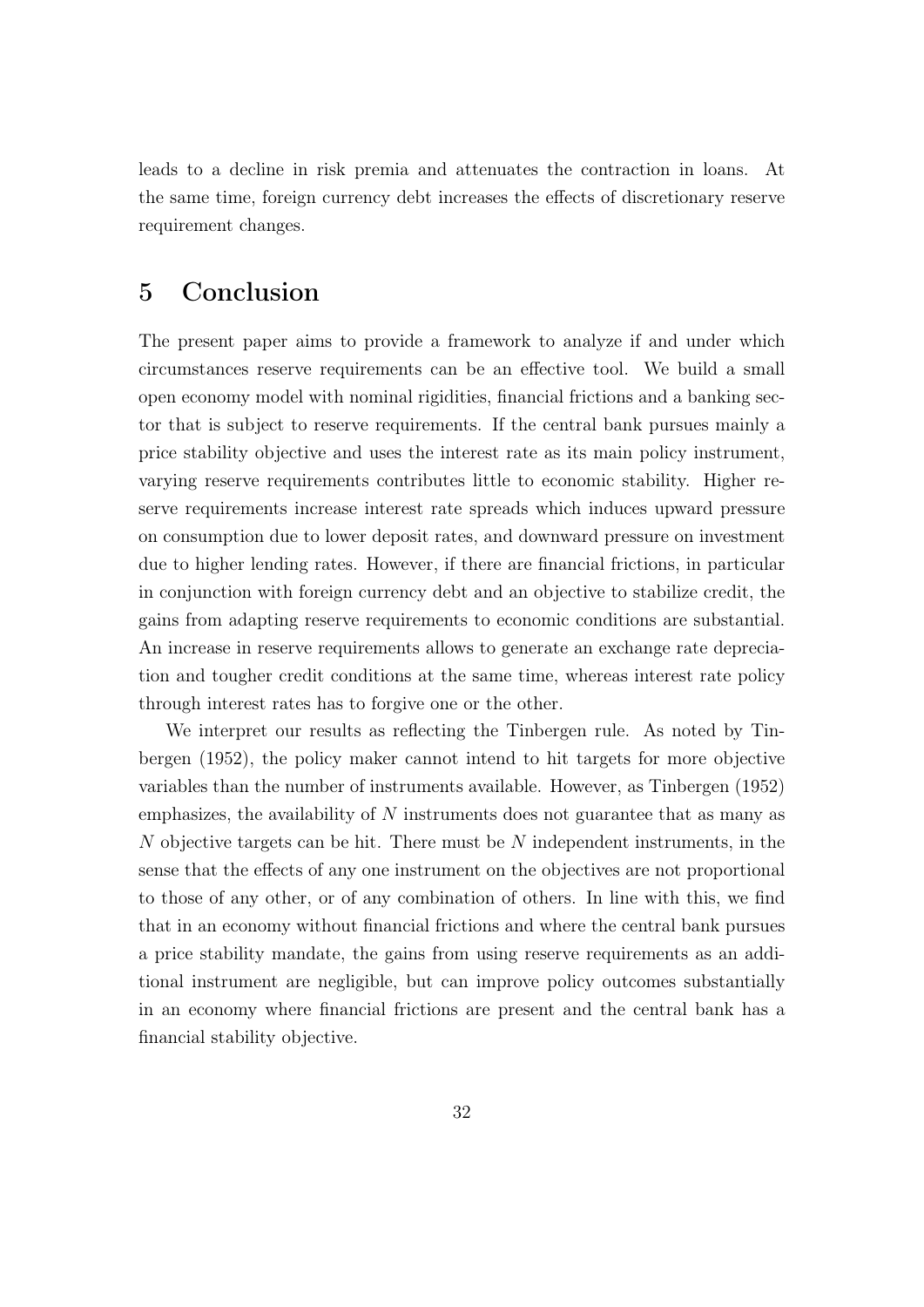## References

- [1] Baltensperger, E. (1982), "Reserve Requirements and Economic Stability", Journal of Money, Credit and Banking 14, 205-215.
- [2] Basci, E. (2010), "Central Banks and Financial Stability", Presentation at ECB High-Level Policy Workshop on Macroprudential Policy, Frankfurt.
- [3] Bean, C., M. Paustian, A. Penalver and T. Taylor (2010), "Monetary Policy after the Fall", Paper presented at the Federal Reserve Bank of Kansas City Economic Symposium.
- [4] BERNANKE, B., M. GERTLER AND S. GILCHRIST (1999), "The Financial Accelerator in a Quantitative Business Cycle Framework", in J.B. Taylor and M. Woodford, eds. Handbook of Macroeconomics, Amsterdam: North-Holland 39.
- [5] BLANCHARD, O. (2009), "The State of Macro", Annual Review of Economics 1, 209-228.
- [6] Bokan, N., L. Grguric, I. Krznar and M. Lang (2009), "The Impact of the Financial Crisis and Policy Responses in Croatia ", Croatian National Bank Working Papers.
- [7] BORIO AND LOWE (2002), "Assessing the Risk of Banking Crises", *BIS Quar*terly Review, 43-54.
- [8] Borio and Drehmann (2009), "Assessing the Risk of Banking Crises Revisited", BIS Quarterly Review, 29-46.
- [9] Burda, M. and C. Wyplosz (2005), Macroeconomics, A European Text, 4th Edition, Oxford University Press.
- [10] Calvo, G. (1983), "Staggered prices in a utility-maximizing framework", Journal of Monetary Economics, 12(3), 383-398.
- [11] CARVALHO, F.A. AND C. AZEVEDO (2008), "The Incidence of Reserve Requirements in Brazil: Do Bank Stockholders Share the Burden?", Banco Central do Brasil, Working Paper No. 160.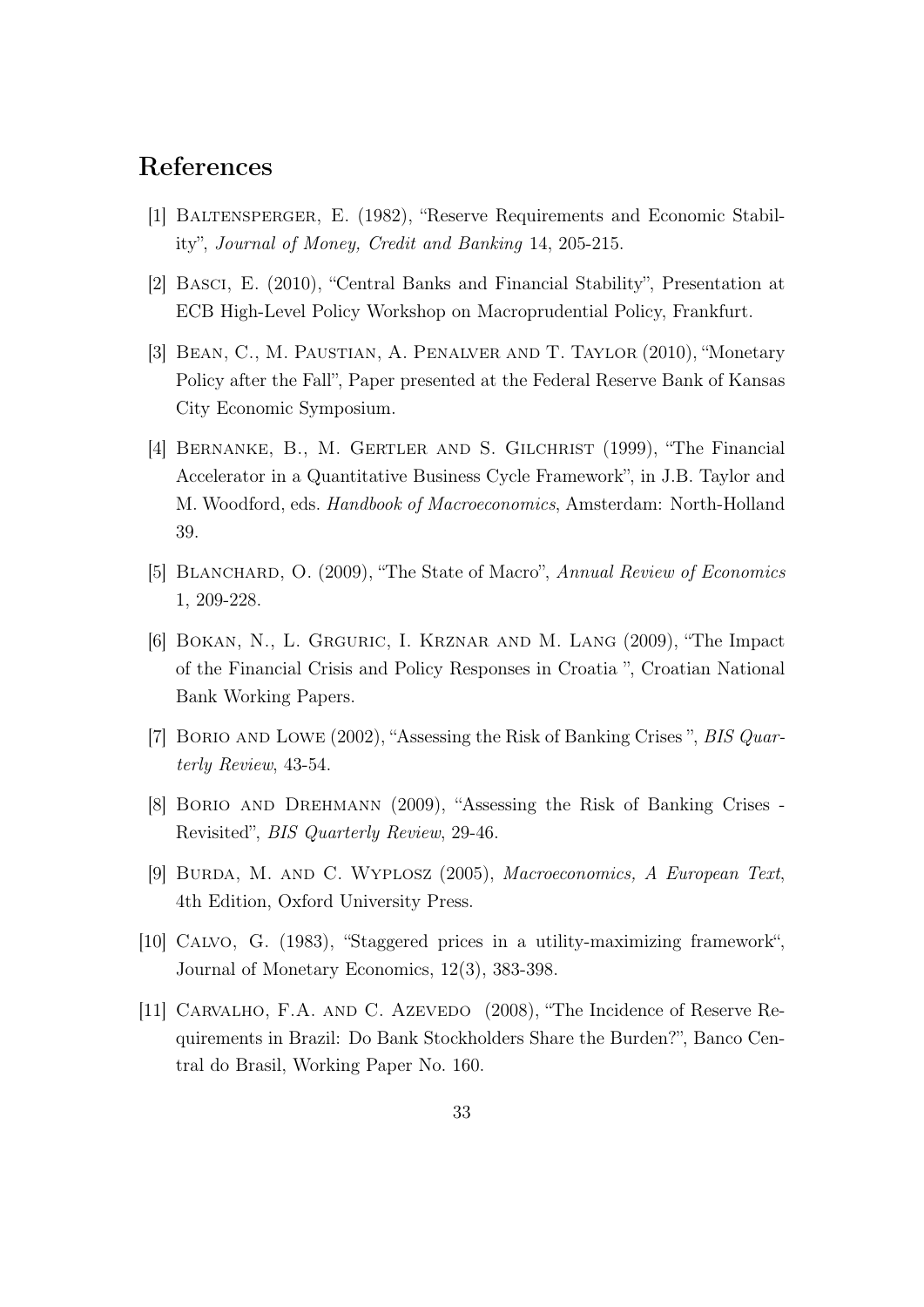- [12] CECCHETTI, S. AND L. LI (2005), "Do Capital Adequacy Requirements Matter for Monetary Policy?", NBER Working Paper No. 11830.
- [13] CECCHETTI, S. AND M. KOHLER, (2010), "On the equivalence of capital adequacy and monetary policy", Pretoria paper prepared for the conference "Monetary Policy and Financial Stability in the Post-crisis Era"hosted in Pretoria by the South African Reserve Bank (SARB) from 4th to 5th November 2010.
- [14] CENTRAL BANK OF MALAYSIA (2011), "Increase in the Statutory Reserve Requirement (SRR) Ratio", Press Statement, 11 March 2011.
- [15] CERDA, R. AND F. LARRAIN (2005), "Inversion Privada e Impuestos Corporativos: Evidencia para Chile", Banco Central de Chile, Working Paper No. 297.
- [16] Cespedes, L.F., R. Chang and A. Velasco (2004), "Balance Sheet and Exchange Rate Policy", The American Economic Review 94(4), 1183-1193.
- [17] CHOI, W. AND D. COOK (2004), "Liability dollarization and the bank balance sheet channel ", Journal of International Economics , 64(2), 247-275.
- [18] Christoffel, K., G. Coenen and A. Warne (2008), "The new area-wide model of the euro area - a micro-founded open-economy model for forecasting and policy analysis", ECB Working Paper No. 944.
- [19] Christensen, I. and A. Dib (2008), "The Financial Accelerator in an Estimated New Keynesian Model,"Review of Economic Dynamics, 11(1), 155-178.
- [20] CÚRDIA, V. AND M. WOODFORD (2011), "The central-bank balance sheet as an instrument of monetary policy,"Journal of Monetary Economics, 58(1),54- 79.
- [21] Darracq Paries, M., C. K. Sorensen and D. Rodriguez (2010), "Macroeconomic Propagation under different Regulatory Regimes", ECB Working Paper No. 1251.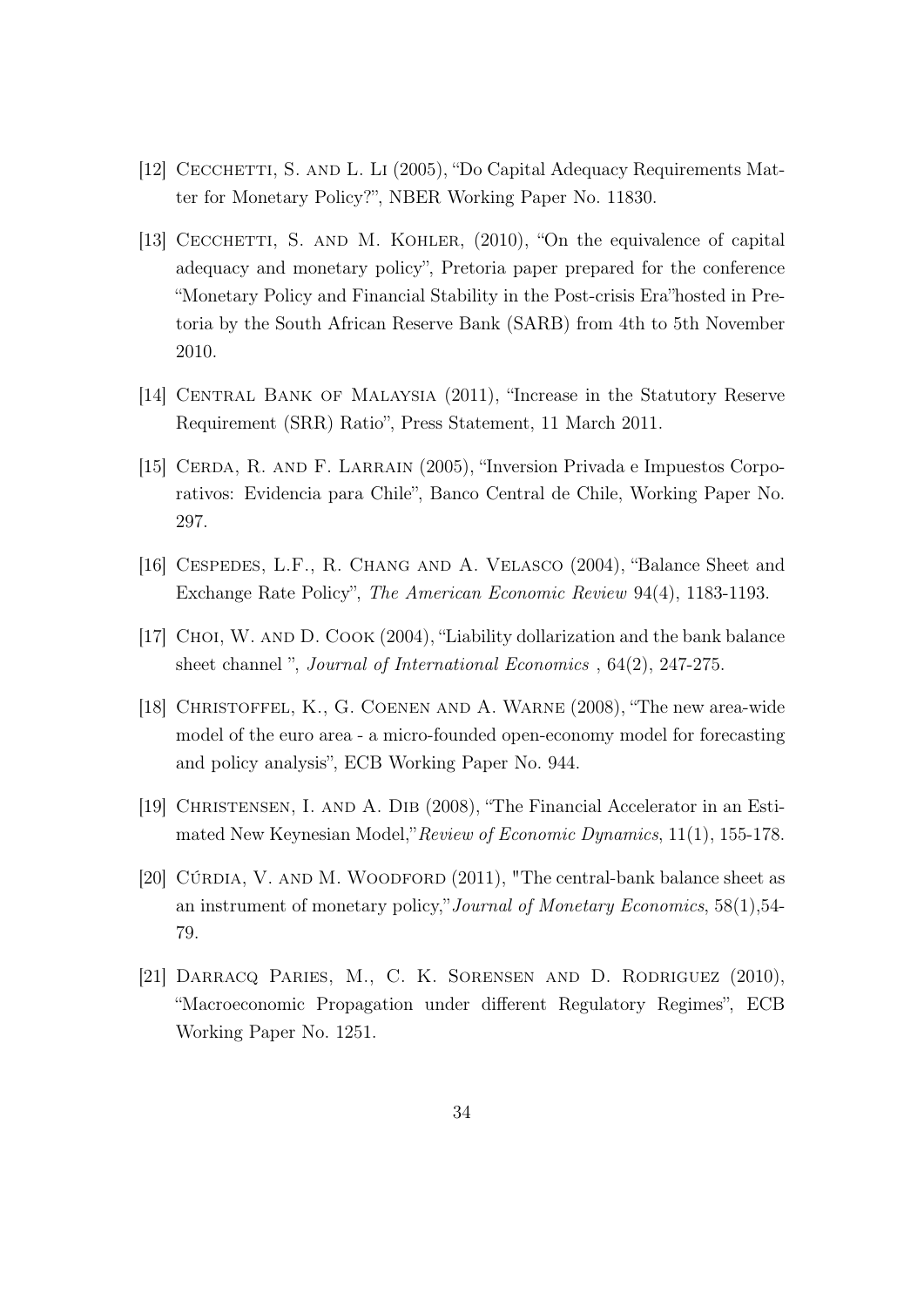- [22] Edwards, S. and C. Vegh (1997), "Banks and macroeconomic Disturbances under predetermined Exchange Rates", Journal of Monetary Economics 40, 239-278.
- [23] ELEKDAG, S. AND I. TCHAKAROV (2007), "Balance Sheets, Exchange Rate Policy and Welfare", Journal of Economic Dynamics and Control 31, 3985- 4015.
- [24] FAIA, E. AND MONACELLI, T. (2007), "Optimal interest rate rules, asset prices, and credit frictions,", Journal of Economic Dynamics and Control, 31(10), 3228-3254.
- [25] Fama, E. (1980), "Banking in the Theory of Finance", Journal of Monetary Economics 6, 39-57.
- [26] GIANNONI, M AND M WOODFORD (2003), "Optimal Interest-Rate Rules: II. Applications", NBER Working Papers 9420, National Bureau of Economic Research.
- [27] Gertler, M., S. Gilchrist and F. Natalucci (2007), "External Constraints on Monetary Policy and the Financial Accelerator", Journal of Money, Credit and Banking, 39(2-3), 295-330.
- [28] GEIGER, M. (2008), "Instruments of Monetary Policy In China and Their Effectiveness: 1994-2006", UNCTAD Working Paper Series.
- [29] Gomez, M.A. (2007), "El Encaje Bancario en Colombia Perspectiva General", Banco de la Republica Colombia, Borradores de Economia No. 470.
- [30] Goodfriend, M. and M. Hargraves (1983) "A historical assessment of the rationales and functions of reserve requirements", Economic Review, Federal Reserve Bank of Richmond, issue March, pages 3-21.
- [31] GOODFRIEND, M. AND E. PRASAD (2006), "Monetary Policy Implementation in China", BIS Working Papers No. 31.
- [32] Gray, S. (2011), "Central Bank Balances and Reserve Requirements", IMF Working Paper No. 11/36.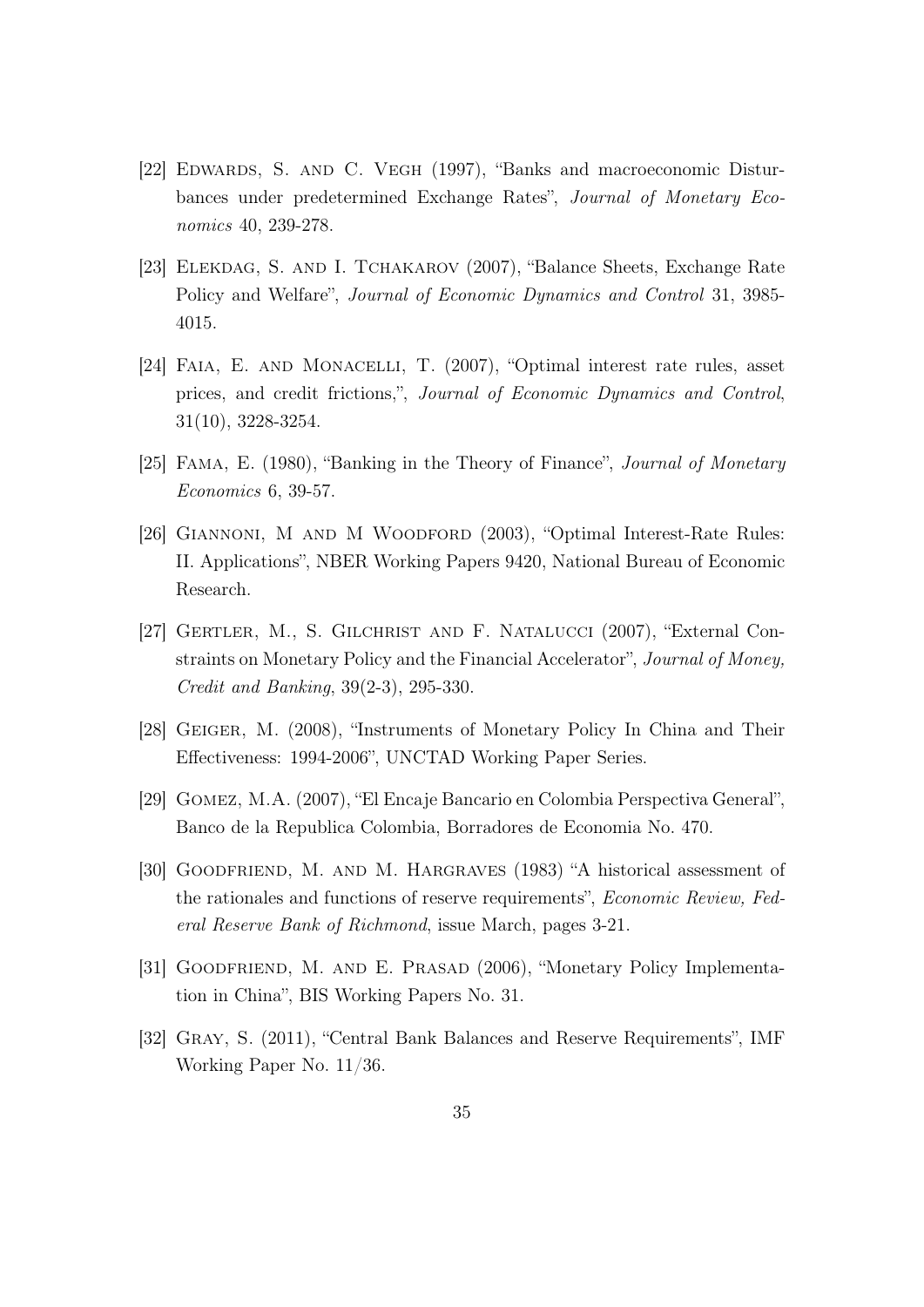- [33] Horrigan, B. (1988), "Are Reserve Requirements relevant for Economic Stabilization?", Journal of Monetary Economics 21, 97-235.
- [34] IMF (2010), "Regional Economic Outlook: Western Hemisphere", October 2010.
- [35] Ireland, P. (2011), "The Macroeconomic Effects of Interest on Reserves", No. 772, Boston College Working Papers in Economics.
- [36] Kashyap, A. and J. Stein (2011), "Optimal Conduct of Monetary Policy with Interest on Reserves", forthcoming in American Economic Journal: Macroeconomics.
- [37] KANNAN, P., P. RABANAL AND A. SCOTT (2009), "Monetary and Macroprudential Policy Rules in a Model with House Price Booms", IMF Working Paper No. 09/251.
- [38] MONTORO, C. AND R. MORENO (2011), "The Use of Reserve Requirements as a Policy Instrument in Latin America", BIS Quarterly Review, March.
- [39] LUCAS, R. (1987), *Models of Business Cycles* Basil Blackwell, New York.
- [40] Moreno, R. (2011), "Policymaking from a macroprudential perspective in emerging market economies", BIS Working Papers No. 336.
- [41] Ocampo, J.A. and C.E. Tovar (2003), "La Experiencia Colombiana con los Encajes a los Flujos de Capital", Revista de la Cepal 81, 7-32.
- [42] PRADA SARMIENTO, J.D. (2008), "Financial Intermediation and Monetary Policy in a Small Open Economy", Borradores de Economia 531, Banco de la Republica de Colombia.
- [43] Reinhart, C. and V. Reinhart (1999), "On the use of Reserve Requirements in dealing with Capital Flow Problems", International Journal of Finance and Economics 4(1), 27-54.
- [44] Ribeira, Emundo Maia de Oliveira and Fernando de Holanda Barbosa (2005), "A Demanda de Reservas Bancarias no Brasil", Getulio Vargas Foundation (Brasil), Ensaios Economicos No. 581.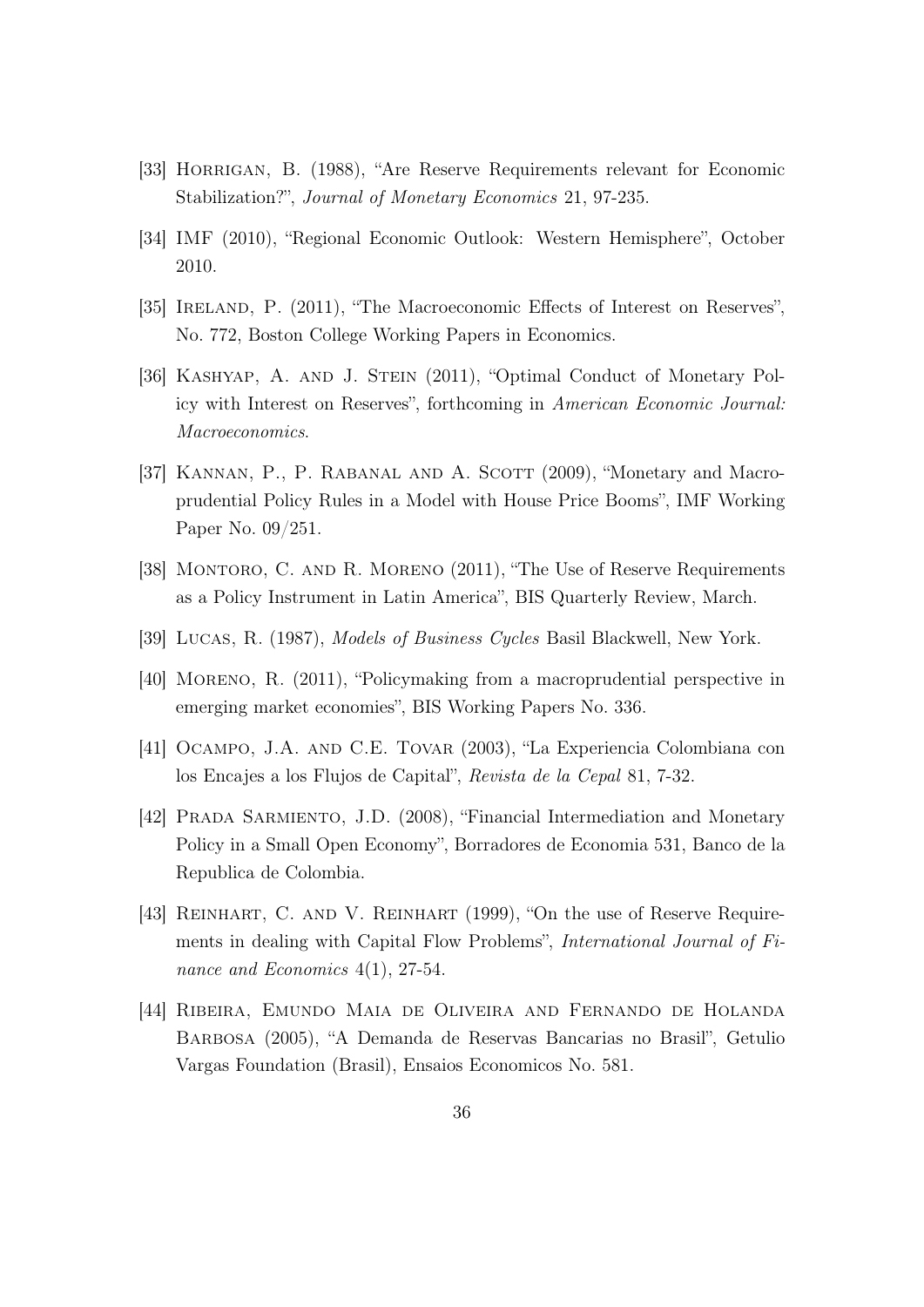- [45] Romer, D. (1985), "Financial intermediation, Reserve Requirement and Inside Money", Journal of Monetary Economics 16, 175-194.
- [46] Schmitt-Grohé, S. and M. Uribe (2003), "Closing small open economy models ", Journal of International Economics, 61(1), 163-185.
- [47] SCHMITT-GROHÉ, S. AND M. URIBE (2007), "Optimal simple and implementable monetary and fiscal rules", *Journal of Monetary Economics*, 54(6), 1702-1725.
- [48] Siegel, J. (1981), "Bank Reserves and Financial Stability", Journal of Finance 36, 1073-1084.
- [49] Souza Rodrigues, E.A. and T. Takeda (2004), "Recolhimentos Compulsórios E Distribuição Das Taxas De Empréstimos Bancários No Brasil", Paper provided by Associação Nacional dos Centros de Pósgraduação em Economia in its series Anais do XXXII Encontro Nacional de Economia, No. 095
- [50] Svensson, L. (1999), "How Should Monetary Policy Be Conducted in an Era of Price Stability?"in New Challenges for Monetary Policy. Federal Reserve Bank of Kansas City, Federal Reserve Bank of Kansas City, 195-259.
- [51] Svensson, L. (2008), "Optimal Monetary Policy", Keynote Lecture at the Workshop on Optimal Monetary Policy, Norges Bank, November. 21-22.
- [52] TALLARINI, T. (2000), "Risk-sensitive real business cycles", *Journal of Mon*etary Economics, 45(3), 507-532.
- [53] TINBERGEN, J. (1952), "On the Theory of Macroeconomic Policy", Amsterdam: North Holland.
- [54] Towbin, P. and S. Weber (2011), "Limits of Floating Exchange Rates: the Role of Foreign Currency Debt and Import Structure", IMF Working Papers 11/42.
- [55] Vargas, H., C. Varela, Y.R. Betancourt and N. Rodriguez (2010), "Effects of Reserve Requirements in an Inflation Targeting Regime: The Case of Colombia", Banco de la Republica Colombia Working Paper No. 587.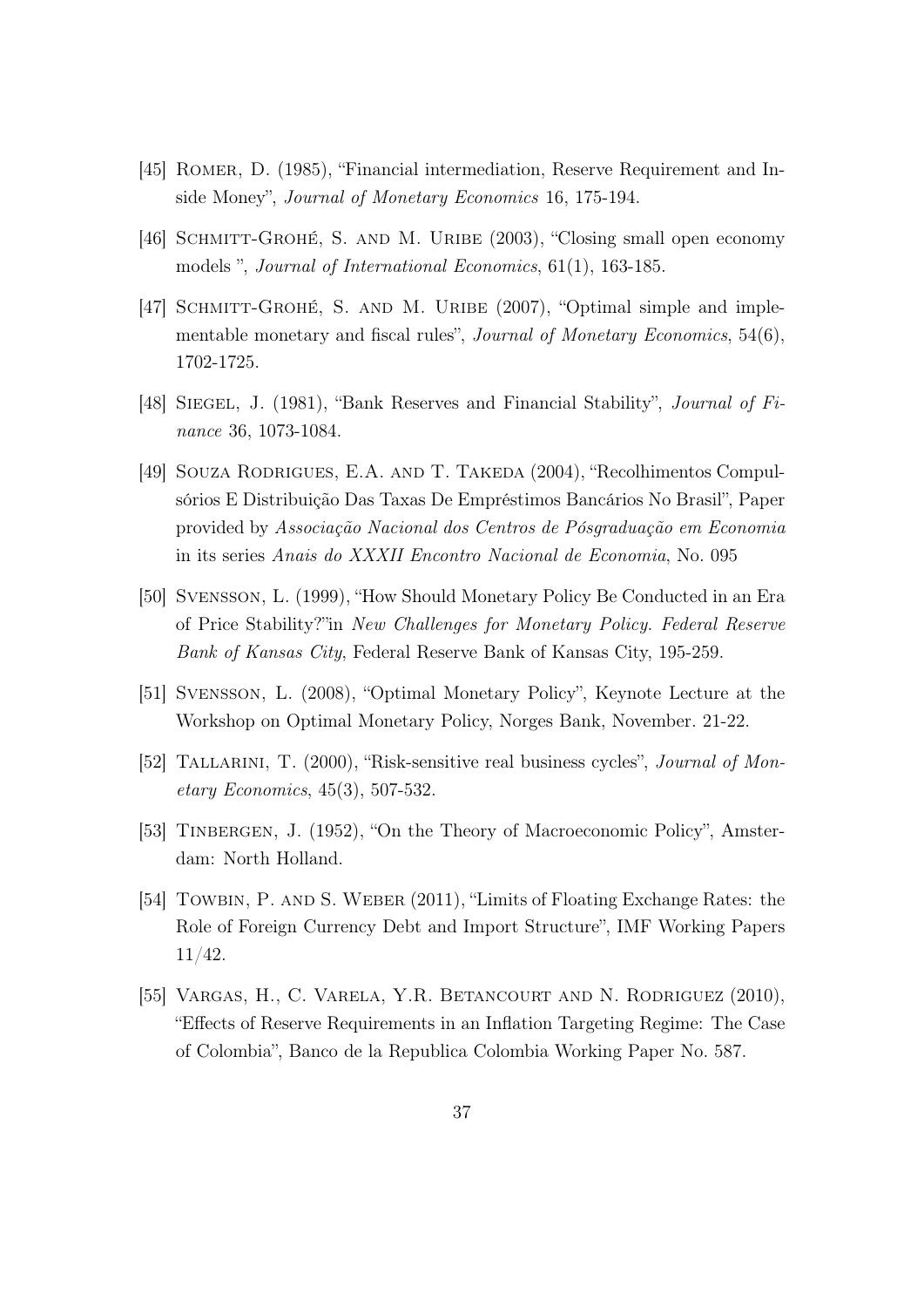## A Financial Contract between Lending Banks and Entrepreneurs

This appendix refers to section 2.5. The loan contract between entrepreneurs and lending bank units introduces a further friction into the model. This contract's structure is as described in Bernanke et al. (1999). The financial contract involves two parties: an entrepreneur with net worth and a bank which can raise funds from households. There is a continuum of entrepreneurs indexed by  $j \in (0,1)$  who purchase a capital stock from capital goods producers and rent it to intermediate goods producers. Each entrepreneur finances his end of time  $t$  capital holdings with his end of time  $t$  net worth and bank loans from the financial intermediary. Let  $N_t(j)$  be his net worth,  $L_t(j)$  his stock of loans,  $Q_t$  the current market price of one unit of capital and  $K_t(j)$  its end of time t capital stock, then this entrepreneur's balance sheet reads:

$$
Q_t K_t(j) = N_t(j) + L_t(j)
$$
\n(25)

Capital is homogeneous and so it does not matter whether capital purchased by the entrepreneur is newly produced within the current period or is old, already depreciated, capital. Having the entrepreneur to purchase his total capital stock each period is to make sure that leverage restrictions apply to the firm as a whole and not just to marginal investment.

Capital is sensitive to both aggregate and idiosyncratic risk. After the capital purchase each entrepreneur draws an idiosyncratic productivity shock which changes  $K_t(j)$  to  $\omega(j)K_t(j)$  at the beginning of period  $t+1$ . The random variable  $\omega(j)$  is *i.i.d.* across firms and time and satisfies:  $\ln(\omega(j)) \sim N(\mu_{\omega}, \sigma_{\omega}^2)$ . Its cumulative distribution is given by  $Pr(\omega(j) < x) = F(x)$  and the density function by  $f(x) = F'(x)$ .

The further parts of the financial contract are based on the assumption of a standard debt contract from the bank. This specifies a loan amount  $P_tL_t(j)$  and a gross interest rate  $i_t^L$  to be paid if  $\omega(j)$  is high enough. Those entrepreneurs who draw  $\omega(j)$  below the cutoff level  $\bar{\omega}(j)$  cannot repay their loans and go bankrupt as a consequence. They must hand over everything they have to the bank, however, the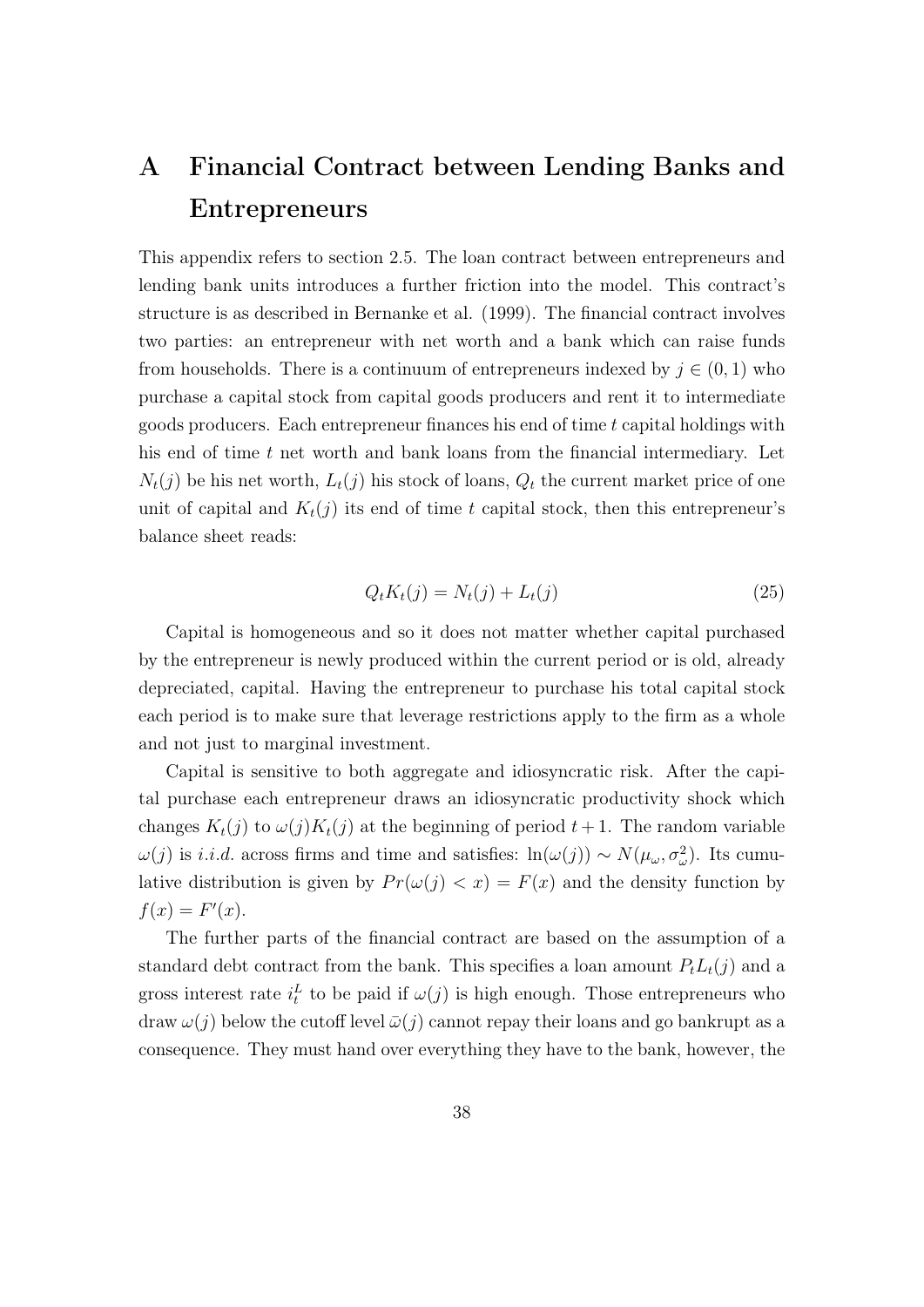bank can only recover a fraction  $1 - \mu$  of the value of such firms.  $\mu$  is a parameter which captures the degree of monitoring costs or information asymmetry. If  $\mu$  is set to zero, there will be no financial accelerator effect.

Let  $E_t r_{t+1}^K$  denote the expected real gross return on capital at the end of period t. At a point in time when the contract is made, the entrepreneur can only offer it based on  $E_t r_{t+1}^K$  and  $\bar{\omega}(j)$  which is the cutoff idiosyncratic shock that the entrepreneur is expected to default in period  $t + 1$  based on information up and including period t. For a specific value of the expected return on capital  $\bar{\omega}(i)$ is defined such that if  $\omega(j) < \bar{\omega}(j)$ , the entrepreneur defaults. Hence  $\bar{\omega}(j)$  needs to satisfy the following:

$$
\bar{\omega}(j)Q_t K_t(j) E_t r_{t+1}^K = i_t^L \frac{P_t}{P_{t+1}} L_t(j)
$$
\n(26)

Under the optimal contract, when  $\omega(j) > \bar{\omega}$ , the entrepreneur repays the lender the promised amount  $i_t^L \frac{P_t}{P_{t+1}}$  $\frac{P_t}{P_{t+1}}L_t(j)$  and keeps the difference, equal to  $\omega(j)Q_tK_t(j)E_tr_{t+1}^K$  $i_t^L\frac{P_t}{P_{t+}}$  $\frac{P_t}{P_{t+1}}L_t(j) > 0$ . However, if  $\omega(j) < \bar{\omega}$ , the entrepreneur cannot repay the loan and thus declares bankruptcy. In this situation the financial intermediary pays the auditing costs and gets what is left from the entrepreneur which equals  $(1 - \mu)\omega(j)r_{t+1}^K Q_t K_t(j)$ . A defaulting entrepreneur earns nothing. Hence the contract maximizes the expected return to the entrepreneur which can be expressed by:

$$
E_t \left[ \int_{\bar{\omega}(j)}^{\infty} \left( \omega Q_t K_t(j) E_t r_{t+1}^K - i_t^L \frac{P_t}{P_{t+1}} L_t(j) \right) f(\omega) d\omega \right]
$$
(27)

The optimal contract must include the participation constraint of the bank as well which is:

$$
(1 - F(\bar{\omega}(j))i_t^L \frac{P_t}{P_{t+1}} L_t(j) + (1 - \mu) \int_0^{\bar{\omega}(j)} \omega Q_t K_t(j) E_t r_{t+1}^K f(\omega) d\omega = \frac{i_t^{IB}}{E_t \pi_{t+1}} L_t(i)
$$
\n(28)

In equation (28), the left hand side shows that banks' return on the loan has two components: the first is the amount that is paid back including interest rates by the entrepreneur once he does not default. In the case he defaults, the bank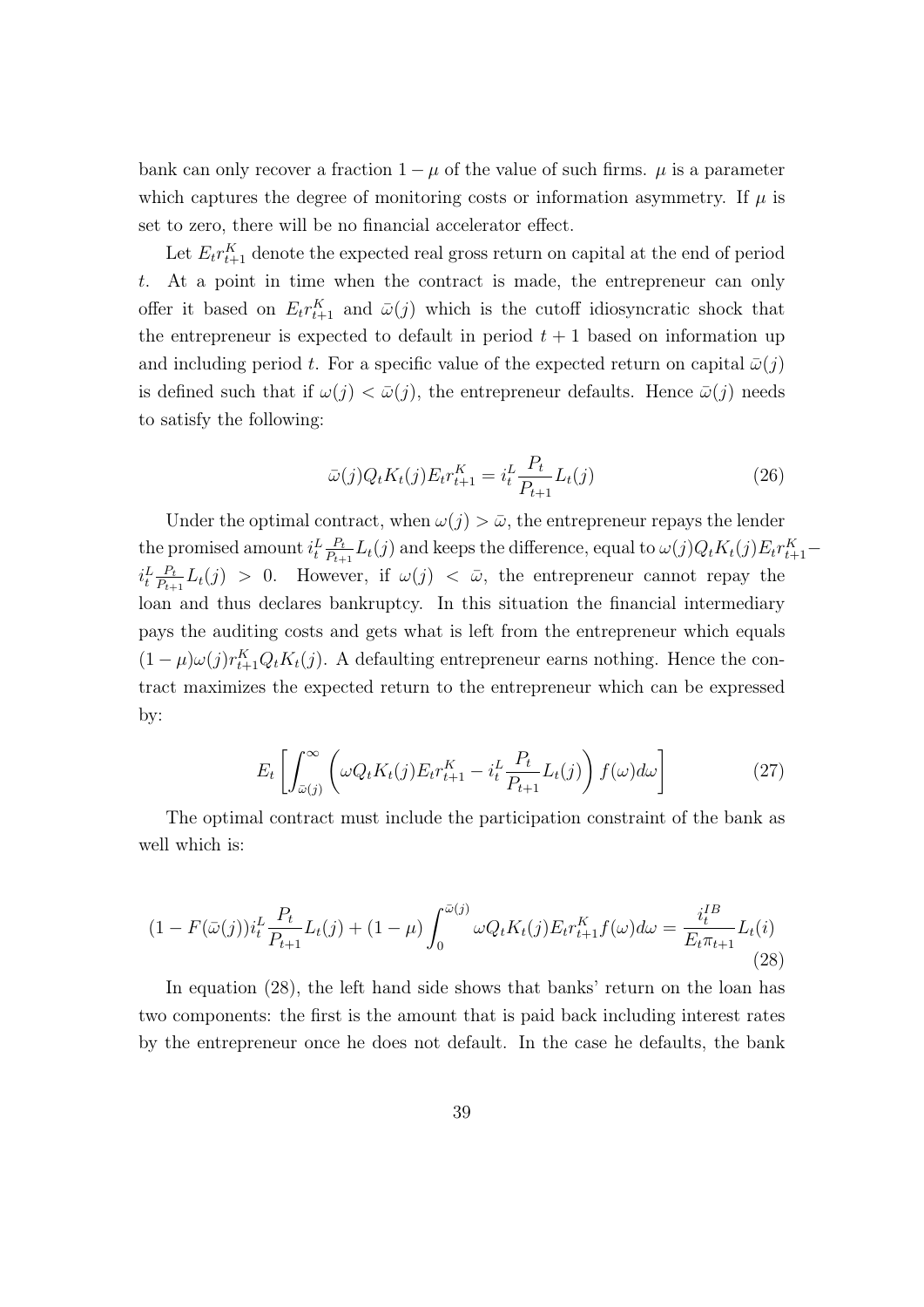receives the firm's remaining assets excluding the monitoring costs. The right hand side captures the bank's costs for raising funds.

The first order condition for the optimal purchase of capital is (see Bernanke et al. (1999) for further details):

$$
Q_t K_t(j) = f\left(\frac{E_t r_{t+1}^K}{i_t^{IB}/E_t \pi_{t+1}}\right) N_t(j), \quad \text{with } f'(\cdot) > 0 \tag{29}
$$

Equation (29) shows in how far the external finance premium  $(E_t r_{t+1}^K/(i_t^{IB}/E_t \pi_{t+1}))$ matters for the relation between a firm's capital stock and its net worth. Capital expenditures are proportional to the net worth of the entrepreneur. A rise in lending banks' financing costs increases the expected default probability. As a consequence, the entrepreneur can take on less debt and hence has to contract the size of his firm. Everything else equal, a reduction in the stock of loans increases the entrepreneur's net worth relative to his stock of loans in the end.

An equivalent way of expressing equation (29) is:

$$
E_t r_{t+1}^K = h\left(\frac{N_t(j)}{Q_t K_t(j)}\right) \cdot \frac{i_t^{IB}}{E_t \pi_{t+1}}, \quad \text{with } h'(\cdot) < 0 \tag{30}
$$

For an entrepreneur who is not fully self-financed, the expected return to capital has to be equal to the marginal cost of external finance. Equation (30) expresses the equilibrium condition that the ratio  $r_{t+1}^K/(i_t^{IB}/E_t\pi_{t+1})$  of the cost of external finance to the safe rate depends on the share of the entrepreneur's new capital purchase that is financed by his own net worth.

### B The log-linearized Equations

The following equations describe the equilibrium of the model in log-linearized form as referred to in section 2.11. The equations here refer to the model with domestic currency debt. A hat denotes the percentage deviation from the steady state and a tilde denotes level deviations. The variable  $\hat{B}_t$  denotes the deviation of net foreign assets from the steady state level of output.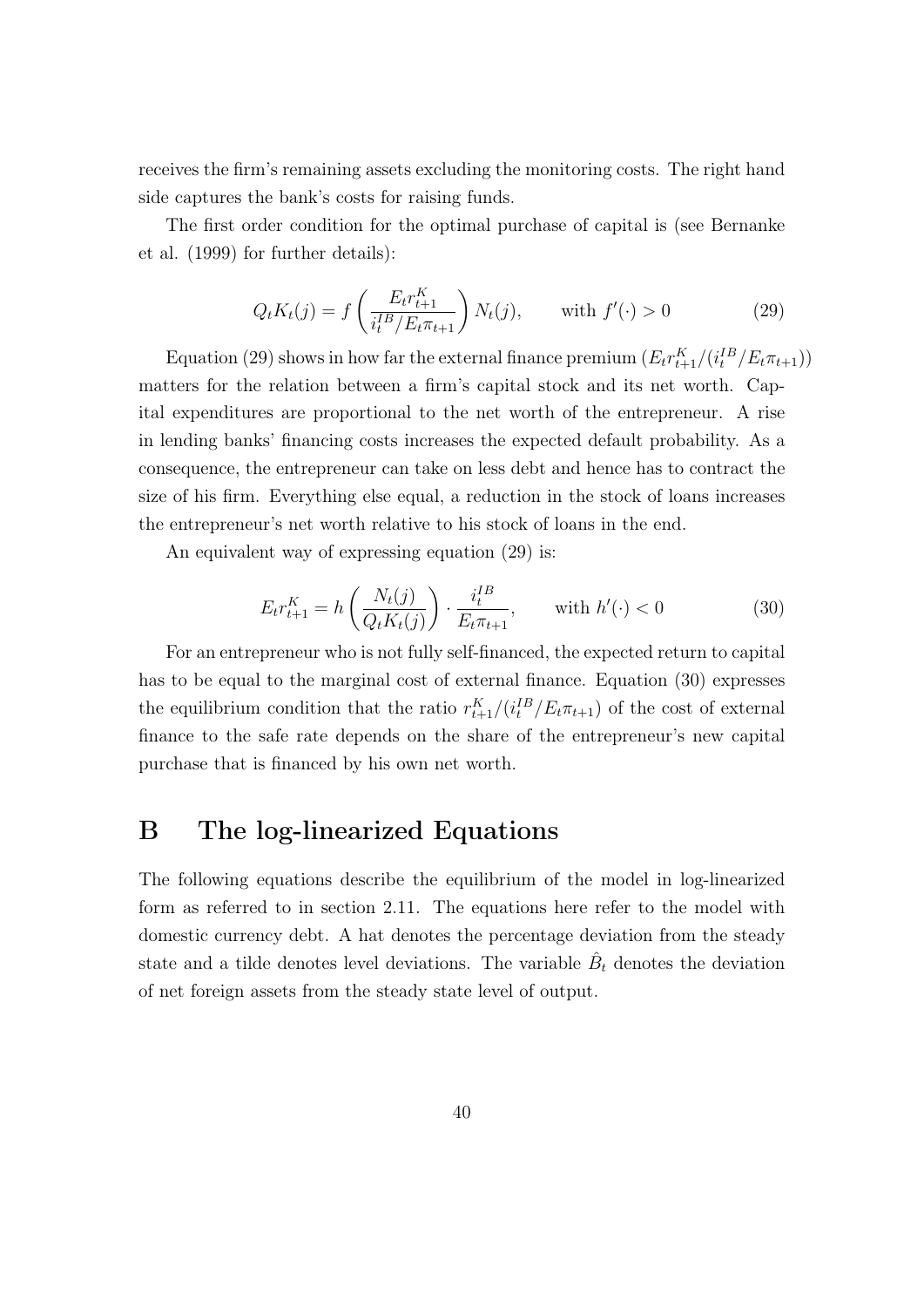• Households: consumption-saving decision

$$
E_t \hat{C}_{t+1} - \hat{C}_t = \hat{i}_t^D - E_t \pi_{t+1}
$$

• Households: uncovered interest parity condition

$$
\hat{i}_t^D + \psi_B \tilde{B}_t = \hat{i}_t^* + E_t \Delta \hat{s}_{t+1}
$$

• Households: labour supply

$$
\hat{w}_t = \phi \hat{h}_t + \hat{C}_t
$$

• Deposit Banks: reserve requirements

$$
\hat{i}_t^{IB} = \frac{i^R}{i^{IB}} \tilde{i}_t^R - \tilde{\psi}_2 (\tilde{\varsigma}_t - \tilde{\varsigma}_t^{MP})
$$

• Deposit Banks: deposit rate

$$
\hat{i}^D_t = a_1 \hat{i}^{IB}_t - a_2 \tilde{\varsigma}^{MP}_t
$$

where  $a_1 = (1 - \varsigma) \frac{i^{IB}}{i^{D}} + \varsigma \frac{i^{R}}{i^{D}}$  and  $a_2 = \frac{i^{IB} - i^{R}}{i^{D}}$  $i^D$ 

• Entrepreneurs and Lending Banks: leverage and external finance premium

$$
E_t \hat{r}_{t+1}^K - \tilde{i}_t^{IB} + E_t \pi_{t+1} = \eta \left[ \hat{Q}_t + \hat{K}_t - \hat{N}_t \right]
$$

• Entrepreneurs and Lending Banks: loan rate (nominal and real)

$$
\begin{aligned}\n\hat{r}_t^L &= \hat{Q}_t + \hat{K}_t + E_t \hat{r}_{t+1}^K - \hat{L}_t \\
\hat{i}_t^L &= \hat{r}_t^L + E_t \pi_{t+1}\n\end{aligned}
$$

• Entrepreneurs: balance sheet

$$
\hat{Q}_t + \hat{K}_t = \epsilon_L \hat{L}_t + (1 - \epsilon_L) \hat{N}_t
$$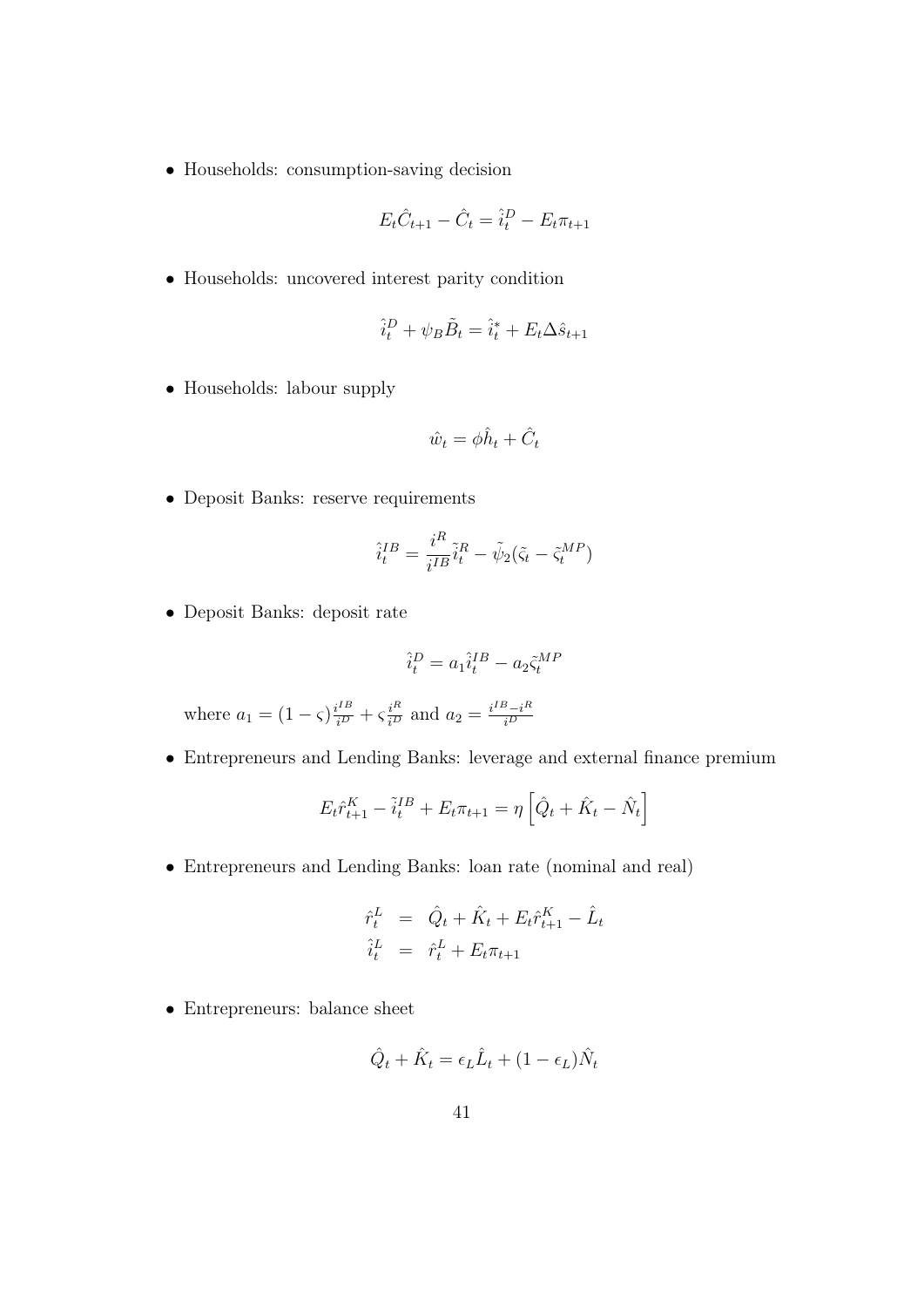• Entrepreneurs: net worth

$$
\hat{N}_t = \nu \hat{N}_{t-1} + (1 - \nu) \left[ \hat{Q}_{t-1} + \hat{K}_{t-1} \right] + \hat{r}_t^K + \nu \frac{\epsilon_L}{1 - \epsilon_L} \left[ \hat{r}_t^K - \left( \hat{i}_{t-1}^L - \pi_t \right) \right]
$$

• Intermediate Goods Producers: production function

$$
\hat{y}_t = \hat{\xi}_t^A + \alpha \hat{K}_{t-1} + (1 - \alpha) \hat{h}_t
$$

• Intermediate Goods Producers: marginal costs

$$
\hat{mc}_t = \alpha \hat{z}_t + (1 - \alpha)\hat{W}_t - \hat{\xi}_t^A
$$

• Intermediate Goods Producers: cost minimization

$$
\hat{h}_t + \hat{W}_t = \hat{z}_t + \hat{K}_{t-1}
$$

• Intermediate Goods Producers: price setting

$$
\pi_t^d = \beta E_t \pi_{t+1}^d + \frac{(1-\theta)(1-\theta\beta)}{\theta} \hat{mc}_t + \hat{\xi}_t^{CP}
$$

• Capital goods producers: investment demand

$$
\hat{Q}_t = \chi \left[ \hat{I}_t - \hat{K}_{t-1} \right]
$$

• Capital goods producers: price of capital

$$
\hat{r}_t^K - \hat{Q}_{t-1} = \frac{MPK}{r^K} \hat{z}_t + \frac{1-\delta}{r^K} \hat{Q}_t
$$

where  $MPK$  is the marginal product of capital.

• Capital goods producers: capital dynamics

$$
\hat{K}_t = (1 - \delta)\hat{K}_{t-1} + \delta\hat{I}_t
$$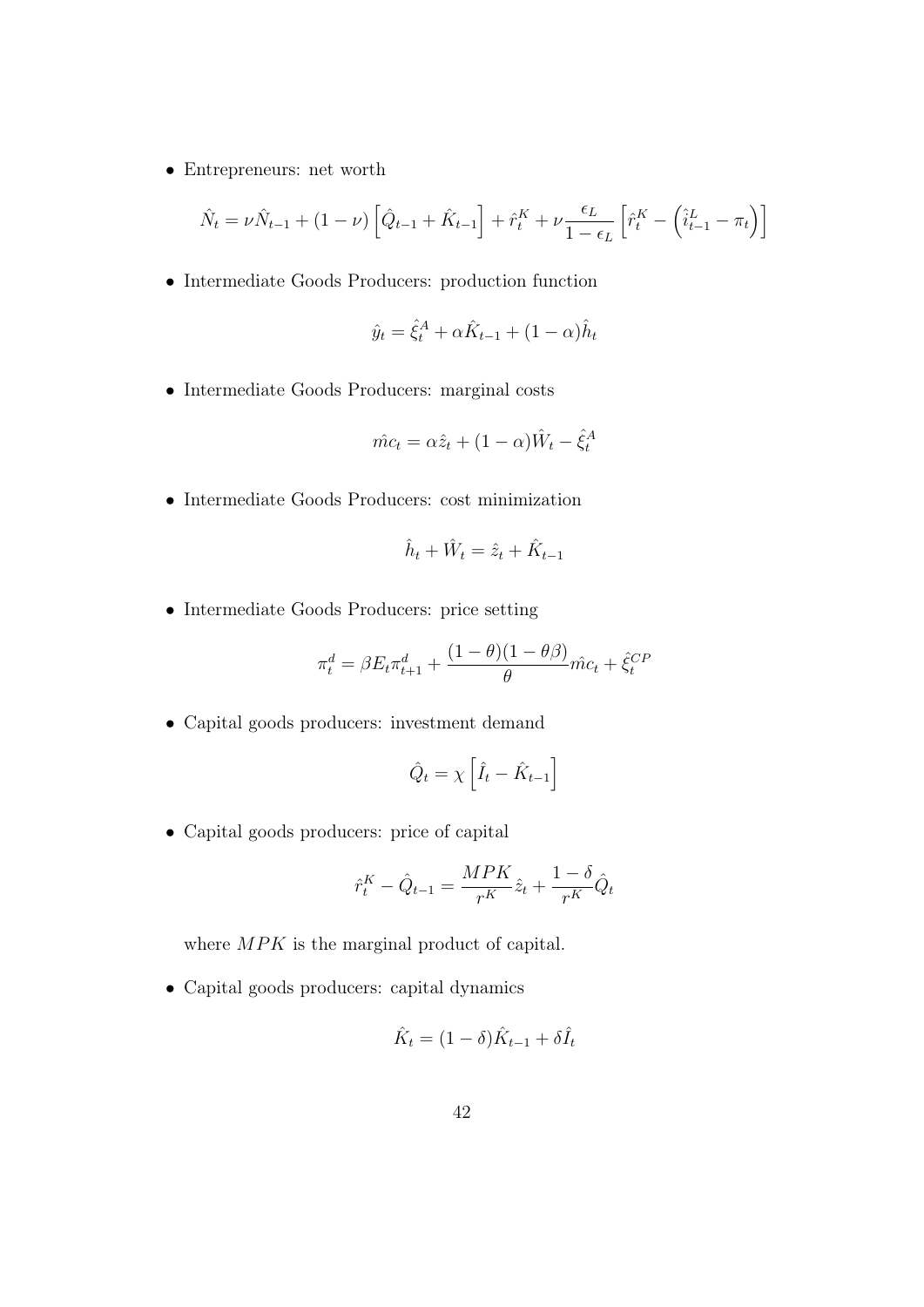- Monetary and Macroprudential Policy: see section 2.9 and section 3.2 for the details.
- Market clearing: goods market

$$
\hat{Y}_t = \gamma \left[ c_y \hat{C}_t + i_y \hat{I}_t + g_y \hat{G}_t + (1 - \gamma)\hat{\epsilon}_t \right] + (1 - \gamma) \left[ \hat{\epsilon}_t + \hat{X}_t \right]
$$

• Market clearing: balance of payments

$$
\tilde{B}_t = \hat{Y}_t - \left[c_y \hat{C}_t + i_y \hat{I}_t + g_y \hat{G}_t + (1-\gamma)\hat{\epsilon}_t\right] + i^* \tilde{B}_{t-1}
$$

• Real exchange rate

$$
\hat{\epsilon}_t - \hat{\epsilon}_{t-1} = \Delta \hat{s}_t - \pi_t^d
$$

 $\bullet\,$  CPI - inflation rate

$$
\pi_t = \gamma \pi_t^d + (1 - \gamma) \Delta \hat{s}_t
$$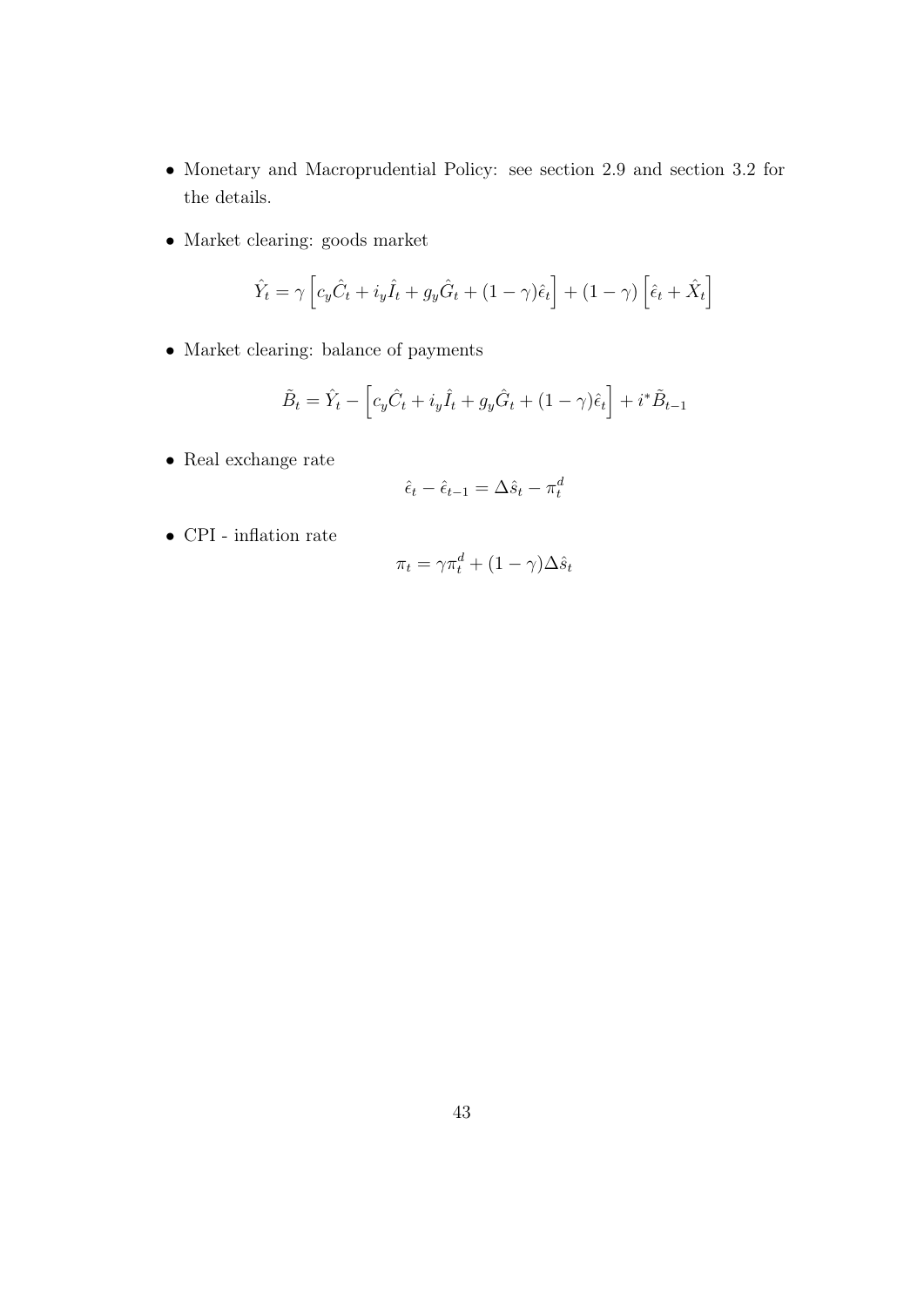## C Figures and Tables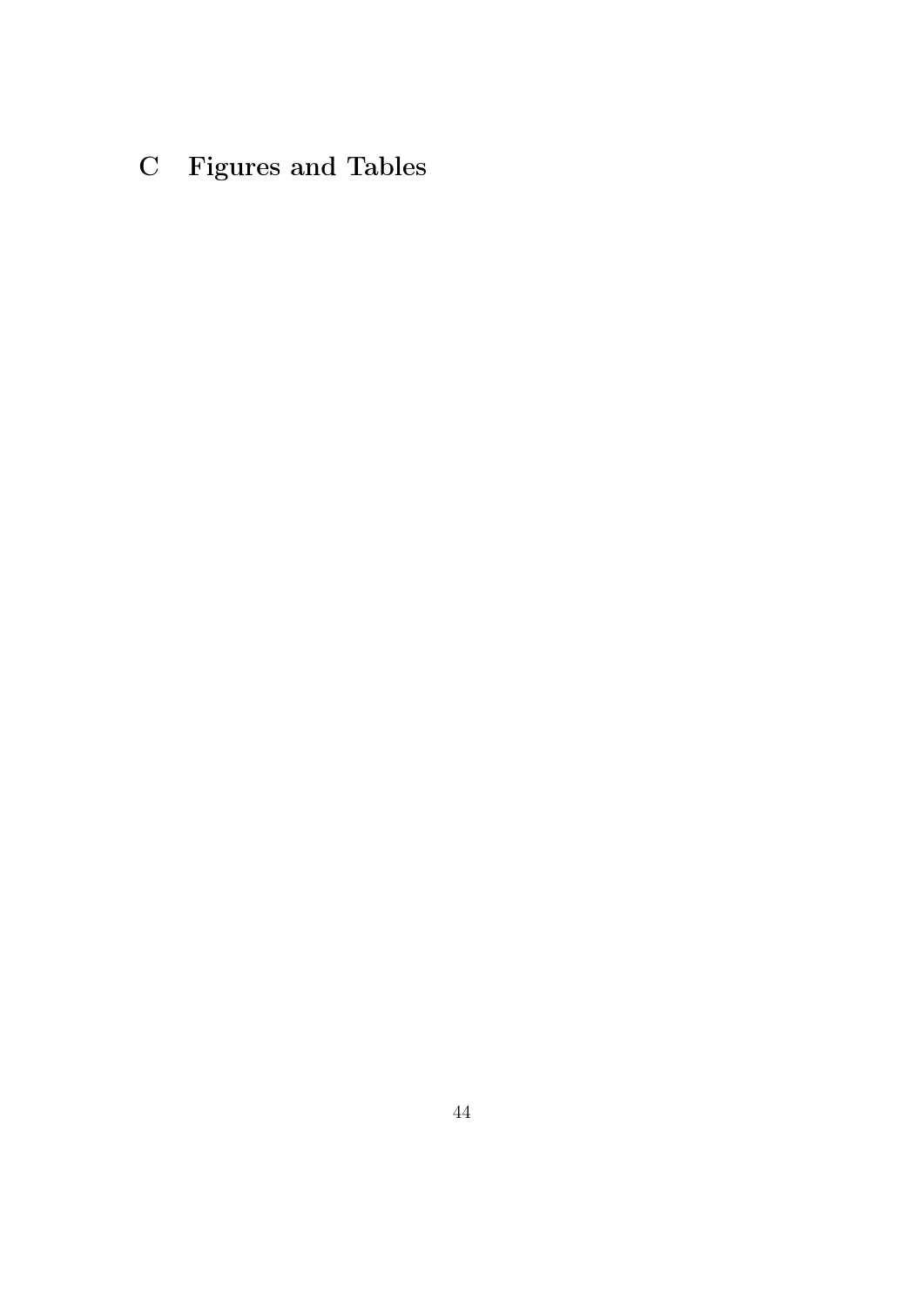Table 3: Optimal Policy Rules under a Price Stability Objective The table shows the parameter values for Policy  $A(I)$ ,  $A(II)$  and Policy  $A(III)$  as specified in equations  $(20)$  -  $(22)$  for the optimal policy projections under the loss function defined in equation  $(18)$ . The value in parenthesis denotes the value relative to fixed exchange rate policy with constant reserve requirements.

|                                                     |  |  |                                                                                                                            | Policy $A(I)$ Policy $A(II)$ Policy $A(III)$ |  |
|-----------------------------------------------------|--|--|----------------------------------------------------------------------------------------------------------------------------|----------------------------------------------|--|
|                                                     |  |  | $i^{IB}_t \qquad \varsigma^{MP}_t \quad \mid i^{IB}_t \qquad \varsigma^{MP}_t \quad \mid i^{IB}_t \qquad \varsigma^{MP}_t$ |                                              |  |
| without Financial Frictions                         |  |  |                                                                                                                            |                                              |  |
| $\tilde{\phi}_{Y,j}$<br>$\tilde{\phi}_{\pi,j}$      |  |  | $\begin{array}{c ccccc}\n 0.2 & - & - & 10.8 & 0.1 & 5.9 \\  2.1 & - & - & 28.6 & 1.9 & 12.5\n\end{array}$                 |                                              |  |
| $\mathbb{L}^{PS}$                                   |  |  | 17.2 (0.42) $40.2$ (0.98) $16.8$ (0.41)                                                                                    |                                              |  |
| with Financial Frictions and Domestic Currency Debt |  |  |                                                                                                                            |                                              |  |
| $\tilde{\phi}_{Y,j}$<br>$\tilde{\phi}_{\pi,j}$      |  |  | $\begin{array}{c ccccc}\n 0.6 & - & - & 13.2 & 0.4 & 11.0 \\  2.8 & - & - & 31.9 & 2.2 & 17.5\n\end{array}$                |                                              |  |
| $\mathbb{L}^{PS}$                                   |  |  | $23.1(0.48)$ $45.3(0.94)$ $20.7(0.43)$                                                                                     |                                              |  |
| with Financial Frictions and Foreign Currency Debt  |  |  |                                                                                                                            |                                              |  |
| $\tilde{\phi}_{Y,j}$ $\tilde{\phi}_{\pi,j}$         |  |  | $\begin{array}{c ccccc}\n0.7 & - & - & - & 13.2 & 0.5 & 15.3 \\ 3.1 & - & - & 31.9 & 2.9 & 28.9\n\end{array}$              |                                              |  |
| $\mathbb{L}^{PS}$                                   |  |  | $26.1(0.54)$ $45.3(0.94)$ $23.7(0.49)$                                                                                     |                                              |  |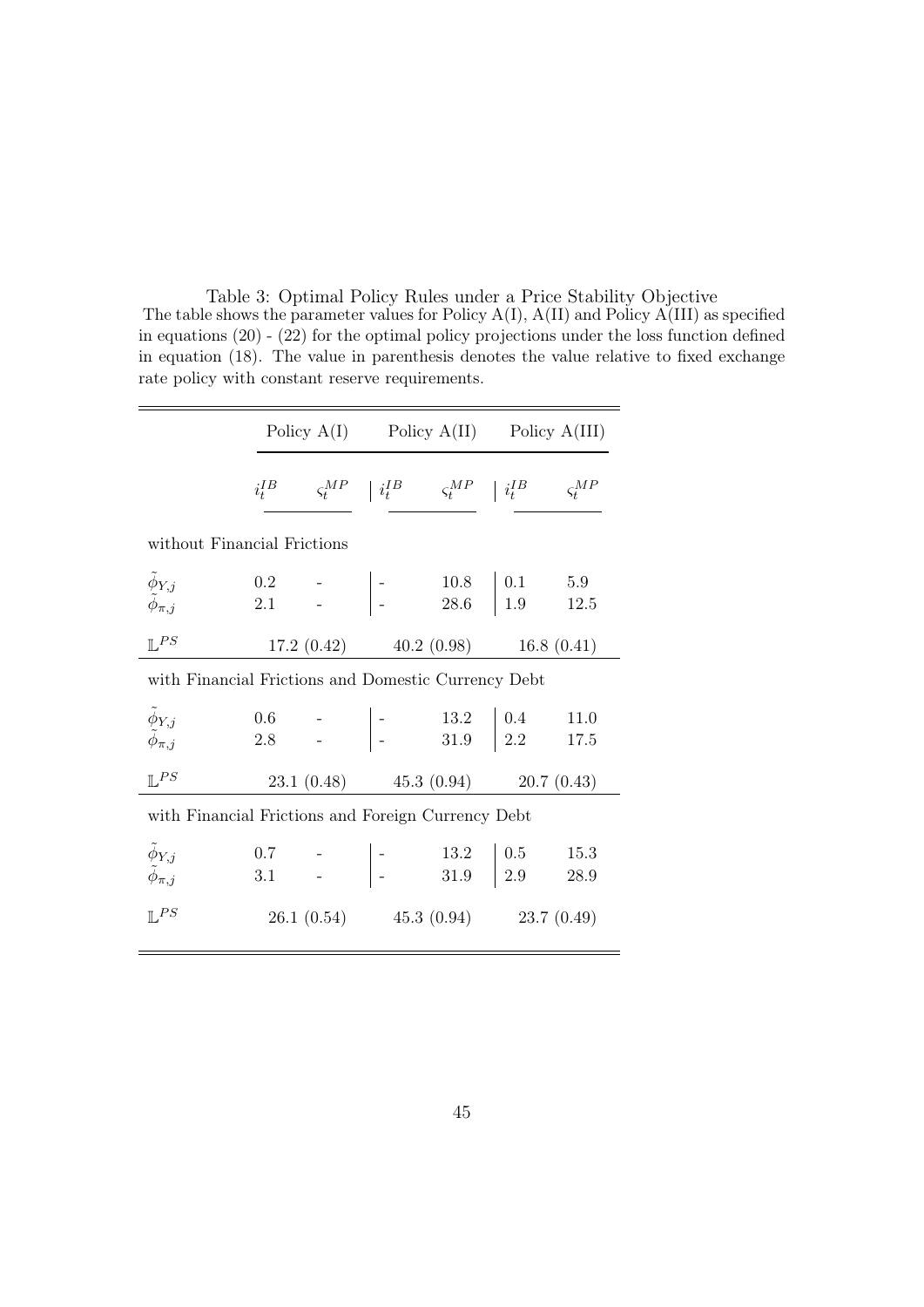| Table 4: Optimal Policy Rules under a Price Stability Objective                             |
|---------------------------------------------------------------------------------------------|
| The table shows the parameter values for Policy B(I), B(II), Policy B(III) and Policy       |
| $B(IV)$ as specified in equations (20) - (23) for the optimal policy projections under the  |
| loss function defined in equation (18). The value in parenthesis denotes the value relative |
| to fixed exchange rate policy with constant reserve requirements.                           |

|                                                                                                 | Policy $B(I)$ |  | Policy $B(II)$                                                                                                                                             |  |       |                                                                                                                                                                                                                                                                                           | Policy $B(III)$ Policy $B(IV)$                                                                |            |
|-------------------------------------------------------------------------------------------------|---------------|--|------------------------------------------------------------------------------------------------------------------------------------------------------------|--|-------|-------------------------------------------------------------------------------------------------------------------------------------------------------------------------------------------------------------------------------------------------------------------------------------------|-----------------------------------------------------------------------------------------------|------------|
|                                                                                                 |               |  |                                                                                                                                                            |  |       | $i^{IB}_t \qquad \varsigma^{MP}_t \quad \left  \begin{array}{ccc} i^{IB}_t \; & \varsigma^{MP}_t \; & \left  \begin{array}{ccc} i^{IB}_t \; & \varsigma^{MP}_t \; & \left  \begin{array}{ccc} i^{IB}_t \; & \varsigma^{MP}_t \end{array} \right. \end{array} \right. \end{array} \right.$ |                                                                                               |            |
| without Financial Frictions                                                                     |               |  |                                                                                                                                                            |  |       |                                                                                                                                                                                                                                                                                           |                                                                                               |            |
| $\begin{array}{c} \tilde{\phi}_{L,j} \\ \tilde{\phi}_{Y,j} \\ \tilde{\phi}_{\pi,j} \end{array}$ |               |  |                                                                                                                                                            |  |       | $\begin{array}{c ccccc} 0.7 & & - & & - & 13.3 & 0.2 & 5.5 \ 0.3 & & - & & - & 8.5 & 0.1 & 7.1 \ 2.4 & & - & & - & 35.6 & 2.1 & 16.7 \end{array}$                                                                                                                                         | $0.2\,$<br>2.5                                                                                | 13.6       |
| $\mathbb{L}^{PS}$                                                                               |               |  | 15.6 (0.38) 39.4 (0.96) 15.2 (0.37)                                                                                                                        |  |       |                                                                                                                                                                                                                                                                                           |                                                                                               | 15.5(0.38) |
| with Financial Frictions and Domestic Currency Debt                                             |               |  |                                                                                                                                                            |  |       |                                                                                                                                                                                                                                                                                           |                                                                                               |            |
| $\begin{array}{c} \tilde{\phi}_{L,j} \\ \tilde{\phi}_{Y,j} \\ \tilde{\phi}_{\pi,j} \end{array}$ |               |  |                                                                                                                                                            |  |       | $\begin{array}{c ccccc} 0.9 & & - & & - & 18.7 & 0.7 & 15.7 \ 0.4 & & - & & - & 10.0 & 0.3 & 6.1 \ 2.8 & & - & & - & 39.9 & 2.7 & 21.6 \end{array}$                                                                                                                                       | $\mathcal{L} = \{ \mathcal{L} \}$ , where $\mathcal{L} = \{ \mathcal{L} \}$<br>0.2<br>$2.5\,$ | 19.7       |
| $\mathbb{L}^{PS}$                                                                               |               |  | 19.8 $(0.41)$ 43.3 $(0.91)$ 15.4 $(0.32)$                                                                                                                  |  |       |                                                                                                                                                                                                                                                                                           |                                                                                               | 15.9(0.33) |
| with Financial Frictions and Foreign Currency Debt                                              |               |  |                                                                                                                                                            |  |       |                                                                                                                                                                                                                                                                                           |                                                                                               |            |
| $\begin{array}{c} \tilde{\phi}_{L,j} \\ \tilde{\phi}_{Y,j} \\ \tilde{\phi}_{\pi,j} \end{array}$ |               |  | $\begin{array}{ccc c} 1.3 & - & - \\ 0.5 & - & - \\ 3.3 & - & - \end{array}$ $\begin{array}{ccc c} - & 18.7 & 0.8 \\ 10.0 & 0.4 \\ 39.9 & 2.4 \end{array}$ |  | $2.4$ | 23.0<br>10.9<br>19.1                                                                                                                                                                                                                                                                      | 0.2<br>2.5                                                                                    | 25.4       |
| $\mathbb{L}^{PS}$                                                                               |               |  | 23.2 (0.48) 43.3 (0.91) 16.9 (0.35)                                                                                                                        |  |       |                                                                                                                                                                                                                                                                                           |                                                                                               | 17.0(0.35) |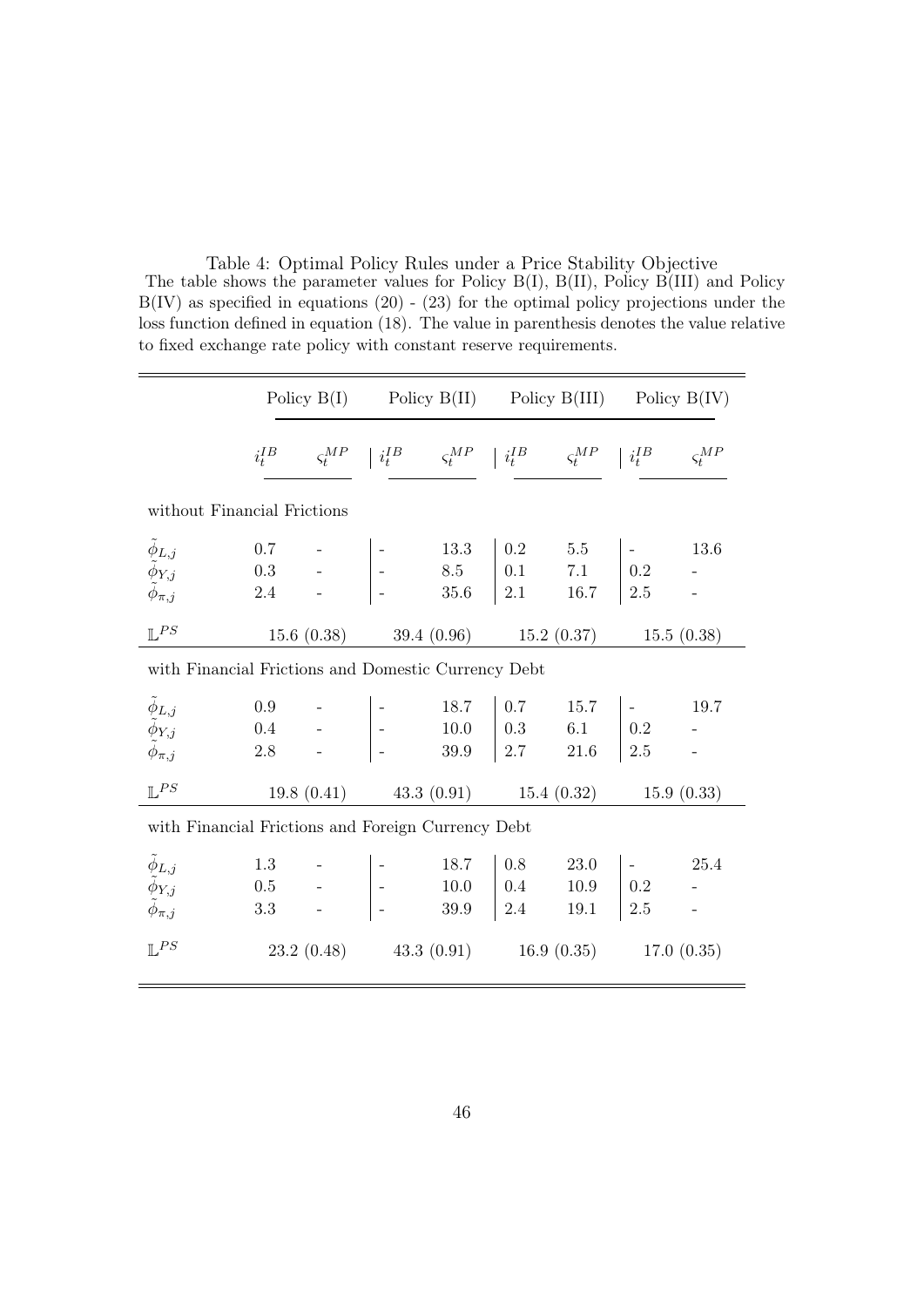Table 5: Optimal Policy Rules with a Financial Stability Objective The table shows the parameter values for Policy C(I), C(II), Policy C(III) and Policy  $C(IV)$  as specified in equations  $(20)$  -  $(23)$  for the optimal policy projections under the loss function defined in equation (19). The value in parenthesis denotes the value relative to fixed exchange rate policy with constant reserve requirements.

|                                                                | Policy $C(I)$         |         | Policy $C(II)$                                                                      |                                                |                   |                                                                                                                                                        | Policy $C(III)$ Policy $C(IV)$  |                    |
|----------------------------------------------------------------|-----------------------|---------|-------------------------------------------------------------------------------------|------------------------------------------------|-------------------|--------------------------------------------------------------------------------------------------------------------------------------------------------|---------------------------------|--------------------|
|                                                                |                       |         |                                                                                     |                                                |                   | $i^{IB}_t \qquad \zeta^{MP}_t \quad \mid i^{IB}_t \qquad \zeta^{MP}_t \quad \mid i^{IB}_t \qquad \zeta^{MP}_t \quad \mid i^{IB}_t \qquad \zeta^{MP}_t$ |                                 |                    |
| without Financial Frictions                                    |                       |         |                                                                                     |                                                |                   |                                                                                                                                                        |                                 |                    |
| $\tilde{\phi}_{L,j}$<br>$\phi_{Y,j}$<br>$\tilde{\phi}_{\pi,j}$ | 0.9<br>$0.1 -$<br>3.1 |         |                                                                                     | 21.8<br>9.3<br>28.9                            | 0.6<br>0.1<br>2.6 | 13.7<br>5.7<br>21.1                                                                                                                                    | $0.4\,$<br>3.4                  | 9.2                |
| $\mathbb{L}^{FS}$<br>$\mathbb{L}^{PS FS}/\mathbb{L}^{PS}$      |                       | 1.39    |                                                                                     | $24.5(0.52)$ $46.2(0.98)$ $21.7(0.46)$<br>1.06 |                   | 1.25                                                                                                                                                   |                                 | 22.6(0.48)<br>1.26 |
| with Financial Frictions and Domestic Currency Debt            |                       |         |                                                                                     |                                                |                   |                                                                                                                                                        |                                 |                    |
| $\phi_{L,j}$                                                   | 1.2                   |         |                                                                                     | 31.2                                           | 0.8               | 26.1                                                                                                                                                   |                                 | 13.9               |
| $\phi_{Y,j}$                                                   |                       | $0.1$ - | $\frac{1}{2} \left( \frac{1}{2} \right)$ , $\frac{1}{2} \left( \frac{1}{2} \right)$ |                                                | $13.5$   0.1 7.3  |                                                                                                                                                        | 0.3                             |                    |
| $\tilde{\phi}_{\pi,j}$                                         | 3.6                   |         |                                                                                     |                                                | $27.2$   2.8      | 16.4                                                                                                                                                   | 3.3                             |                    |
| $\mathbb{L}^{FS}$<br>$\mathbb{L}^{PS FS}/\mathbb{L}^{PS}$      | 1.50                  |         | $33.7(0.57)$ $53.8(0.91)$ $22.1(0.37)$<br>1.17                                      |                                                | 1.24              |                                                                                                                                                        | 22.9(0.37)<br>1.22              |                    |
| with Financial Frictions and Foreign Currency Debt             |                       |         |                                                                                     |                                                |                   |                                                                                                                                                        |                                 |                    |
| $\phi_{L,j}$                                                   | 1.2                   |         |                                                                                     | 31.2                                           | 1.1               | 25.1                                                                                                                                                   | $\frac{1}{2}$ and $\frac{1}{2}$ | 20.7               |
| $\phi_{Y,j}$                                                   |                       | $0.2$ - | $\frac{1}{2} \left( \frac{1}{2} \right)$ , $\frac{1}{2} \left( \frac{1}{2} \right)$ | 13.5                                           | 0.1               | 8.9                                                                                                                                                    | $0.4\,$                         |                    |
| $\phi_{\pi,j}$                                                 | 3.9                   |         |                                                                                     | 27.2                                           | $\mid$ 2.9        | 13.4                                                                                                                                                   | 3.4                             |                    |
| $\mathbb{L}^{FS}$<br>$\mathbb{L}^{PS FS}/\mathbb{L}^{PS}$      | 1.65                  |         | 40.2 (0.68) 53.8 (0.91) 21.2 (0.35)<br>$1.17\,$                                     |                                                | 1.05              |                                                                                                                                                        | 21.4(0.36)<br>1.06              |                    |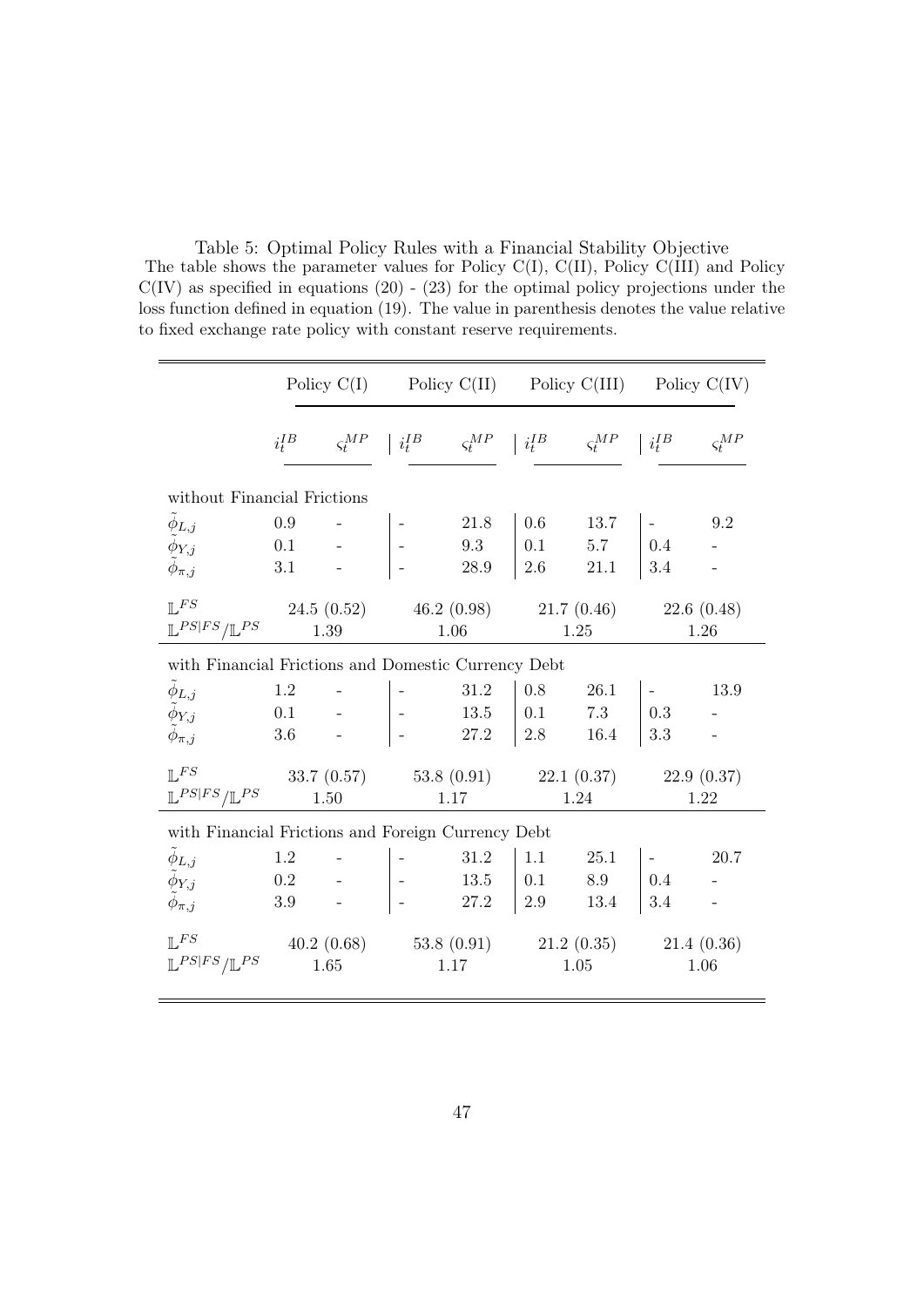Table 6: Optimal Policy Rules with Imperfect Capital Mobility The table shows the value of the loss function defined in equation (19) under high and low capital mobility ( $\psi_B = 0.02$  and  $\psi_B = 0.10$ ). The policy rules correspond to those outlined in Table 5. no FA refers to the model without the financial accelerator, FA with DCD features the financial accelerator based on domestic currency debt and FA with FCD on foreign currency debt.

|                                                                            | no FA |                               | FA with DCD FA with FCD |              |              |              |
|----------------------------------------------------------------------------|-------|-------------------------------|-------------------------|--------------|--------------|--------------|
|                                                                            | C(I)  | $C(IV)   C(I)$ $C(IV)   C(I)$ |                         |              |              | C(IV)        |
| Low Capital Mobility<br>High Capital Mobility (com- 24.5)<br>pare Table 5) | 28.8  | 26.4<br>22.6                  | 38.6<br>33.7            | 34.5<br>22.9 | 49.9<br>40.2 | 33.1<br>21.5 |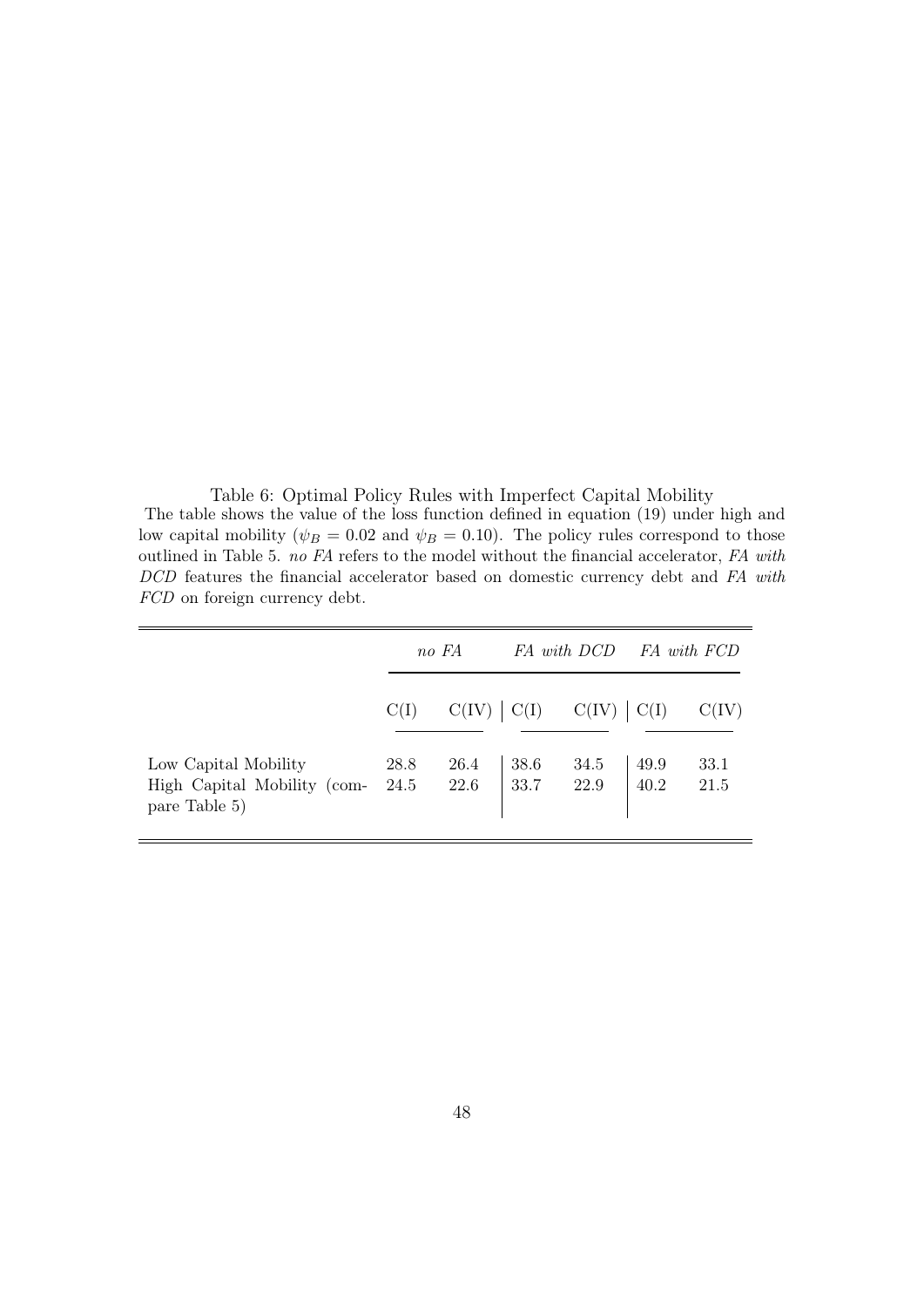Table 7: Optimal Policy Rules for Specific Shocks

The table shows the value of the loss function defined in equation (19) if only one type of shock hits the economy. The policy rules considered for the interest rate and reserve requirements correspond to those outlined in Table 5. no FA refers to the model without the financial accelerator, FA with DCD features the financial accelerator based on domestic currency debt and FA with FCD based on foreign currency debt.

|                         | no FA |       | FA with DCD |       | FA with FCD |      |
|-------------------------|-------|-------|-------------|-------|-------------|------|
|                         | C(I)  | C(IV) | C(I)        | C(IV) |             |      |
| Technology              | 1.00  | 0.96  | 1.54        | 1.01  | 1.94        | 1.22 |
| Cost Push               | 1.00  | 0.92  | 1.38        | 1.07  | 2.07        | 1.46 |
| Government Expenditures | 1.00  | 0.91  | 1.05        | 1.02  | 1.37        | 1.18 |
| Foreign Interest Rate   | 1.00  | 0.99  | 1.33        | 1.26  | 1.53        | 1.38 |
| Export Demand           | 1.00  | 0.99  | 1.10        | 1.07  | 1.17        | 1.13 |
|                         |       |       |             |       |             |      |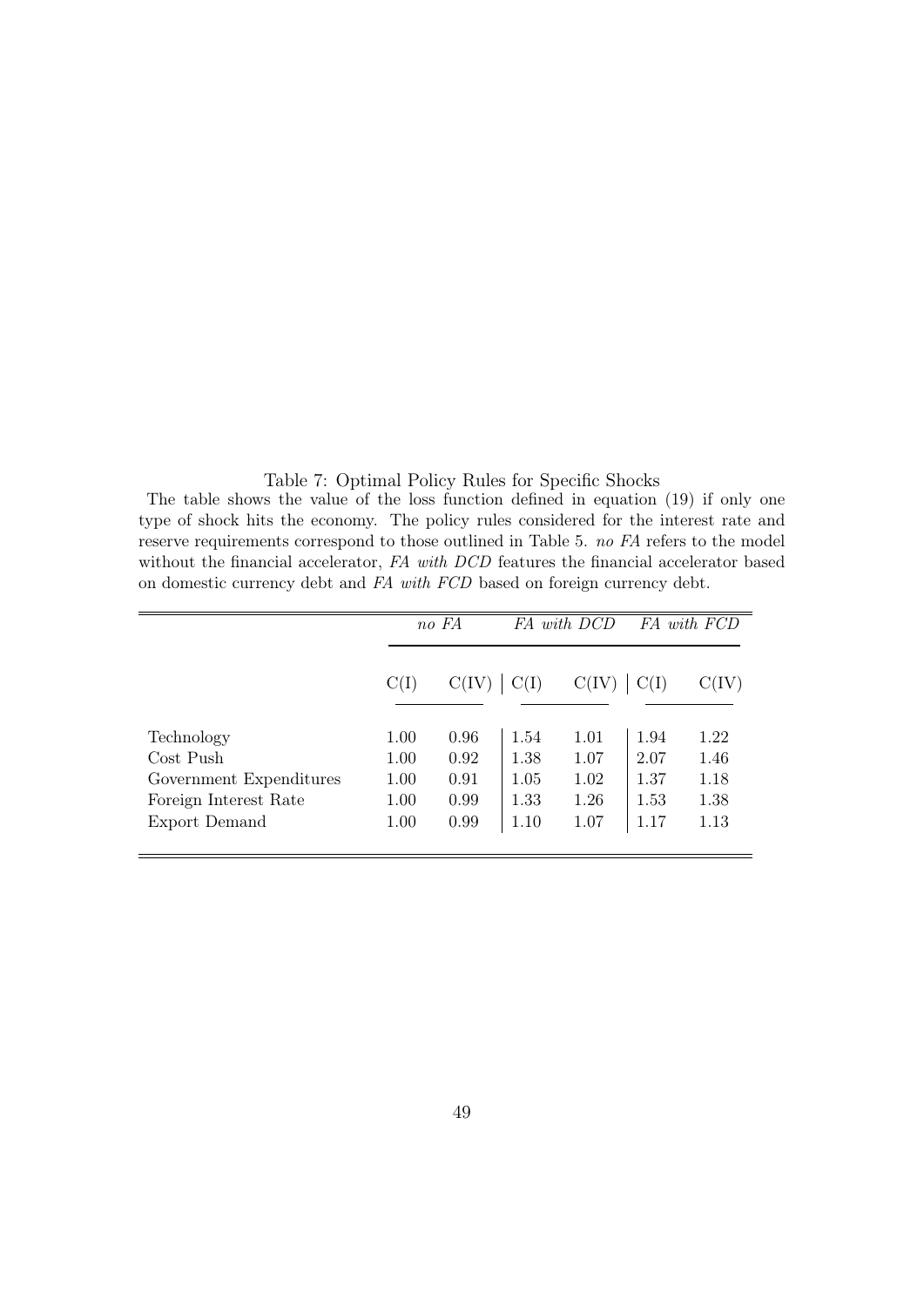#### Figure 1: Reserve Requirement Shock with an Interest Rate Rule

The figure reports quarterly impulse responses to a one percentage point increase in reserve requirements for different degrees of price stickiness  $(\theta)$ . Monetary policy is specified by an interest rate rule for the inter-bank interest rate as defined by equation (20) with  $\phi_{\pi,IB} = 1.5$  and other coefficients equal to zero. Reserve requirements follow an AR(1) process with persistence 0.7. The y-axis denotes the deviation in percent from the steady state. Exceptions are reserve requirements and net foreign assets over steady state output (absolute deviation). An increase in the exchange rate implies a depreciation of the domestic currency.

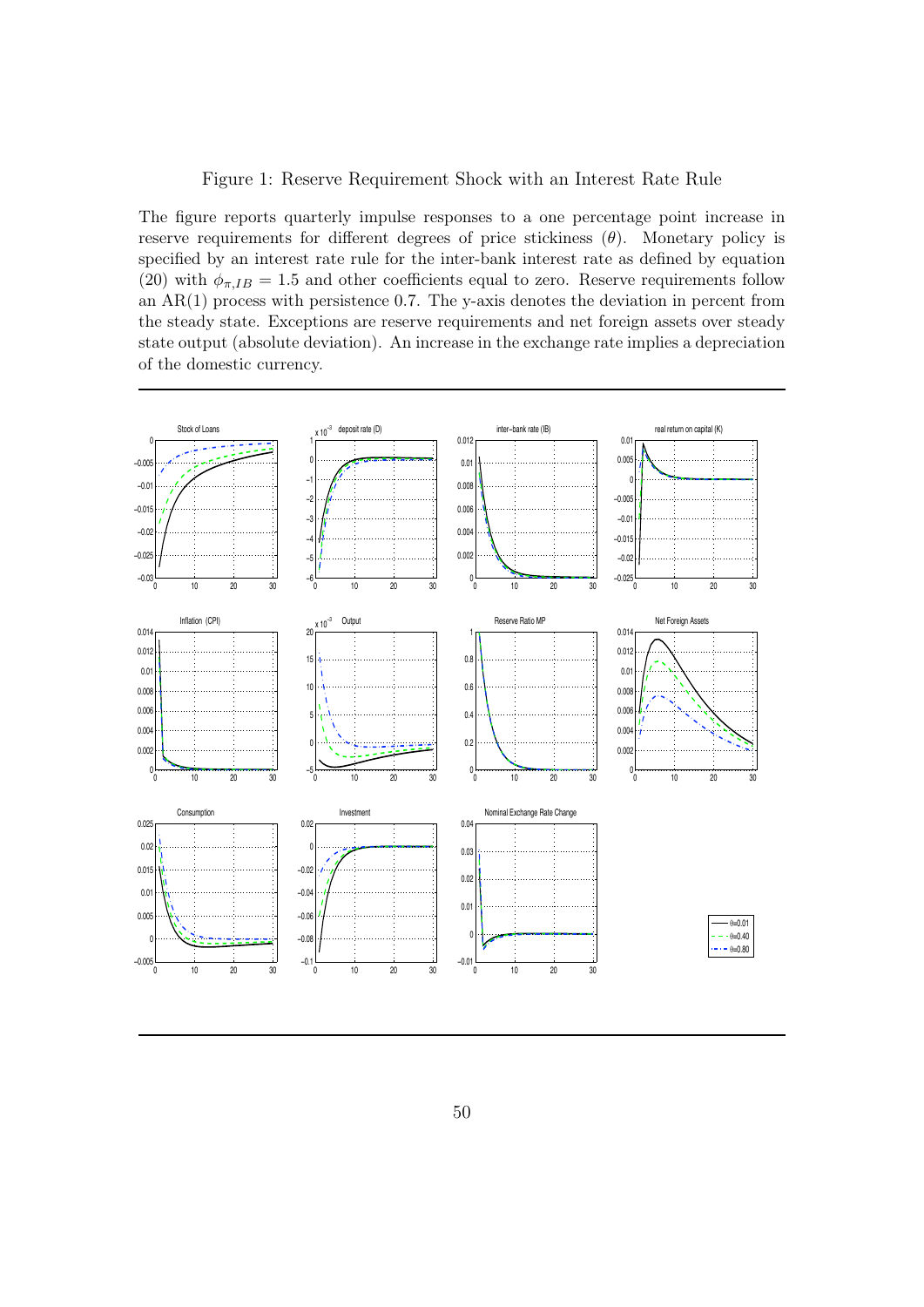Figure 2: Reserve Requirement Shock with Constant Exchange Rate

The figure reports quarterly impulse responses to a one percentage point increase in reserve requirements for different degrees of price stickiness  $(\theta)$ . Monetary policy is specified by a fixed exchange rate regime. Reserve requirements follow an AR(1) process with persistence 0.7. The y-axis denotes the deviation in percent from the steady state. Exceptions are reserve requirements and net foreign assets over steady state output (absolute deviation).

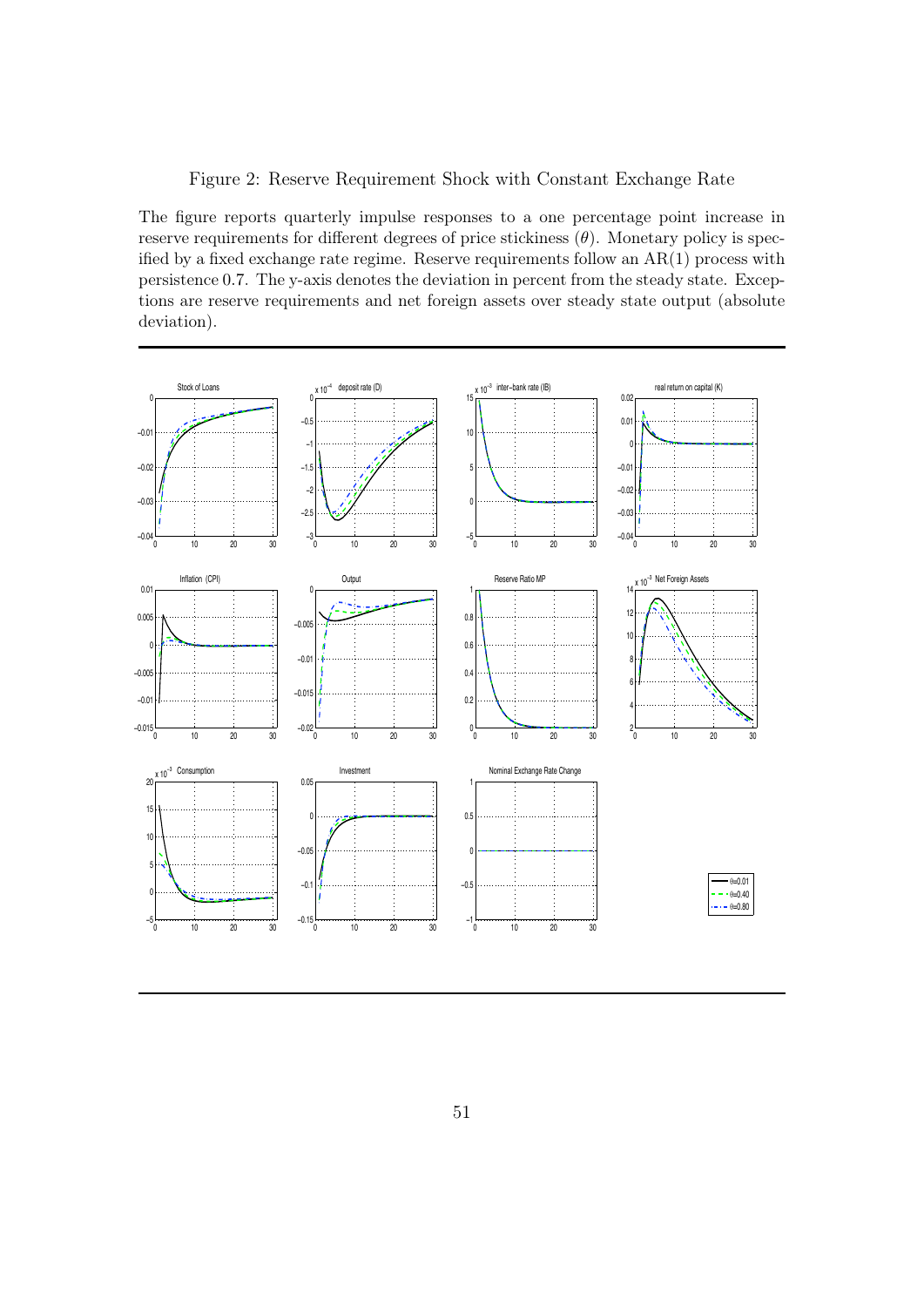#### Figure 3: Reserve Requirement Shock with Constant Base Money

The figure reports quarterly impulse responses to a one percentage point increase in reserve requirements for different degrees of price stickiness  $(\theta)$ . Monetary policy is specified by a constant base money rule as specified in the text. Reserve requirements follow an  $AR(1)$  process with persistence 0.7. The y-axis denotes the deviation in percent from the steady state. Exceptions are reserve requirements and net foreign assets over steady state output (absolute deviation). An increase in the exchange rate implies a depreciation of the domestic currency.

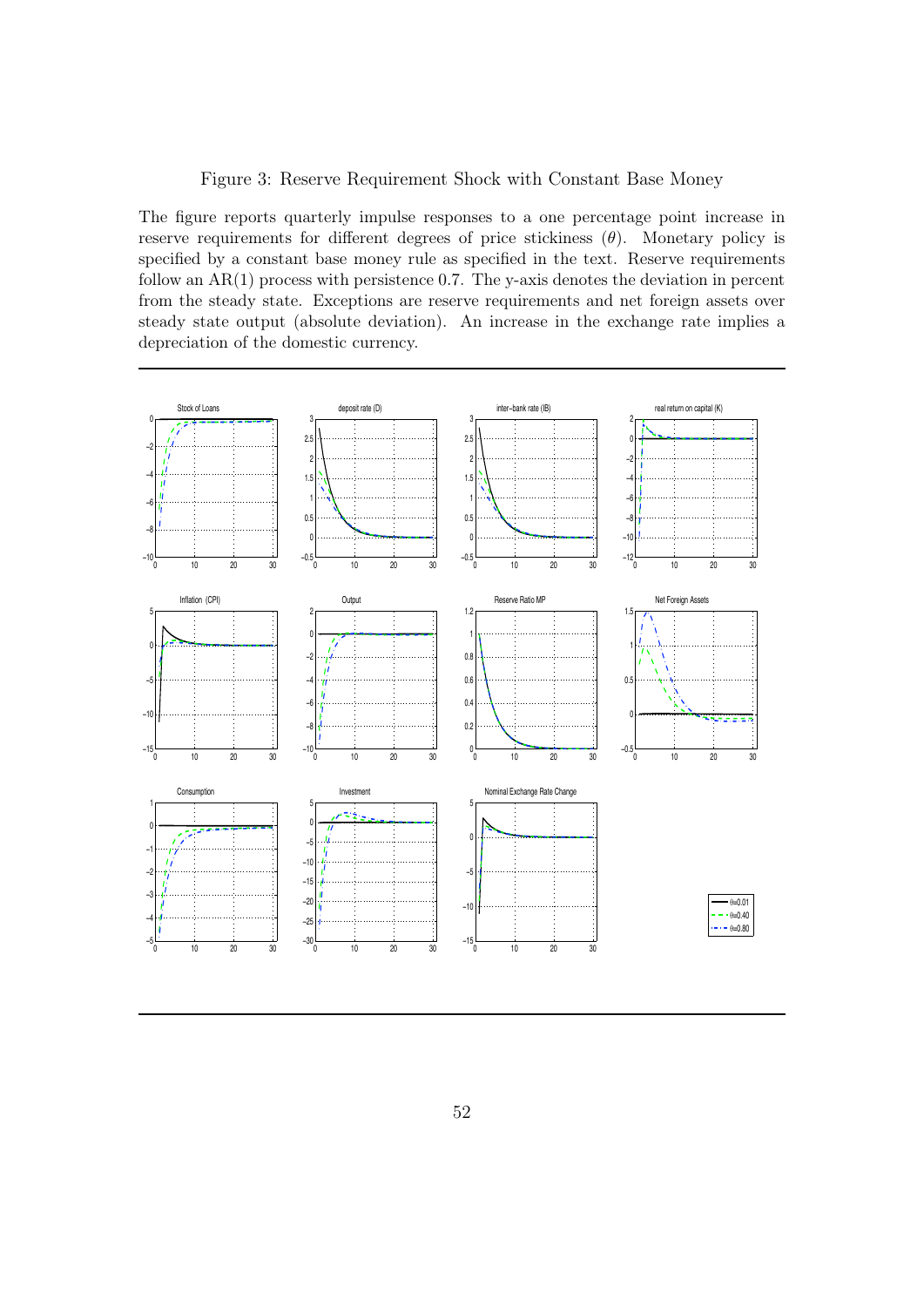#### Figure 4: Reserve Requirement Shock and Financial Frictions

The figure reports quarterly impulse responses to one percentage point increase in reserve requirements. Monetary policy is specified by an interest rate rule for the inter-bank interest rate as defined by equation (20) with  $\phi_{\pi,IB} = 1.5$  and other coefficients equal to zero. Reserve requirements follow an  $AR(1)$  process with persistence 0.7 The adjustment of the economy is shown for different model specifications, in particular, the scenarios represent a model with the financial accelerator based on (1) domestic and once based on (2) foreign currency debt and finally (3) without the financial accelerator. The yaxis denotes the deviation in percent from the steady state. Exceptions are reserve requirements and net foreign assets over steady state output (absolute deviation). An increase in the exchange rate implies a depreciation of the domestic currency.

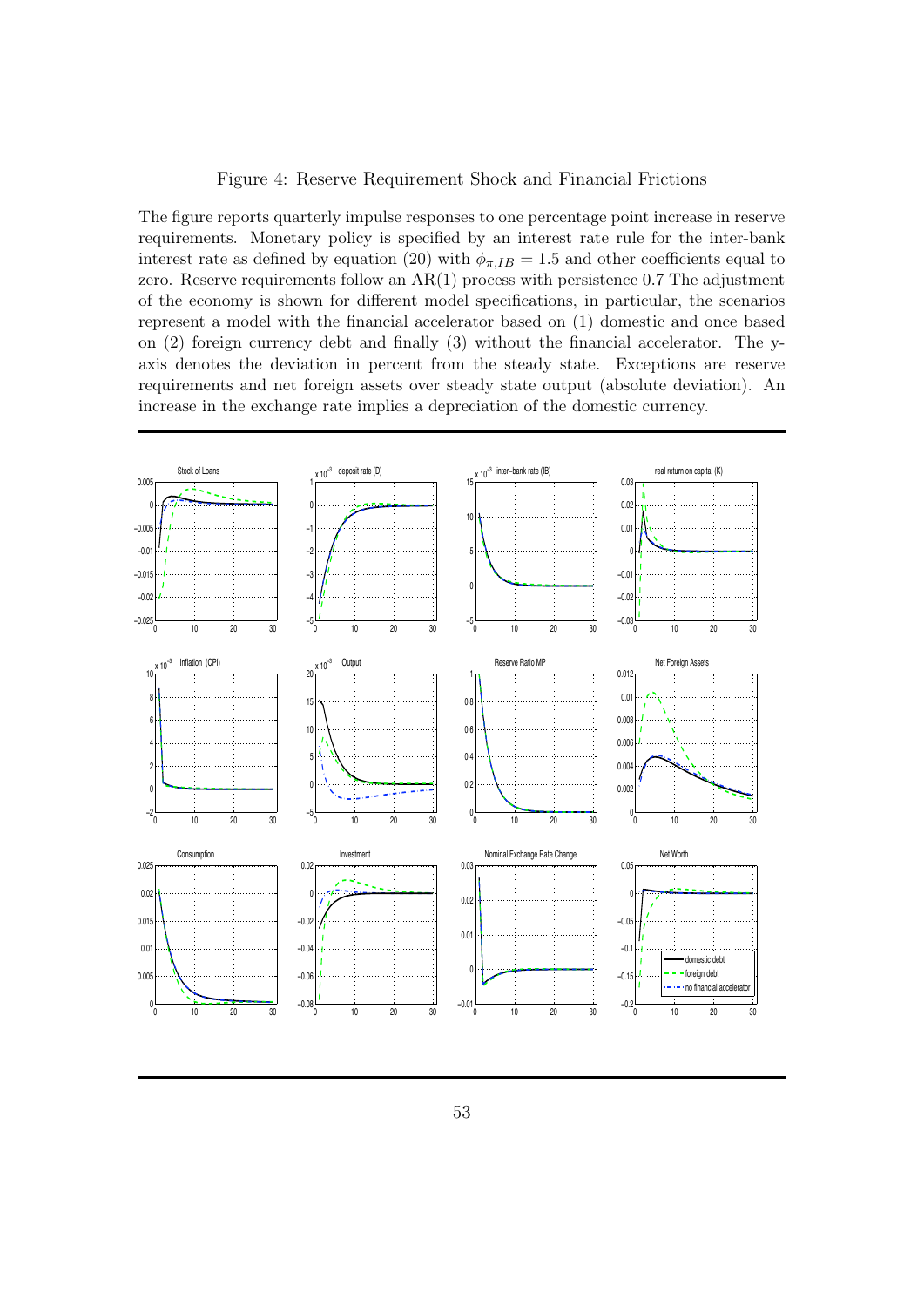#### Figure 5: Technology Shock

The figure reports quarterly impulse response to an expansionary technology shock. Monetary policy is specified by the three policy regimes outlined in in section 3.2 that minimize loss function (24) as reported in Table 3. There is no financial accelerator. The y-axis denotes the deviation in percent from the steady state. Exceptions are reserve requirements and net foreign assets over steady state output (absolute deviation). An increase in the exchange rate implies a depreciation of the domestic currency.